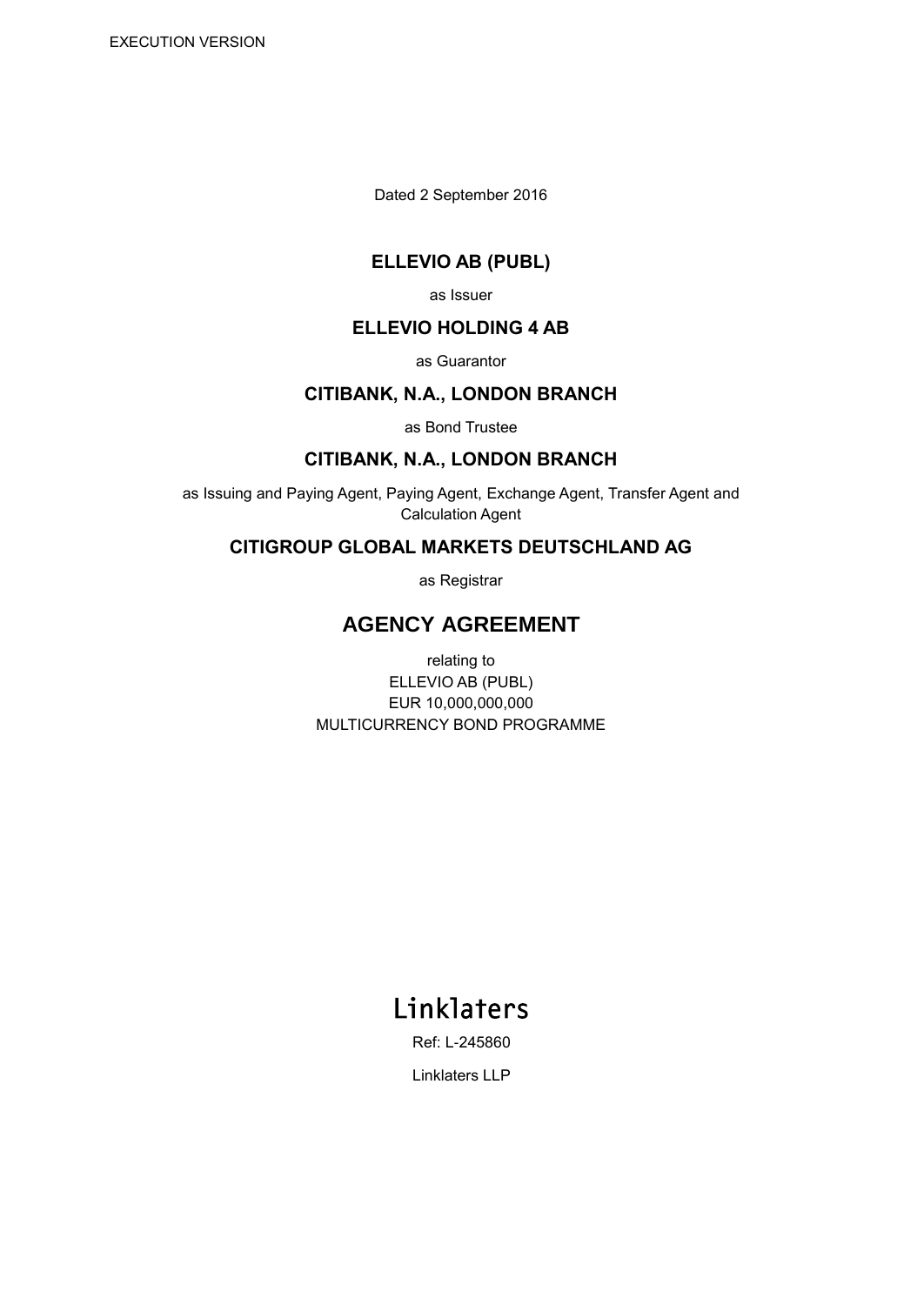## **Table of Contents**

| <b>Contents</b> |                                                                                | Page |
|-----------------|--------------------------------------------------------------------------------|------|
| 1               |                                                                                |      |
| 2               |                                                                                |      |
| 3               |                                                                                |      |
| 4               |                                                                                |      |
| 5               |                                                                                |      |
| 6               |                                                                                |      |
| 7               |                                                                                |      |
| 8               |                                                                                |      |
| 9               |                                                                                |      |
| 10              |                                                                                |      |
| 11              |                                                                                |      |
| 12              |                                                                                |      |
| 13              |                                                                                |      |
| 14              |                                                                                |      |
| 15              |                                                                                |      |
| 16              |                                                                                |      |
| 17              |                                                                                |      |
| 18              |                                                                                |      |
| 19              |                                                                                |      |
| 20              |                                                                                |      |
| 21              |                                                                                |      |
| 22              |                                                                                |      |
|                 |                                                                                |      |
|                 | Schedule 2 Regulations concerning the Transfer and Registration of Bonds3      |      |
|                 | Schedule 3 Accountholder Certificate of Non-U.S. Citizenship and Residency 5   |      |
|                 | Schedule 4 Clearing System Certificate of Non-U.S. Citizenship and Residency 7 |      |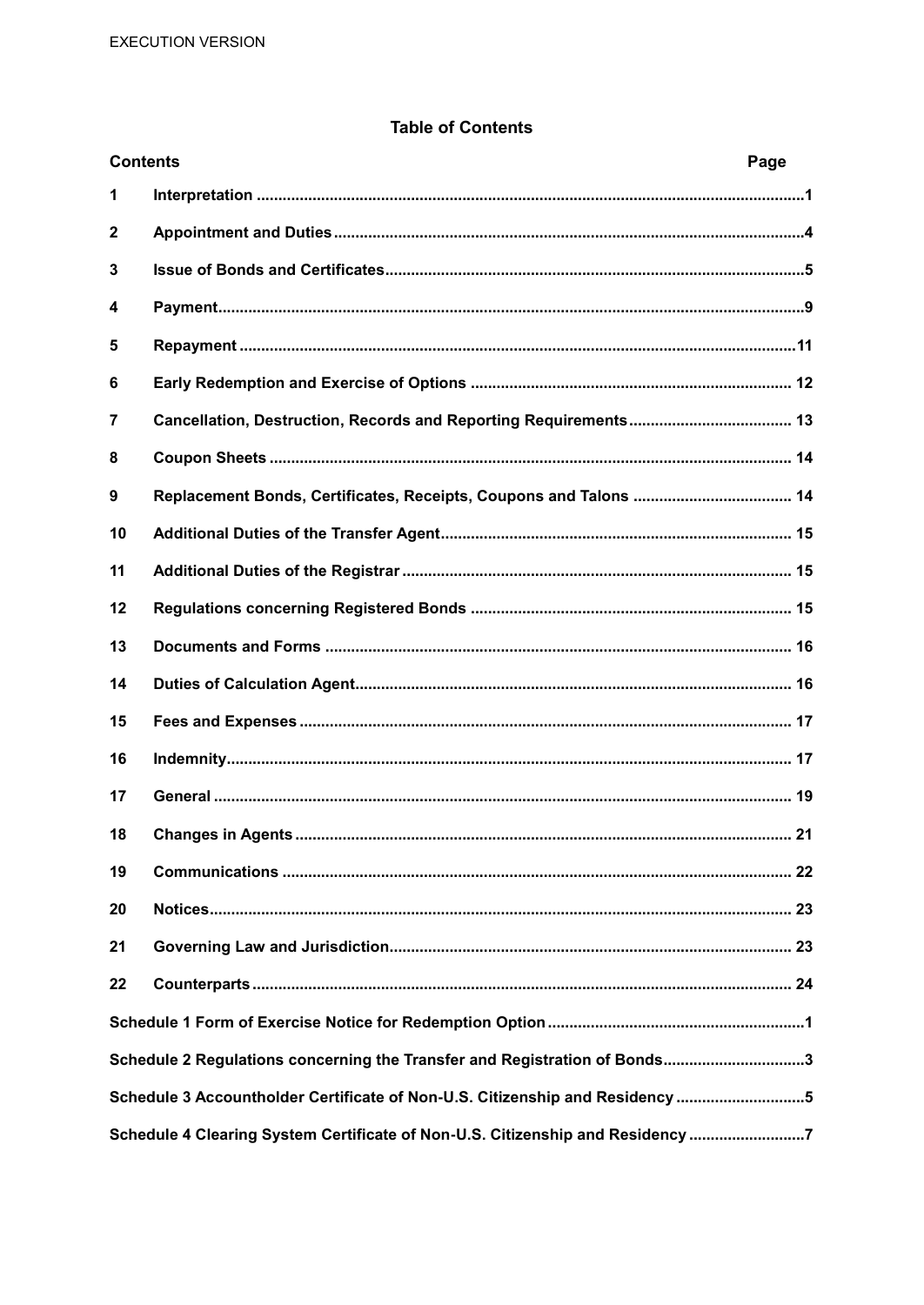| Schedule 5 Obligations regarding Bonds in NGN form and Registered Bonds held under the |  |
|----------------------------------------------------------------------------------------|--|
|                                                                                        |  |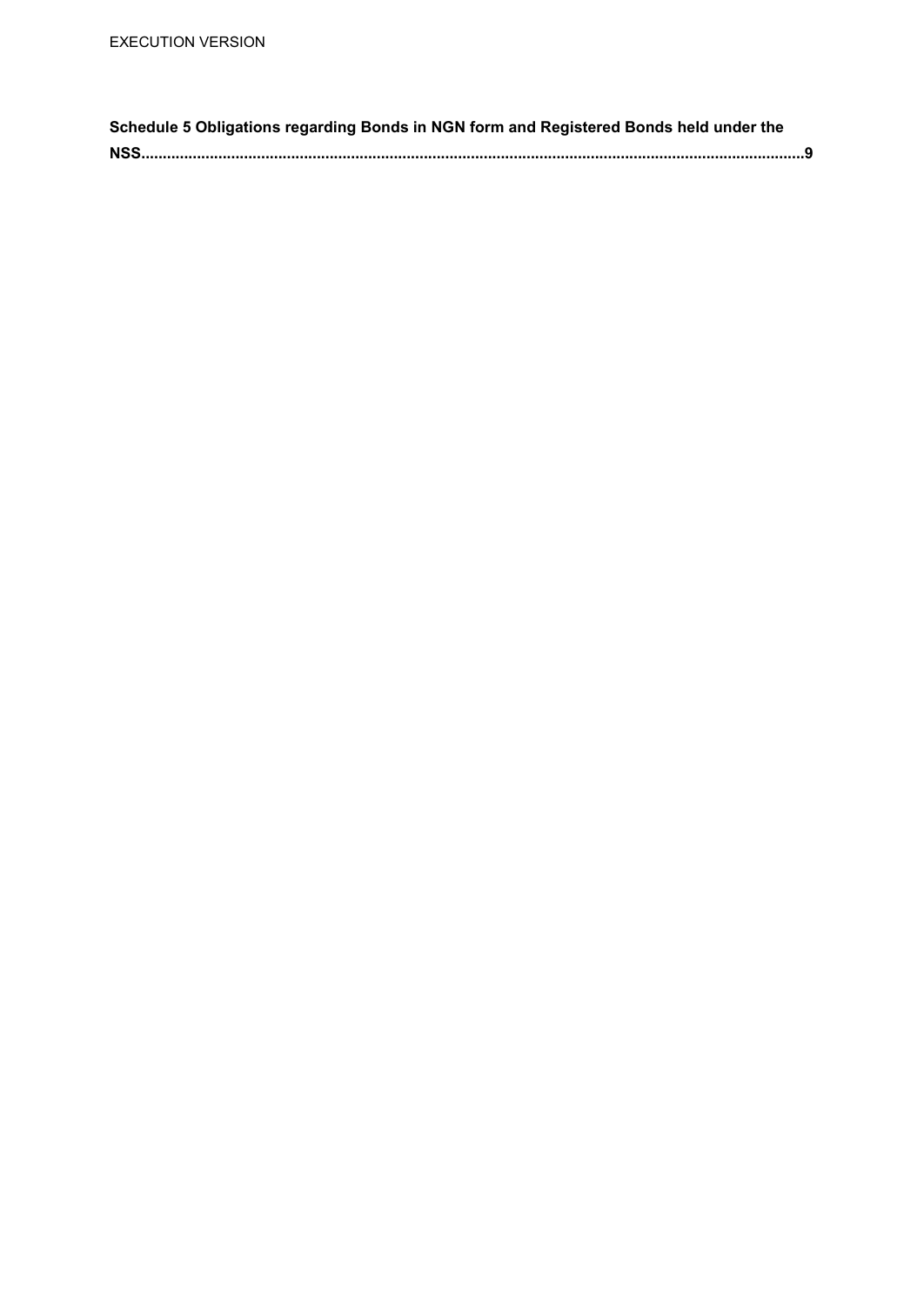**This Agency Agreement** is made as of 2 September 2016 **between:**

- **(1) ELLEVIO AB (PUBL)**, a public company incorporated in Sweden with limited liability (registered number 556037-7326) (the "**Issuer**");
- **(2) ELLEVIO HOLDING 4 AB,** Swedish registration number 559005-2451 (the "**Guarantor**");
- **(3) CITIBANK, N.A., LONDON BRANCH** (the "**Bond Trustee**"), which expression includes any other trustee for the time being of the Trust Deed referred to below;
- **(4) CITIBANK, N.A., LONDON BRANCH** as Issuing and Paying Agent, Paying Agent, Exchange Agent, Transfer Agent and Calculation Agent; and

#### **(5) CITIGROUP GLOBAL MARKETS DEUTSCHLAND AG** as Registrar.

#### **Whereas:**

- (A) The Issuer proposes to issue from time to time medium term bonds guaranteed by the Guarantor pursuant to this Agreement (the "**Bonds**", which expression shall, if the context so admits, include the Global Bonds (in temporary or permanent form) to be initially delivered in respect of Bonds) in an aggregate nominal amount outstanding at any one time not exceeding the Programme Limit (the "**Programme**").
- (B) The Bonds will be constituted by a Trust Deed (the "**Trust Deed**") dated the date of this Agreement between the Issuer, the Guarantor and the Bond Trustee.
- (C) This is the Agency Agreement referred to in the Trust Deed.

#### **It is agreed** as follows:

#### **1 Interpretation**

**1.1 Definitions:** Capitalised terms used in this Agreement but not defined in this Agreement shall have the meanings given to them in the Trust Deed dated 2 September 2016 relating to the Programme and the following terms shall have the following meanings:

"**Agents**" means the Issuing and Paying Agent, the Paying Agents, the Calculation Agent, the Registrar and the Transfer Agent or any of them and shall include such other Agent or Agents as may be appointed from time to time hereunder and, except in Clause 18 (*Changes in Agents*), references to Agents are to them acting solely through their specified offices;

"**Applicable Law**" means any law or regulation;

"**Authority**" means any competent regulatory, prosecuting, Tax or governmental authority in any jurisdiction;

"**Business Day**" means, in respect of each Bond, (i) a day other than a Saturday or Sunday on which Euroclear and Clearstream, Luxembourg are operating and (ii) a day on which banks and foreign exchange markets are open for general business in the city of the Issuing and Paying Agent's specified office and (iii) (if a payment is to be made on that day) a day on which banks and foreign exchange markets are open for general business in the principal financial centre for the currency of the payment or, in the case of euro, a day on which the TARGET System is operating;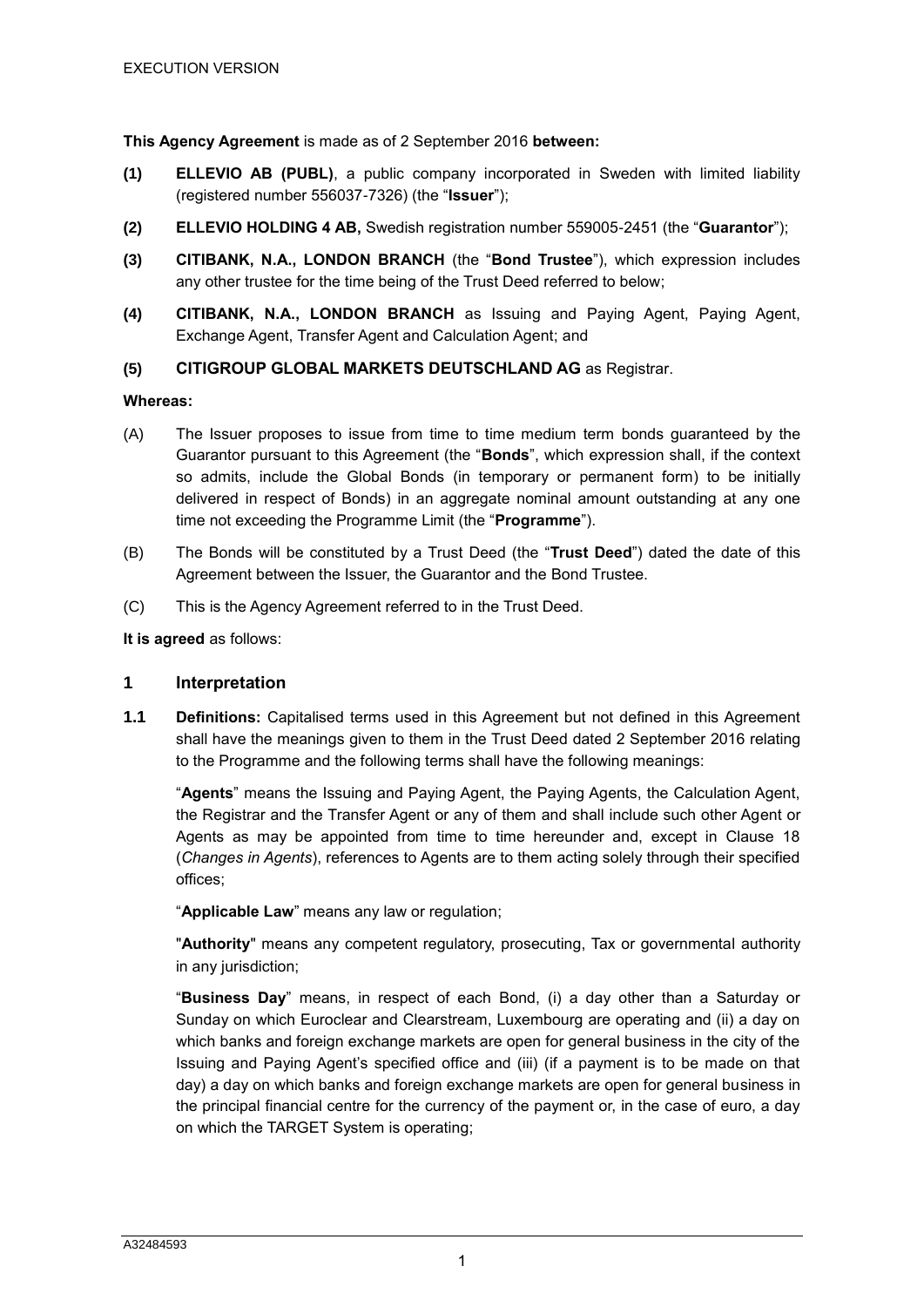"**Calculation Agent**" means Citibank, N.A., London Branch as Calculation Agent hereunder (or such other Calculation Agent(s) as may be appointed hereunder from time to time either generally hereunder or in relation to a specific issue or Series of Bonds);

"**Code**" means the U.S. Internal Revenue Code of 1986, as amended;

"**CGN**" means a temporary Global Bond in the form set out in Part A or a permanent Global Bond in the form set out in Part B, in each case, of schedule 1 to the Trust Deed;

"**Common Depositary**" means, in relation to a Series, a depositary common to Euroclear and Clearstream, Luxembourg;

"**Common Safekeeper**" means, in relation to a Series where the relevant Global Bond is a NGN or the relevant Global Certificate is held under the NSS, the common safekeeper for Euroclear and/or Clearstream, Luxembourg appointed in respect of such Bonds;

"**Common Service Provider**" means, in relation to a Series where the relevant Global Bond is a NGN or the relevant Global Certificate is held under the NSS, the common service provider for Euroclear and/or Clearstream, Luxembourg appointed in respect of such Bonds;

"**Exercise Notice**" has the meaning given to it in the Conditions and, in the case of a Bondholders' redemption option, shall be substantially in the form set out in Schedule 1;

"**FATCA Withholding**" means any withholding or deduction required pursuant to an agreement described in section 1471(b) of the Code, or otherwise imposed pursuant to sections 1471 through 1474 of the Code, any regulations or agreements thereunder, any official interpretations thereof, or any law implementing an intergovernmental approach thereto;

"**Issue Date**" means each date on which one or more Sub-Class or Tranches of Bonds are issued by the Issuer under the Programme;

"**Issuing and Paying Agent**" means Citibank, N.A., London Branch as Issuing and Paying Agent hereunder (or such other Issuing and Paying Agent as may be appointed from time to time hereunder);

"**NGN**" means a temporary Global Bond in the form set out in Part C or a permanent Global Bond in the form set out in Part D, in each case, of schedule 1 to the Trust Deed;

"**NSS**" means the new safekeeping structure which applies to Registered Bonds held in global form by a Common Safekeeper for Euroclear and Clearstream, Luxembourg and which is required for such Registered Bonds to be recognised as eligible collateral for Eurosystem monetary policy and intra-day credit operations;

"**Partly Paid Bond**" means a Bond in relation to which the initial subscription moneys are payable to the Issuer in two or more instalments;

"**Party**" means a party to this Agreement;

"**Paying Agents**" means the Issuing and Paying Agent and the Paying Agents referred to above and such further or other Paying Agent or Agents as may be appointed from time to time hereunder;

"**Redemption Amount**" means the Final Redemption Amount, Early Redemption Amount or Optional Redemption Amount, as the case may be, all as defined in the Conditions;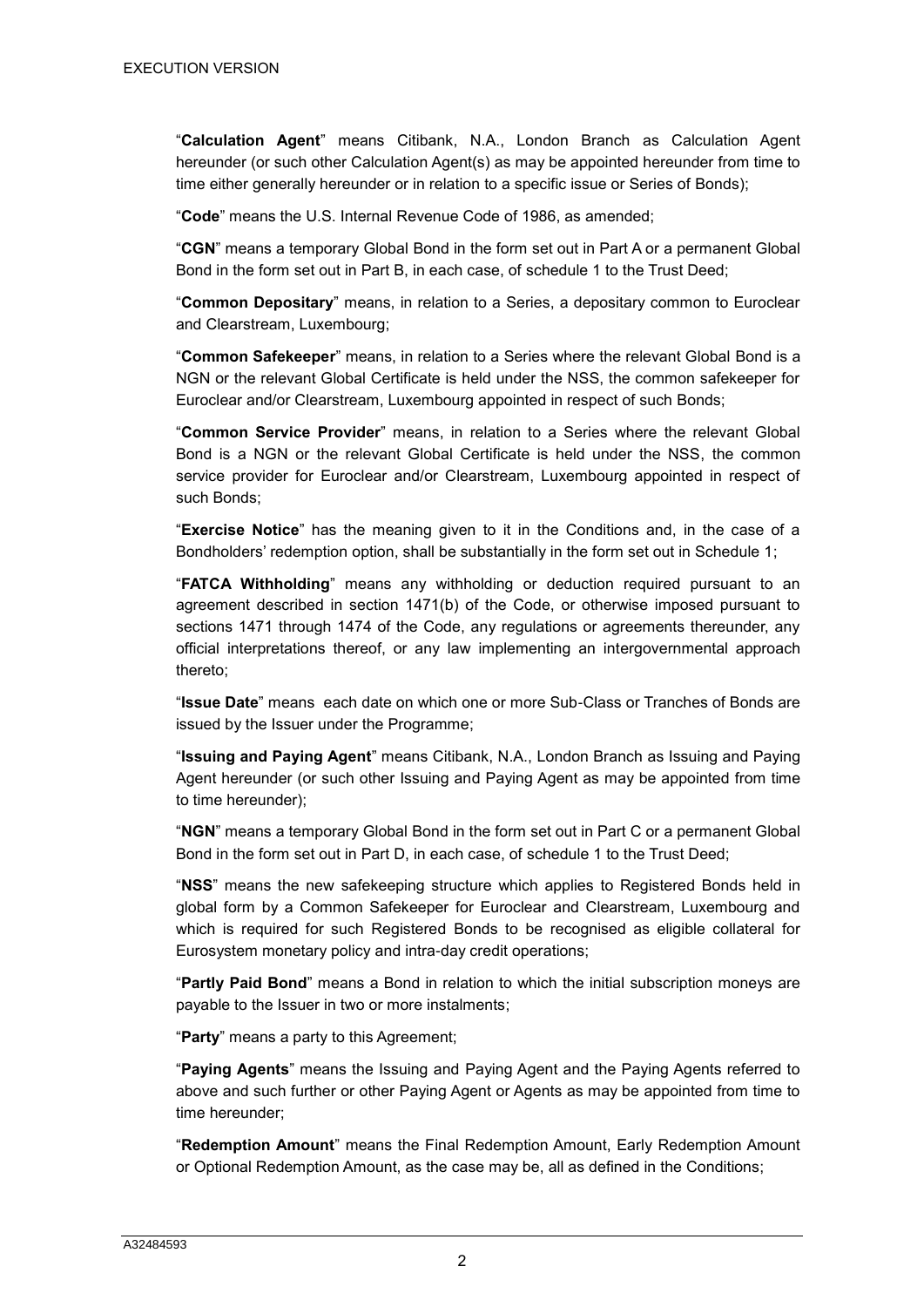"**Register**" means the register referred to in Clause 11 (*Additional Duties of the Registrar*);

"**Registrar**" means **Citigroup Global Markets Deutschland AG** as Registrar hereunder (or such other Registrar as may be appointed hereunder either generally or in relation to a specific Series of Bonds);

"**Regulations**" means the regulations referred to in Clause 12 (*Regulations concerning Registered Bonds*);

"**Security**" means a mortgage, charge, pledge, lien or other security interest securing any obligation of any person, or any other agreement or arrangement having a similar effect;

"**Security Trustee**" means Citibank, N.A., London Branch or any successor security trustee appointed pursuant to the STID;

"**Subscription Agreement**" means an agreement between the Issuer, the Guarantor and one or more Dealers (as defined in the Dealer Agreement) made pursuant to Clause 2.2 of the Dealer Agreement;

"**Syndicated Issue**" means an issue of Bonds pursuant to Clause 2.2 of the Dealer Agreement;

"**Tax**" means any present or future taxes, duties, assessments, levies, imposts, deductions, withholdings and related liabilities or governmental charges of whatever nature imposed, levied, collected, withheld or assessed by or on behalf of any Authority having power to tax; and

"**Transfer Agent**" means the Transfer Agent referred to above and such further or other Transfer Agent or Agents as may be appointed from time to time hereunder either generally or in relation to a specific Series of Bonds.

#### **1.2 Construction of Certain References:** References to:

- **1.2.1** the records of Euroclear and Clearstream, Luxembourg shall be to the records that each of Euroclear and Clearstream, Luxembourg holds for its customers which reflect the amount of such customers' interests in the Bonds;
- **1.2.2** other capitalised terms not defined in this Agreement are to those terms as defined in the Conditions;
- **1.2.3** principal and interest shall be construed in accordance with Condition 6; and
- **1.2.4** costs, charges, remuneration or expenses include any value added, turnover or similar tax charged in respect thereof.
- **1.3 Headings:** Headings shall be ignored in construing this Agreement.
- **1.4 Contracts:** References in this Agreement to this Agreement or any other document are to this Agreement or those documents as amended, supplemented or replaced from time to time in relation to the Programme and include any document which amends, supplements or replaces them.
- **1.5 Schedules:** The Schedules are part of this Agreement and have effect accordingly.
- **1.6 Statutes**: All references in this Agreement to a statute or statutory provision are to that statute or provision as from time to time modified, re-enacted or consolidated whether before or after the date of this Agreement.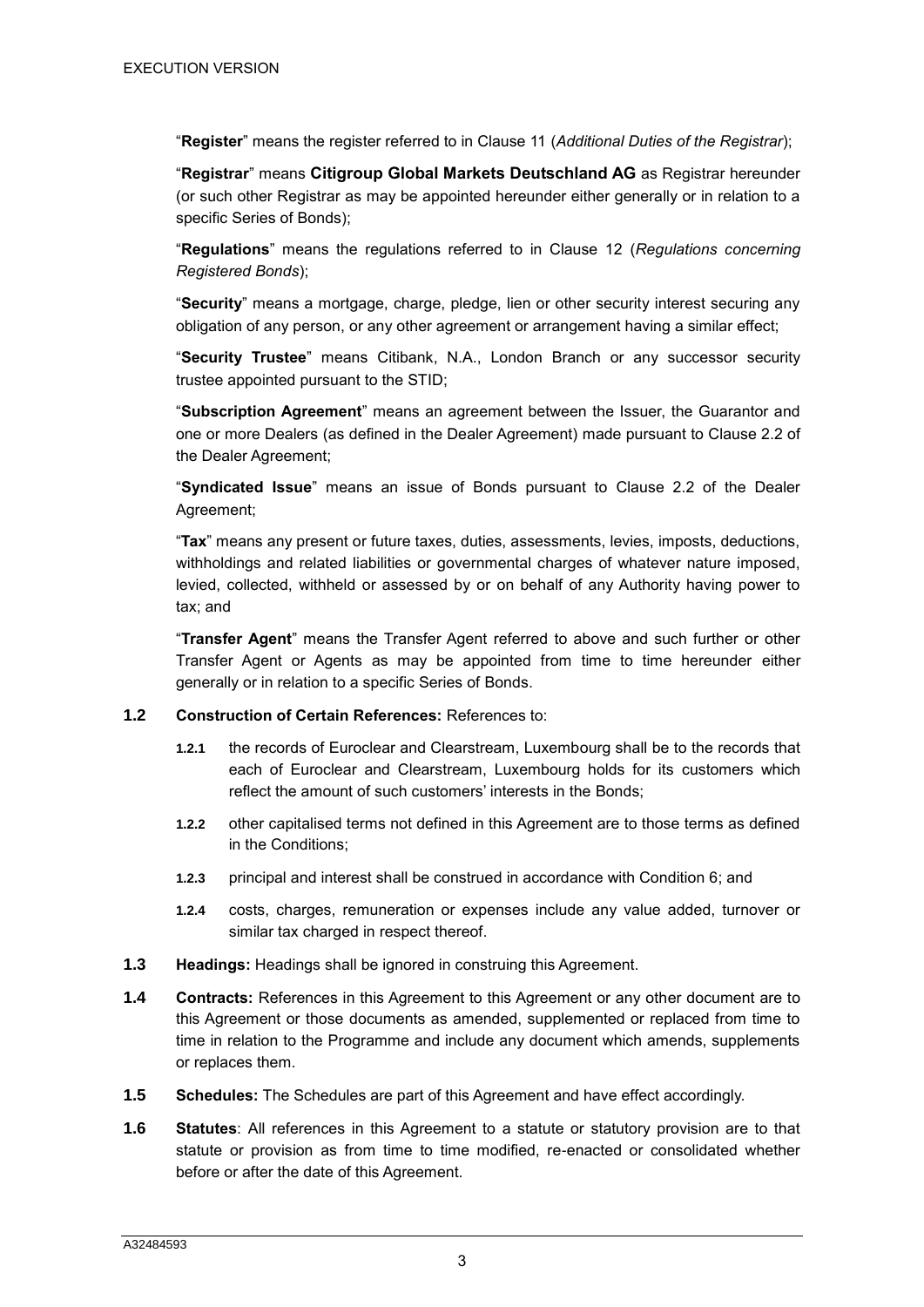- **1.7 Alternative Clearing System:** References in this Agreement to Euroclear and/or Clearstream, Luxembourg shall, wherever the context so permits, be deemed to include reference to any additional or alternative clearing system approved by the Issuer, the Guarantor, the Registrar and the Issuing and Paying Agent. In the case of NGNs or Global Certificates held under the NSS, such alternative clearing system must also be authorised to hold such Bonds as eligible collateral for Eurosystem monetary policy and intra-day credit operations.
- **1.8 Contracts (Rights of Third Parties) Act 1999:** A person who is not a party to this Agreement has no right under the Contracts (Rights of Third Parties) Act 1999 to enforce any term of this Agreement except and to the extent (if any) that this Agreement expressly provides for such Act to apply to any of its terms.
- **1.9 Successors in Title:** Any references to any of the parties in this Agreement shall be constructed so as to include its successors in title, permitted assigns and permitted transferees.

# **2 Appointment and Duties**

- **2.1 Issuing and Paying Agent and Registrar:** Each of the Issuer and the Guarantor appoints Citibank, N.A., London Branch at its specified office in London as Issuing and Paying Agent in respect of each Series of Bonds and Citigroup Global Markets Deutschland AG at its specified office in Reuterweg 16, 60323 Frankfurt, Germany as Registrar in respect of each Series of Registered Bonds.
- **2.2 Paying Agents and Transfer Agent:** Each of the Issuer and the Guarantor appoints Citibank, N.A., London Branch at its specified office as Paying Agent in respect of each Series of Bearer Bonds and Citibank, N.A., London Branch at its specified office as Transfer Agent in respect of each Series of Registered Bonds, unless the Final Terms relating to a Series of Bonds lists the Agents appointed in respect of that Series, in which case, only those persons acting through their specified offices shall be appointed in respect of that Series.
- **2.3 Acceptance of Appointment:** Each Agent accepts severally (but not jointly) its appointment as agent of the Issuer and the Guarantor in relation to the Bonds and agrees with the other parties hereto to comply with the Conditions and the provisions of this Agreement in connection therewith.
- **2.4 Calculation Agent:** Citibank, N.A., London Branch may be appointed as Calculation Agent in respect of any Series of Bonds by agreement with each of the Issuer and the Guarantor. Citibank, N.A., London Branch shall be treated as having agreed to act as Calculation Agent in respect of a Series if it shall have received the Purchase Information (as defined in the Dealer Agreement) (in draft or final form) naming it as Calculation Agent no later than 10 Business Days before Issue Date or, if earlier, the first date on which it is required to make any calculation or determination and shall not have notified the Issuer that it does not wish to be so appointed within five Business Days of such receipt.
- **2.5 Agents' Duties:** The obligations of the Agents are several and not joint. Each Agent shall be obliged to perform only such duties as are specifically set out in this Agreement (including Schedule 5 in the case of the Issuing and Paying Agent and the Registrar where the relevant Bonds are represented by a NGN or which are held under the NSS), the Conditions and the Procedures Memorandum. No implied duties or obligations shall be read into any such documents. No Agent shall be obliged to perform additional duties set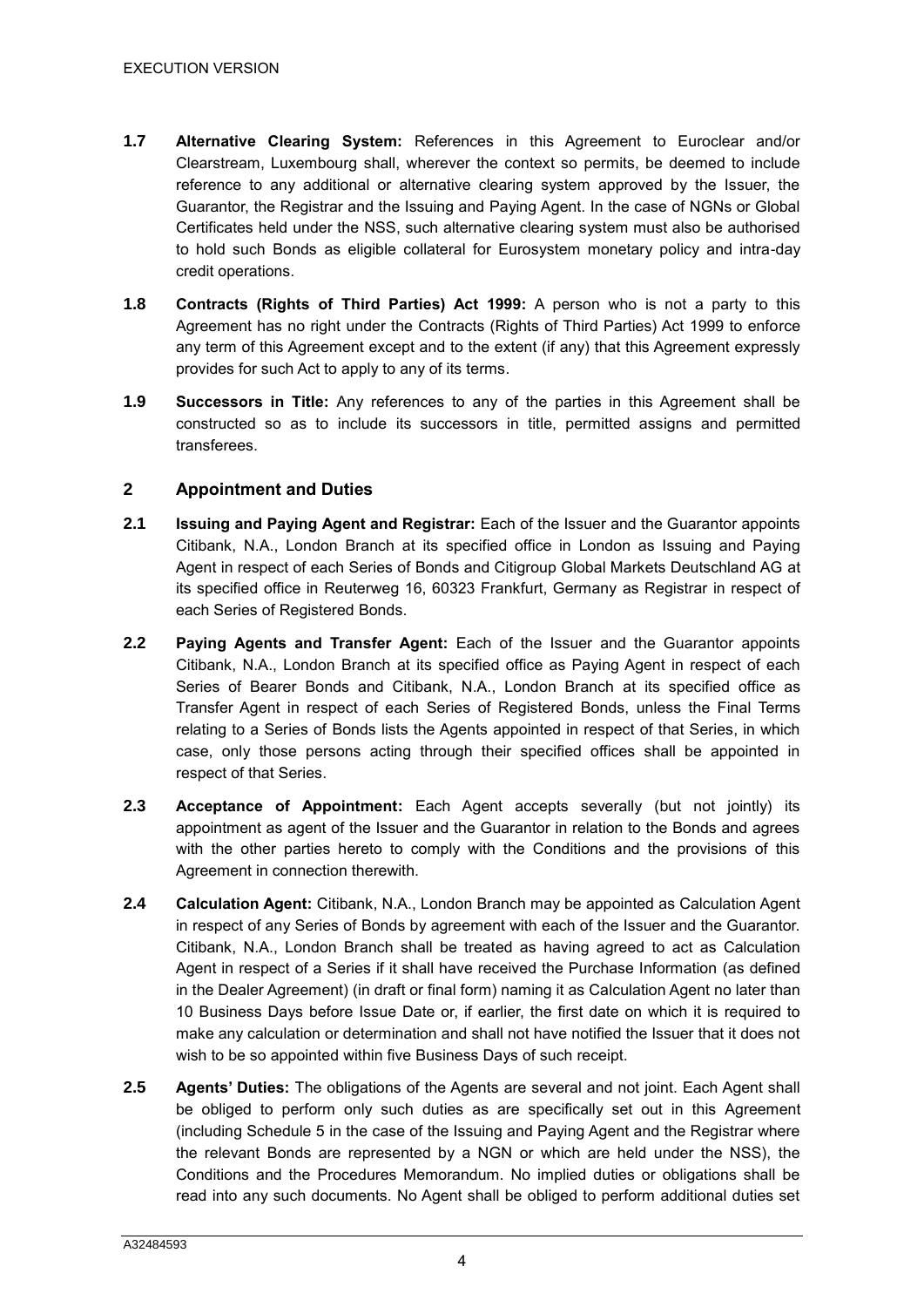out in any Final Terms and thereby incorporated into the Conditions unless it shall have previously agreed to perform such duties in writing. If the Conditions are amended on or after a date on which any Agent accepts any appointment in a way that affects the duties expressed to be performed by such Agent, it shall not be obliged to perform such duties as so amended unless it has first approved the relevant amendment in writing. No Agent shall be under any obligation to take any action under this Agreement that it expects, and has so notified the Issuer in writing, will result in any expense to or liability of such Agent, the payment of which is not, in its opinion, assured to it within a reasonable time. In the case of Bonds represented by a NGN or Global Certificates which are held under the NSS, each of the Agents (other than the Issuing and Paying Agent or the Registrar, as the case may be) agrees that if any information required by the Issuing and Paying Agent or the Registrar to perform the duties set out in Schedule 5 becomes known to it, it will promptly provide such information to the Issuing and Paying Agent or the Registrar, as the case may be.

- **2.6 Agents to Act for Bond Trustee:** The Agents shall, on notice in writing by the Bond Trustee made at any time after an Event of Default or a Potential Event of Default has occurred in relation to a particular Series and until notified in writing by the Bond Trustee to the contrary, so far as permitted by any applicable law:
	- **2.6.1** act as Agents of the Bond Trustee under the Trust Deed and the Bonds of such Series on the terms of this Agreement (with consequential amendments as necessary and except that the Bond Trustee's liability under this Agreement for the indemnification, remuneration and all other expenses of the Agents will be limited to the amounts for the time being held by the Bond Trustee in respect of such Series on the terms of the Trust Deed and available for such purpose) and thereafter to hold all Bonds, Certificates, Receipts, Coupons and Talons of such Series and all moneys, documents and records held by them in respect of Bonds, Certificates, Receipts, Coupons and Talons of such Series to the order of the Bond Trustee; or
	- **2.6.2** deliver all Bonds, Receipts, Coupons and Talons of such Series and all moneys, documents and records held by them in respect of the Bonds, Receipts, Coupons and Talons of such Series to the Bond Trustee or as the Bond Trustee directs in such notice.
- **2.7 Notices of Change of Bond Trustee:** The Issuer shall forthwith give notice in writing to each of the Agents of any change in the person or persons comprising the Bond Trustee.
- **2.8 Common Safekeeper:** In relation to each Series where the relevant Global Bond is in NGN form or the relevant Global Certificate is held under the NSS, the Issuer hereby authorises and instructs the Issuing and Paying Agent to elect Clearstream, Luxembourg as Common Safekeeper. From time to time, the Issuer and the Issuing and Paying Agent may agree to vary this election. The Issuer acknowledges that any such election is subject to the right of Euroclear and Clearstream, Luxembourg to jointly determine that the other shall act as Common Safekeeper in relation to any such issue and agrees that no liability shall attach to the Issuing and Paying Agent in respect of any such election made by it.

#### <span id="page-7-0"></span>**3 Issue of Bonds and Certificates**

**3.1 Preconditions to Issue:** The Issuer shall not agree to any Issue Date unless it is a Business Day. Before issuing any Partly Paid Bonds or any Bonds that are intended to be cleared through a clearing system other than Euroclear or Clearstream, Luxembourg the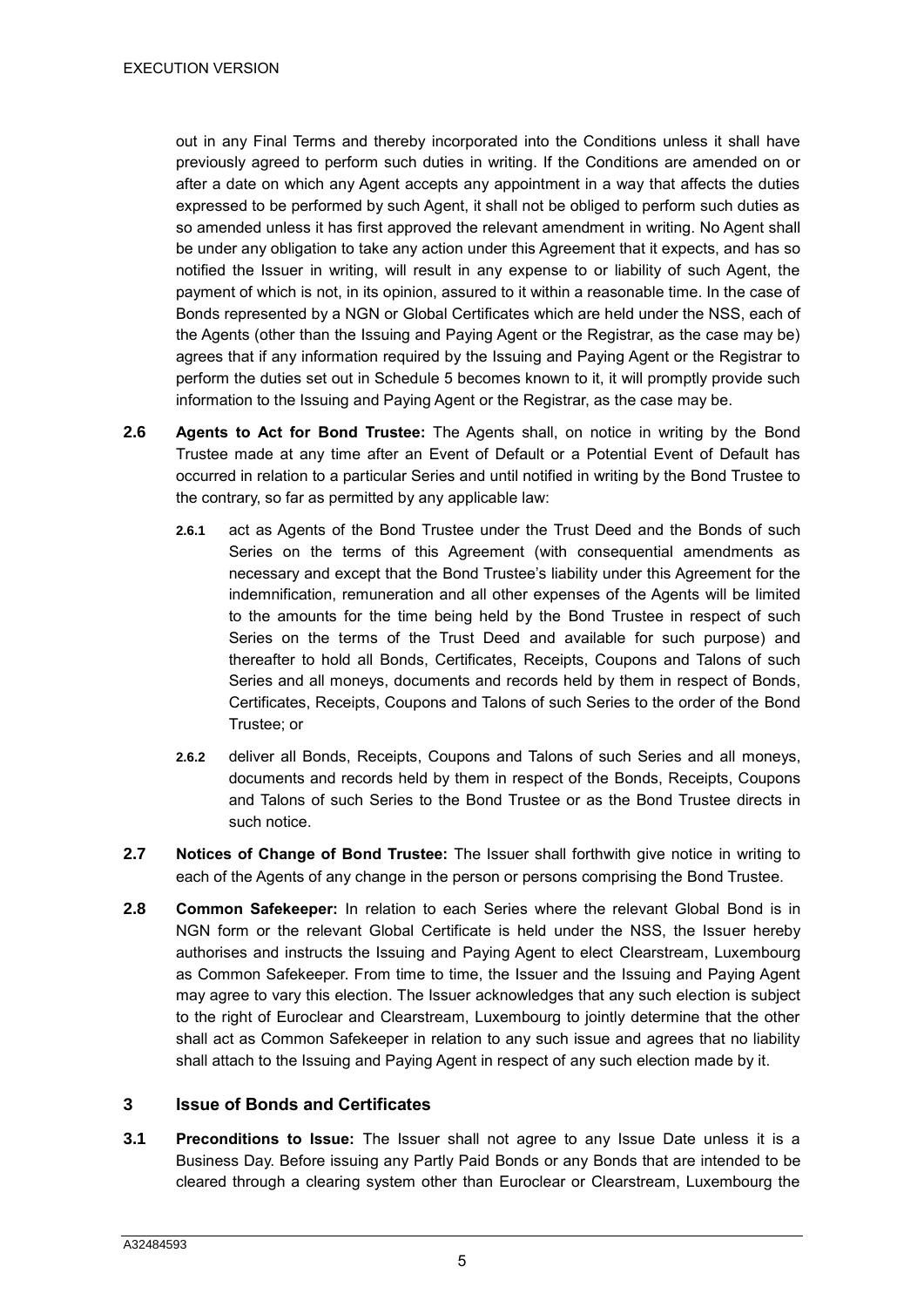Issuer shall inform the Issuing and Paying Agent of its wish to issue such Bonds and shall agree with the Issuing and Paying Agent (i) the procedure for the acceptance of further instalments of the subscription moneys, in the case of Partly Paid Bonds, or (ii) the procedure for issuing such Bonds, in the case of Bonds that are to be cleared through such other clearing system, which agreement shall cover the time, date and place for the delivery of the relevant Global Bond by the Issuing and Paying Agent, whether such delivery is to be free of payment or against payment, an appropriate method for determining non-U.S. beneficial ownership of Bonds in accordance with applicable U.S. law and the method by which the Issuing and Paying Agent is to receive any payment, and hold any moneys, on behalf of the Issuer.

- **3.2 Notification:** Not later than the time specified in the Procedures Memorandum, the Issuer shall in respect of each Tranche or Sub-Class notify and/or confirm to the Issuing and Paying Agent by tested fax, or in writing all such information as the Issuing and Paying Agent may reasonably require for it to carry out its functions as contemplated by this Clause [3.](#page-7-0)
- **3.3 Issue of Certificates and Global Bonds:** Upon receipt by the Issuing and Paying Agent of the information enabling it, and instructions from the Issuer or the Guarantor, to do so, the Issuing and Paying Agent shall, in the case of Bearer Bonds, complete a temporary or, as the case may be, permanent Global Bond in an aggregate nominal amount equal to that of the Tranche or Sub-Class to be issued or, in the case of Registered Bonds, notify the Registrar of all relevant information, whereupon the Registrar shall complete one or more Certificates in an aggregate nominal amount equal to that of the Tranche or Sub-Class to be issued, (unless the Issuing and Paying Agent is to do so in its capacity as, or as agent for, the Registrar) authenticate each Certificate (or cause its agent on its behalf to do so) and deliver them to the Issuing and Paying Agent not later than the time specified by the Issuing and Paying Agent (which shall be no earlier than one Business Day after receipt by the Registrar of such instructions).
- **3.4 Delivery of Certificates and Global Bonds:** Immediately before the issue of any Global Bond, the Issuing and Paying Agent (or its agent on its behalf) shall authenticate it. Following authentication of any Global Bond or receipt of any Certificate, the Issuing and Paying Agent shall (in the case of any unauthenticated certificate, after first authenticating it as, or as agent for, the Registrar) deliver it:
	- **3.4.1** in the case of a Tranche or Sub-Class (other than for a Syndicated Issue) intended to be cleared through a clearing system, on the Business Day immediately preceding its Issue Date: (i) save in the case of a Global Bond which is a NGN or a Global Certificate which is held under the NSS, to the Common Depositary or to such clearing system or other depositary for a clearing system as shall have been agreed between the Issuer and the Issuing and Paying Agent, and (ii) in the case of a Global Bond which is a NGN or a Global Certificate which is held under the NSS, to the Common Safekeeper together with instructions to the Common Safekeeper to effectuate the same, together with instructions to the clearing systems to whom (or to whose depositary or Common Safekeeper) such Global Bond or Global Certificate has been delivered to credit the underlying Bond represented by such Global Bond or Global Certificate to the securities account(s) at such clearing systems that have been notified to the Issuing and Paying Agent by the Issuer on a delivery against payment basis or, if notified to the Issuing and Paying Agent by the Issuer, on a delivery free of payment basis;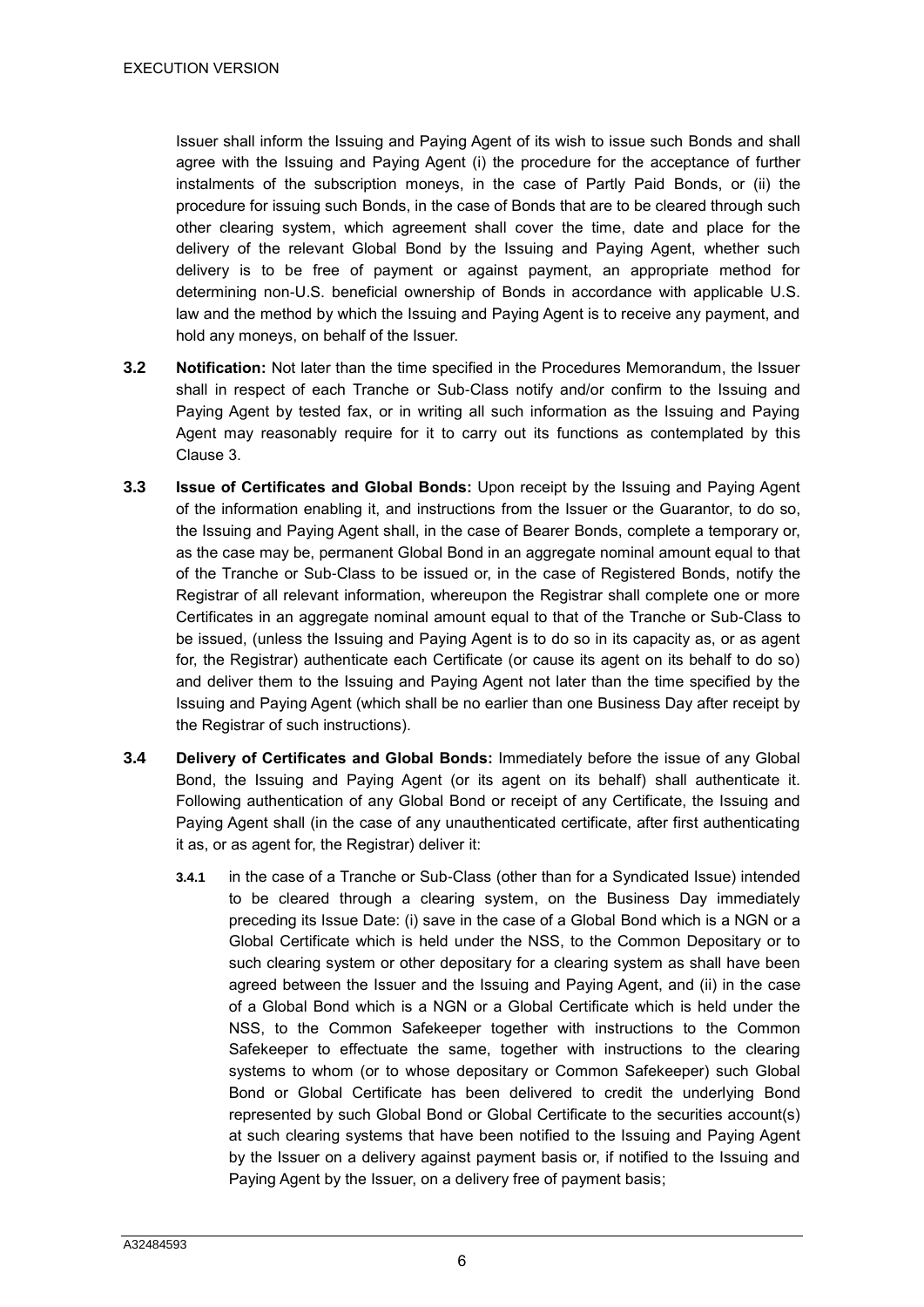- **3.4.2** in the case of a Syndicated Issue, on the Issue Date at or about the time specified in the relevant Subscription Agreement: (i) save in the case of a Global Bond which is a NGN or a Global Certificate which is held under the NSS, to, or to the order of, the Lead Manager (as defined in the Dealer Agreement) at such place in London as shall be specified in the relevant Subscription Agreement (or such other time, date and/or place as may have been agreed between the Issuer, the Lead Manager and the Issuing and Paying Agent); and (ii) in the case of a Global Bond which is a NGN or a Global Certificate which is held under the NSS, to the Common Safekeeper together with instructions to effectuate the same (if applicable), in each case against the delivery to the Issuing and Paying Agent of evidence that instructions for payment of the subscription moneys due to the issuer have been made, such evidence to be in the form set out in such Subscription Agreement; or
- **3.4.3** otherwise, at such time, on such date, to such person and in such place as may have been agreed between the Issuer and the Issuing and Paying Agent.

Where the Issuing and Paying Agent or Registrar delivers any authenticated Global Bond or Global Certificate to the Common Safekeeper for effectuation using electronic means, it is authorised and instructed to destroy the Global Bond or Global Certificate retained by it following its receipt of confirmation from the Common Safekeeper that the relevant Global Bond or Global Certificate has been effectuated. The Issuing and Paying Agent shall, as soon as reasonably practicable, notify the Registrar if for any reason a Certificate is not delivered in accordance with the Issuer's instructions. Failing any such notification, the Registrar shall cause an appropriate entry to be made in the Register to reflect the issue of the Bonds to the person(s) whose name and address appears on each such Certificate on the Issue Date (if any).

- **3.5 Clearing Systems:** In delivering any Global Bond or Global Certificate in accordance with Clause 3.4.1, the Issuing and Paying Agent shall give instructions to the relevant clearing system to hold the Bonds represented by it to the order of the Issuing and Paying Agent pending transfer to the securities account(s) referred to in Clause 3.4.1. Upon payment for any such Bonds being made to the Issuing and Paying Agent, it shall transfer such payment to the account of the Issuer notified to it by the Issuer. For so long as any such Bond continues to be held to the order of the Issuing and Paying Agent, the Issuing and Paying Agent shall hold such Bond to the order of the Issuer.
- **3.6 Advance Payment:** If the Issuing and Paying Agent pays an amount (the "**Advance**") to the Issuer on the basis that a payment (the "**Payment**") has been, or will be, received from any person and if the Payment has not been, or is not, received by the Issuing and Paying Agent on the date the Issuing and Paying Agent pays the Issuer, the Issuer, failing whom the Guarantor, shall on demand reimburse the Issuing and Paying Agent the Advance and pay interest to the Issuing and Paying Agent on the outstanding amount of the Advance from the date on which it is paid out to the date of reimbursement at the rate per annum equal to the cost of the Issuing and Paying Agent of funding such amount, as certified by the Issuing and Paying Agent. Such interest shall be compounded daily.
- **3.7 Exchange for Permanent Global Bonds and Definitive Bonds:** On and after the due date for exchange of any temporary Global Bond which is exchangeable for a permanent Global Bond, the Issuing and Paying Agent shall, on presentation to it or to its order of the temporary Global Bond, complete a permanent Global Bond, authenticate it (or cause its agent on its behalf to do so), and in the case of a permanent Global Bond which is a NGN,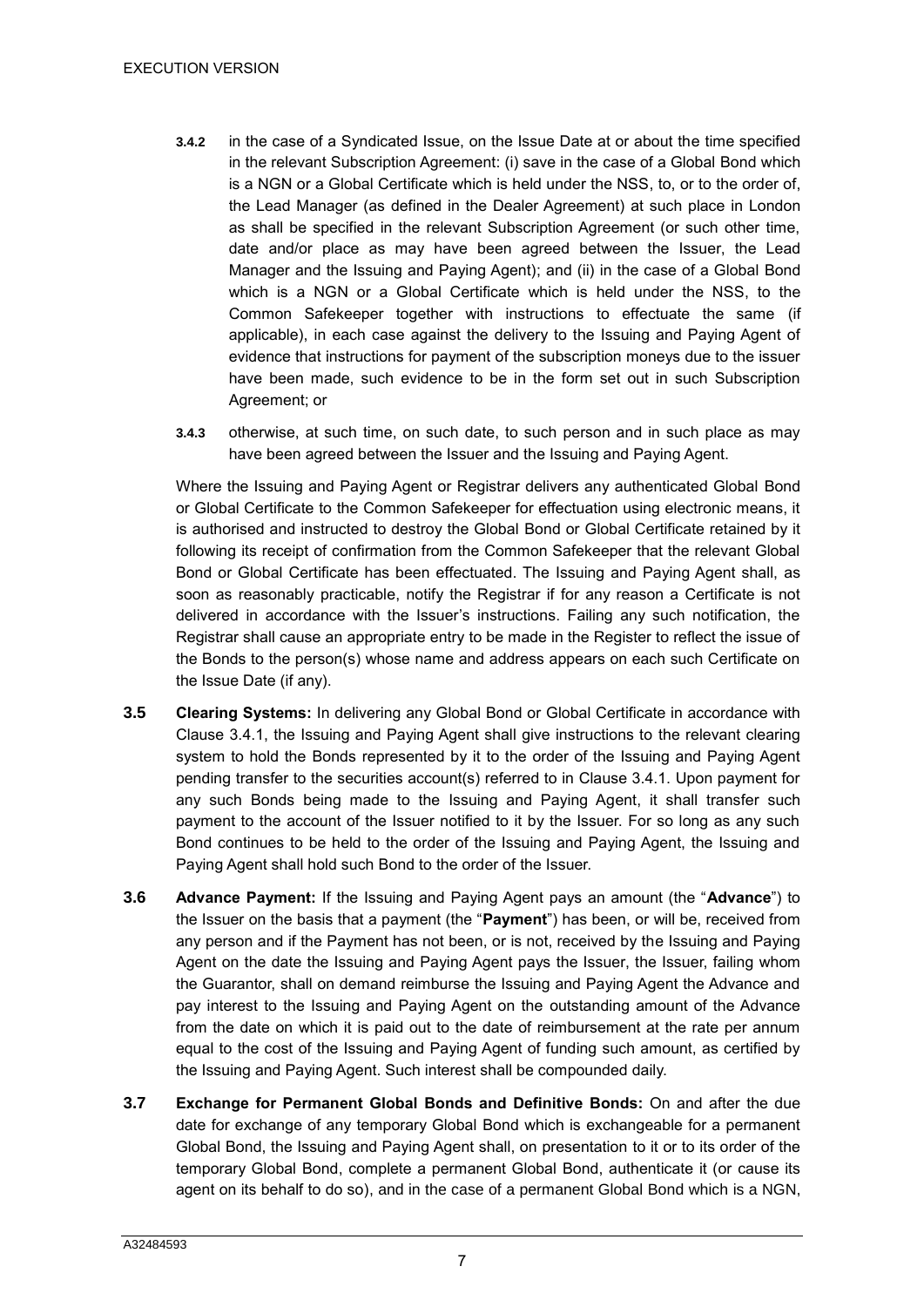deliver the permanent Global Bond to the Common Safekeeper which is holding the temporary Global Bond representing the Tranche or Sub-Class for the time being on behalf of Euroclear and/or Clearstream, Luxembourg together with instructions to the Common Safekeeper to effectuate the same, and, in each case, procure the exchange of interests in such temporary Global Bond for interests in an equal nominal amount of such permanent Global Bond in accordance with such temporary Global Bond. On or after the due date for exchange of any Global Bond which is exchangeable for Definitive Bonds, the Issuing and Paying Agent shall, on presentation to it or to its order of the Global Bond, procure the exchange of interests in such Global Bond for Definitive Bonds (if applicable, having attached Coupons, a Talon and/or Receipts other than any that mature on or before the relevant date for exchange) in a nominal amount equal to that portion of such Global Bond submitted for exchange in accordance with such Global Bond.

- **3.8 Signing of Bonds, Certificates, Receipts, Coupons and Talons:** The Bonds, Certificates, Receipts, Coupons and Talons shall be signed manually or in facsimile on behalf of the Issuer by a duly authorised signatory of the Issuer. The Issuer shall promptly notify the Issuing and Paying Agent of any change in the names of the person or persons whose signature is/or are to be used on any Bond or Certificate, and shall if necessary provide new master Global Bonds and Certificates reflecting such changes. The Issuer may however adopt and use the signature of any person who at the date of signing a Bond, Certificate, Receipt, Coupon or Talon is a duly authorised signatory of the Issuer even if, before the Bond, Certificate, Receipt, Coupon or Talon is issued, he ceases for whatever reason to hold such office and the Bonds, Certificates, Receipts, Coupons or Talons issued in such circumstances shall nevertheless be (or, in the case of Certificates, represent) valid and binding obligations of the Issuer. Definitive Bonds, Receipts, Coupons and Talons shall be security printed, and Certificates shall be printed, in accordance with all applicable stock exchange requirements.
- **3.9 Details of Bonds and Certificates Delivered:** As soon as practicable after delivering any Global Bond, Global Certificate or Definitive Bond the Issuing and Paying Agent or the Registrar, as the case may be, shall supply to the Issuer, the Guarantor, the Bond Trustee and the other Agents all relevant details of the Bonds or Certificates delivered, in such format as it shall from time to time agree with the Issuer.
- **3.10 Cancellation:** If any Bond in respect of which information has been supplied under Clause 3.2 (*Notification*) is not to be issued on a given Issue Date, the Issuer shall immediately (and, in any event, prior to the Issue Date) notify the Issuing and Paying Agent and, in the case of Registered Bonds, the Registrar. Upon receipt of such notice, neither the Issuing and Paying Agent nor the Registrar shall thereafter issue or release the relevant Bond(s) or Certificate(s) but shall cancel and, unless otherwise instructed by the Issuer, destroy them.
- **3.11 Outstanding Amount:** The Issuing and Paying Agent shall, upon request from the Issuer, the Bond Trustee, the Guarantor or any Dealer, inform such person of the aggregate nominal amount of Bonds, or Bonds of any particular Series, then outstanding at the time of such request. In the case of Bonds represented by a NGN, the nominal amount of Bonds represented by such NGN shall be the aggregate amount from time to time entered in the records of both Euroclear and Clearstream, Luxembourg. The records of Euroclear and Clearstream, Luxembourg shall be conclusive evidence of the nominal amount of Bonds represented by the relevant NGN and for such purposes, a statement issued by Euroclear or Clearstream, Luxembourg stating the nominal amount of Bonds represented by the relevant NGN at any time shall be conclusive evidence of the records of the relevant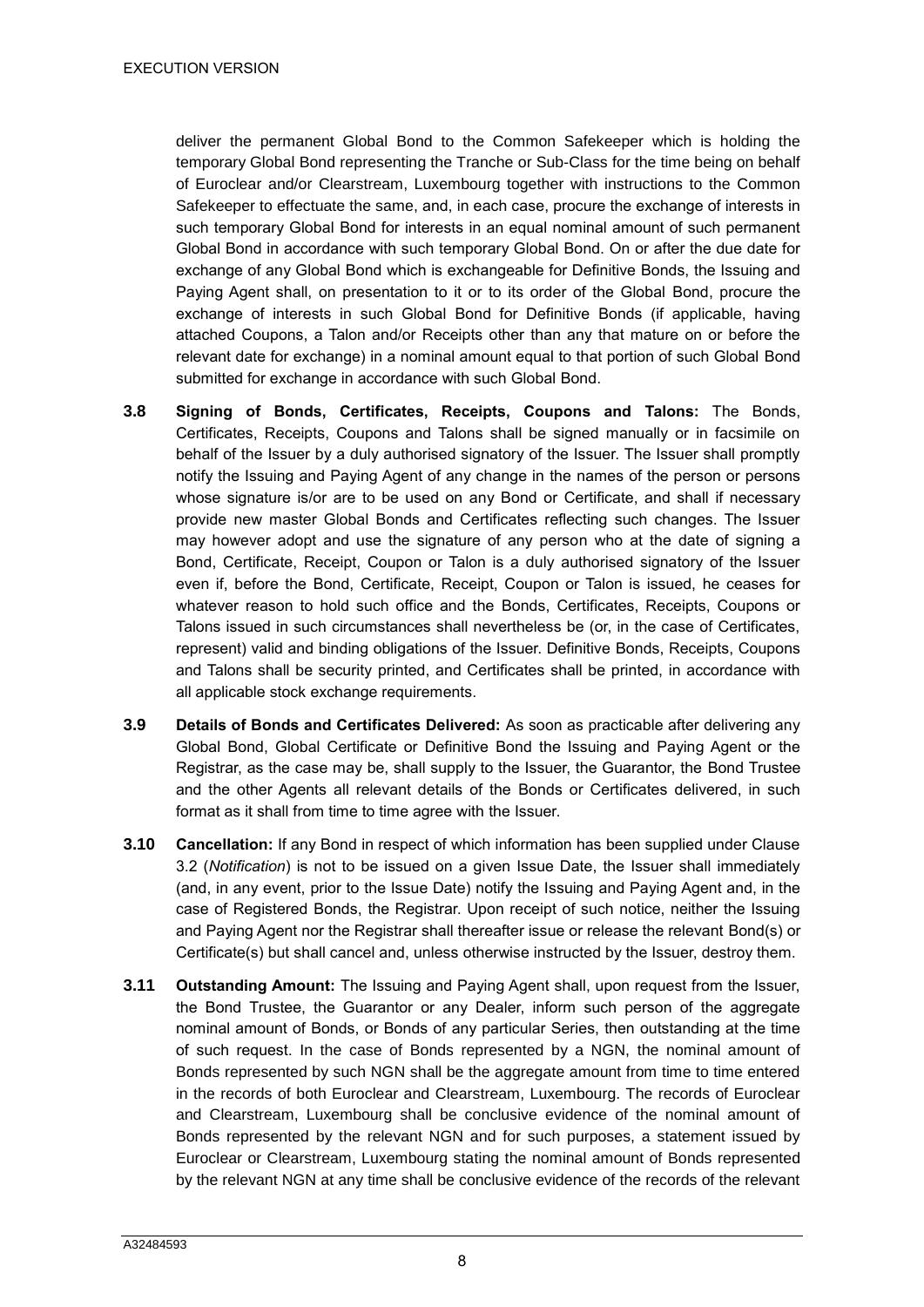clearing systems at that time. Payments made by the Issuer in respect of Bonds represented by a NGN shall discharge the Issuer's obligations in respect thereof. Any failure to make the entries in the records of the relevant clearing systems shall not affect such discharge.

**3.12 Procedures Memorandum:** The Issuer shall furnish a copy of the Procedures Memorandum from time to time in effect to the Issuing and Paying Agent and the Registrar. The parties agree that all issues of Bonds (other than Syndicated Issues) shall be made in accordance with the Procedures Memorandum unless the Bond Trustee, the Issuer, the Guarantor, the Relevant Dealer(s), the Issuing and Paying Agent and, in the case of Registered Bonds, the Registrar agree otherwise in respect of any issue. The Procedures Memorandum may only be amended with the prior written consent of the Bond Trustee, the Issuing and Paying Agent and the Registrar.

#### **4 Payment**

- <span id="page-11-0"></span>**4.1 Payment to the Issuing and Paying Agent:** The Issuer, failing whom the Guarantor, will, before 10:00 a.m. (London time), in the case of a payment in Euro on the same day on which any payment in respect of any Bond becomes due under the conditions or in the case of any currency other than Euro, before 10:00 a.m. (local time in the relevant financial centre of payment) one Business Day prior to the date on which any payment in respect of any Bonds becomes due under the conditions, transfer to the Issuing and Paying Agent such amount as may be required for the purposes of such payment. In this Clause [4.1,](#page-11-0) the date on which a payment in respect of the Bonds becomes due means the first date on which the holder of a Bond, Receipt or Coupon could claim the relevant payment by transfer to an account under the Conditions, but disregarding the necessity for it to be a business day in any particular place of presentation.
- **4.2 Pre-advice of Payment:** The Issuer, failing whom the Guarantor, shall ensure that no later than 10:00 a.m. (local time in the relevant financial centre of payment in respect of payments made in U.S. dollars or Sterling, or, in the case of a payment in Euro, London time) on the second Business Day or, in the case of any other currency, before 10:00 a.m. (local time in the relevant financial centre of payment) on the third Business Day before the due date for any such payment to the Issuing and Paying Agent required by Clause 4.1 (*Payment to the Issuing and Paying Agent*) is to be made, the Issuing and Paying Agent shall receive a copy of an irrevocable payment instruction from the Issuer to such bank, in any case, confirming the relevant account details, the amount and the value date for such payment.
- **4.3 Notification of Failure to Pre-advise Payment:** The Issuing and Paying Agent shall, as soon as reasonably practicable, notify each of the other Agents, the Issuer, the Guarantor and the Bond Trustee if it has not received the confirmation referred to in Clause 4.2 (*Preadvice of Payment*) by the time specified for its receipt, unless it is satisfied that it will receive the amount referred to in Clause 4.1 (*Payment to the Issuing and Paying Agent*).
- **4.4 Payment by Agents:** Unless they receive a notification from the Issuing and Paying Agent under Clause 4.3 (*Notification of Failure to Pre-advise Payment*) and subject as provided in Clause 4.7 (*Suspension of Payments by Agents*), each of the Paying Agents, in the case of Bearer Bonds, each of the Registrar and the Transfer Agent, in the case of the final payment in respect of any Series of Registered Bonds, and the Registrar, in the case of all other payments in respect of Registered Bonds, shall, subject to and in accordance with the Conditions, pay or cause to be paid on behalf of the Issuer and the Guarantor on and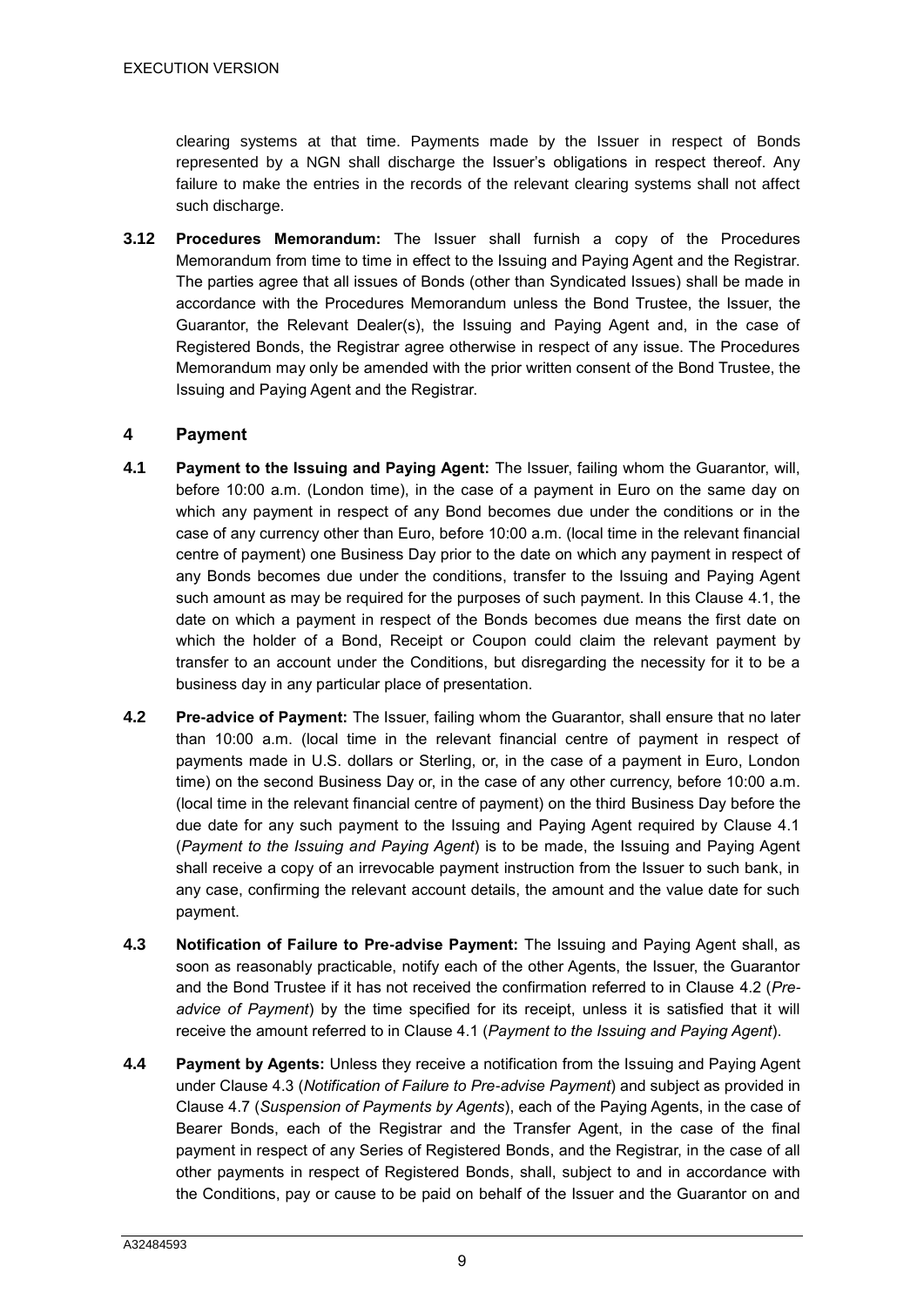after each due date therefor the amounts due in respect of the Bonds, Receipts and Coupons and shall be entitled to claim any amounts so paid from the Issuing and Paying Agent. However, unless and until the full amount of any such payment has been received by the Issuing and Paying Agent in cleared funds, none of the Paying Agents will be bound to make such payments. If for any reason the Issuing and Paying Agent considers, in its sole discretion, that the amounts to be received by it under Clause [4.1](#page-11-0) (*Payment to the Issuing and Paying Agent*) will be, or the amounts received by it are, insufficient to satisfy all claims in respect of all payments then falling due in respect of the Bonds, the Issuing and Paying Agent shall notify the relevant Agent of the same and no Agents shall be obliged to pay any such claims until the relevant Agent has received the full amount of all such payments.

- **4.5 Notification of Non-payment:** The Issuing and Paying Agent shall, as soon as reasonably practicable, notify each of the other Agents, the Issuer, the Guarantor and the Bond Trustee if it has not received the amount referred to in Clause 4.1 (*Payment to the Issuing*  and Paying Agent) by the time specified for its receipt, unless it is satisfied that it will receive such amount or it has already notified such persons pursuant to Clause 4.3 (*Notification of Failure to Pre-advise Payment*).
- **4.6 Payment after Failure to Pre-advise or Late Payment:** The Issuing and Paying Agent shall, as soon as reasonably practicable, notify each of the other Agents, the Issuer, the Guarantor, the Bond Trustee, and, if requested by the Bond Trustee, the Bondholders (in accordance with Condition 18 (*Notices*) of schedule 2 to the Trust Deed) if at any time following the giving of a notice by the Issuing and Paying Agent under Clauses 4.3 (*Notification of Failure to Pre-advise Payment*) or 4.5 (*Notification of Non-payment*) either any payment provided for in Clause 4.1 (*Payment to the Issuing and Paying Agent*) is made on or after its due date but otherwise in accordance with this Agreement or the Issuing and Paying Agent is satisfied that it will receive such payment.
- **4.7 Suspension of Payment by Agents:** Upon receipt of a notice from the Issuing and Paying Agent under Clause 4.3 (*Notification of Failure to Pre-advise Payment*), no Agent shall make any payment in accordance with Clause 4.4 (*Payment by Agents*). Upon receipt of a notice from the Issuing and Paying Agent under Clause 4.5 (*Notification of Nonpayment*), each Agent shall cease making payments in accordance with Clause 4.4 (*Payment by Agents*) as soon as is reasonably practicable. Upon receipt of a notice from the Issuing and Paying Agent under Clause 4.6 (*Payment after Failure to Pre-advise or Late Payment*), each Agent shall make, or shall recommence making, payments in accordance with Clause 4.4 (*Payment by Agents*).
- **4.8 Reimbursement of Agents:** The Issuing and Paying Agent shall on demand promptly reimburse each Agent for payments in respect of the Bonds, Receipts and Coupons properly made by it in accordance with the Conditions and this Agreement having received corresponding funds from the Issuer in cleared, immediately available funds.
- **4.9 Method of Payment to Issuing and Paying Agent:** All sums payable to the Issuing and Paying Agent hereunder shall be paid in the currency in which such sums are denominated and in immediately available or same day funds to such account with such bank as the Issuing and Paying Agent may from time to time notify to the Issuer, the Guarantor and the Bond Trustee.
- **4.10 Moneys held by Issuing and Paying Agent:** The Issuing and Paying Agent may deal with moneys paid to it under this Agreement in the same manner as other moneys paid to it as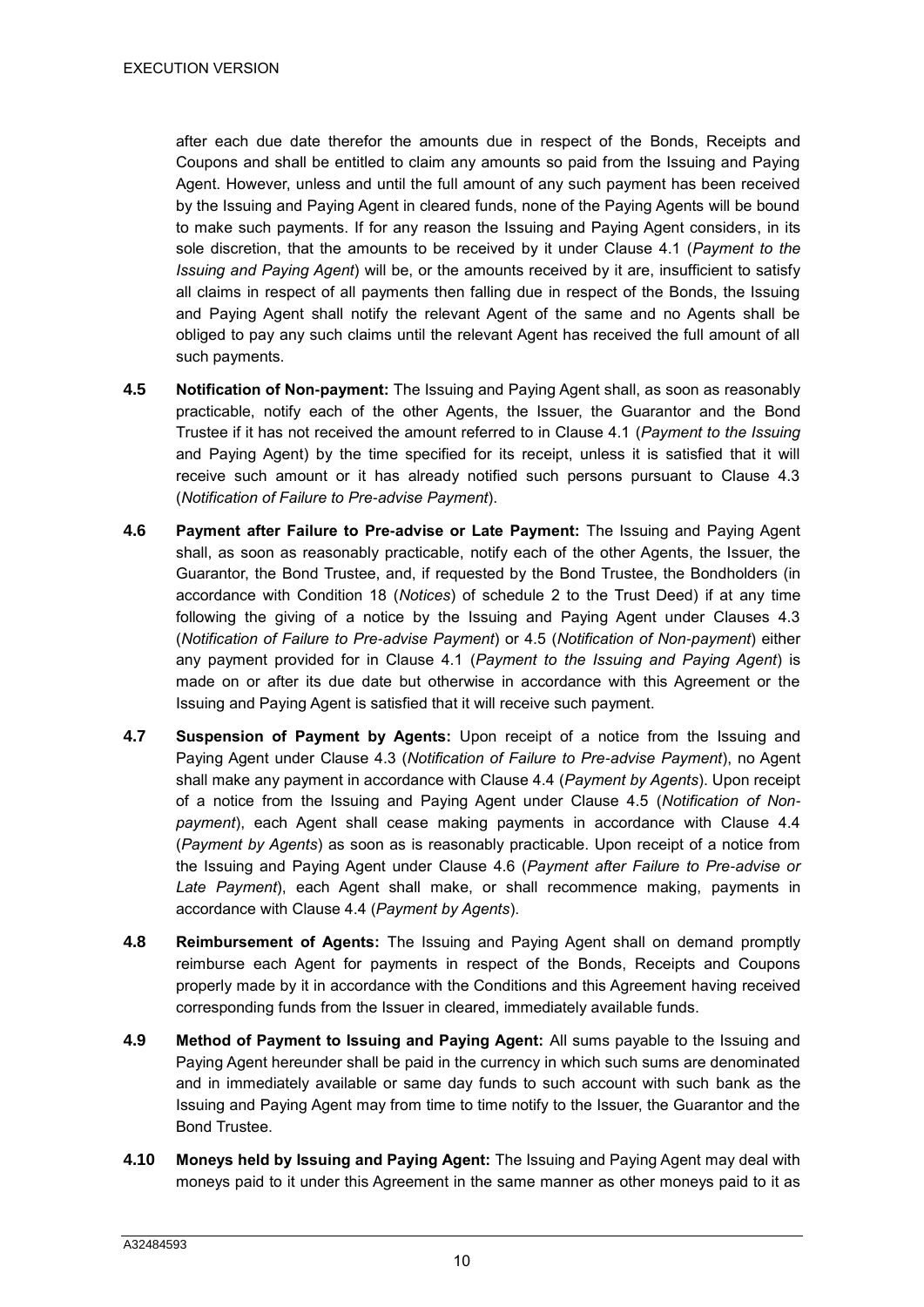a banker by its customers except that (i) it may not exercise any lien, right of set-off or similar claim in respect of them and (ii) it shall not be liable to anyone for interest on any sums held by it under this Agreement. The Issuing and Paying Agent shall hold moneys under this Agreement as banker and not as trustee and as a result will not be held in accordance with the client money rules of the FCA.

- **4.11 Partial Payments:** If on presentation of a Bond, Certificate, Receipt or Coupon only part of the amount payable in respect of it is paid (except as a result of a deduction of tax permitted by the Conditions), the Agent to whom it is presented shall procure, in the case of a Global Bond which is a CGN, that it is enfaced with a memorandum of the amount paid and the date of payment and shall return it to the person who presented it. Upon making payment of only part of the amount payable in respect of any Registered Bond or being informed of any such partial payment by a Transfer Agent, the Registrar shall make a note of the details of such payment in the Register. In the case of a Global Bond which is a NGN, the Agent to whom such Bond, Certificate, Receipt or Coupon is presented shall instruct Euroclear and Clearstream, Luxembourg to make appropriate entries in their records to reflect such shortfall in payment.
- **4.12 Interest:** If the Issuing and Paying Agent pays out any amount due in respect of the Bonds in accordance with the Conditions or due in accordance with Clause 4.8 (*Reimbursement of Agents*) before receipt of the amount due under Clause 4.1 (*Payment to the Issuing and Paying Agent*), the Issuer, failing whom the Guarantor, shall on demand reimburse the Issuing and Paying Agent for the relevant amount and pay interest to the Issuing and Paying Agent on such amount that is outstanding from the date on which it is paid out to the date of reimbursement at the rate per annum equal to the cost to the Issuing and Paying Agent of funding the amount paid out, as certified by the Issuing and Paying Agent. Such interest shall be compounded daily.
- <span id="page-13-0"></span>**4.13 Issuer Right to Redirect:** In the event that the Issuer determines, in its sole discretion, that any deduction or withholding for or on account of any Tax will be required by Applicable Law in connection with any payment due to any of the Agents on any Bonds, then the Issuer will be entitled to redirect or reorganise any such payment in any way that it sees fit in order that the payment may be made without such deduction or withholding, provided that, any such redirected or reorganised payment is made through a recognised institution of international standing and otherwise made in accordance with this Agreement and the Trust Deed. The Issuer will promptly notify the Agents and the Bond Trustee of any such redirection or reorganisation. For the avoidance of doubt, FATCA Withholding is a deduction or withholding which is deemed to be required by Applicable Law for the purposes of this Clause [4.13.](#page-13-0)

# **5 Repayment**

If claims in respect of any Bond, Receipt or Coupon become void or prescribed under the Conditions, the Issuing and Paying Agent shall, as soon as reasonably practicable, repay to the Issuer the amount that would have been due on such Bond, Receipt or Coupon if it or the relative Certificate had been presented for payment before such claims became void or prescribed. Subject to Clause 16 (*Indemnity*), the Issuing and Paying Agent shall not however be otherwise required or entitled to repay any sums received by it under this Agreement.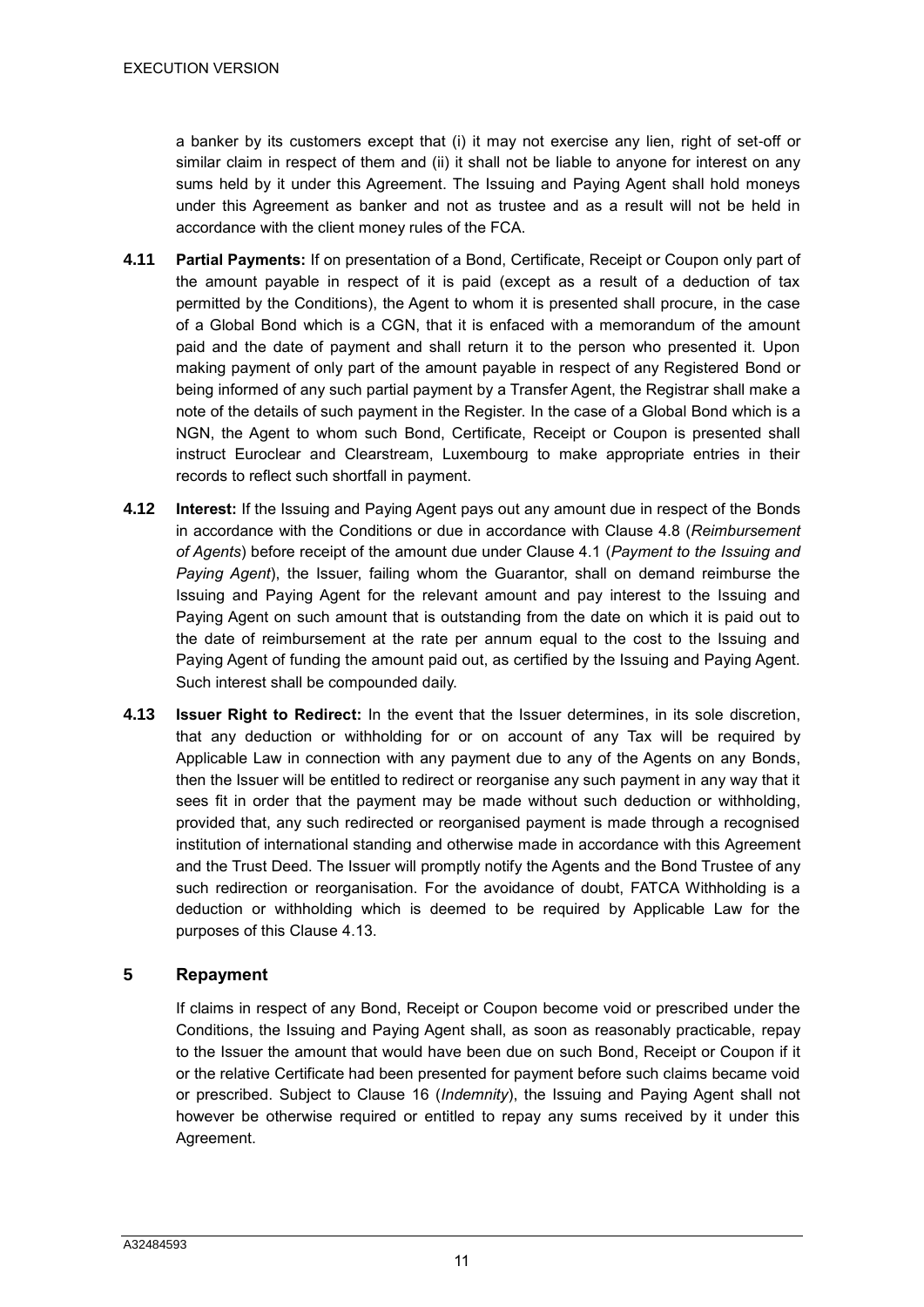# **6 Early Redemption and Exercise of Options**

- **6.1 Notice to Issuing and Paying Agent:** If the Issuer intends (other than consequent upon an Event of Default or any right of the holder to require redemption) to redeem all or any of the Bonds of any Series before their stated maturity date or to exercise any Issuer's option in the Conditions it shall, at least 14 days before the latest date for the publication of the notice of redemption or of exercise of Issuer's option required to be given to Bondholders, give notice of such intention to the Issuing and Paying Agent and to the Bond Trustee stating the date on which such Bonds are to be redeemed or such option is to be exercised and the nominal amount of Bonds to be redeemed or subject to the option.
- **6.2 Drawing on Partial Redemption or Exercise of Option:** If only some of the Bonds of a Series are to be redeemed, or subject to the exercise of an Issuer's option, in the case of Bonds in definitive form only on such date the Issuing and Paying Agent shall make the drawing that is required in accordance with the Conditions and the relevant Final Terms and the Issuer, the Guarantor, and the Bond Trustee shall be entitled to send representatives to attend such drawing.
- **6.3 Notice to Bondholders:** The Issuing and Paying Agent shall publish any notice to Bondholders (in accordance with Condition 18 (*Notices*)) required in connection with any such redemption or exercise of an Issuer's option and shall at the same time also publish a separate list of the certificate numbers of any Bearer Bonds previously drawn and not presented either for payment or as may otherwise be required pursuant to any Issuer's option and of the nominal amount of Registered Bonds drawn and in respect of which the related Certificates have not been so presented. Such notice shall specify the date fixed for redemption or exercise of any option, the redemption price and the manner in which redemption will be effected or the terms of the exercise of such option and, in the case of a partial redemption or exercise of any option, the certificate numbers of the Bearer Bonds drawn and the nominal amount of Registered Bonds drawn. In addition, the Issuing and Paying Agent shall send to each holder of Registered Bonds that are called in whole or in part for redemption or exercise of any option, at its address shown in the Register, a copy of such notice together with details of such holder's Registered Bonds called for redemption or subject to any option and the extent of such redemption or the terms of the exercise of such option.
- **6.4 Option Exercise Notices:** The Paying Agent with which a Bearer Bond or the Transfer Agent with which a Certificate is deposited in a valid exercise of any Bondholders' option shall hold such Bond (together with any Coupons, Receipts or Talons relating to it deposited with it) or Certificate on behalf of the depositing Bondholder (but shall not, save as provided below, release it) until the due date for redemption of, or exercise of the option relating to, the relevant Bond(s) consequent upon the exercise of such option, when, in the case of an option to redeem, and subject as provided below, it shall present any such Bond, Certificate, Coupon, Receipt and Talon to itself for payment of the amount due in accordance with the Conditions and shall pay such moneys in accordance with the directions of the Bondholder contained in the Exercise Notice. In the event of the exercise of any other option, each Agent shall take the steps required of it in the Conditions and, in the case of Registered Bonds, Clauses 10 (*Additional Duties of the Transfer Agent*) and 11 (*Additional Duties of the Registrar*). If any such Bond becomes immediately due and payable before the due date for its redemption or exercise of the option, or, if upon due presentation, payment of the amount due is improperly withheld or refused or exercise of the option is improperly denied, the Agent concerned shall mail such Bond (and any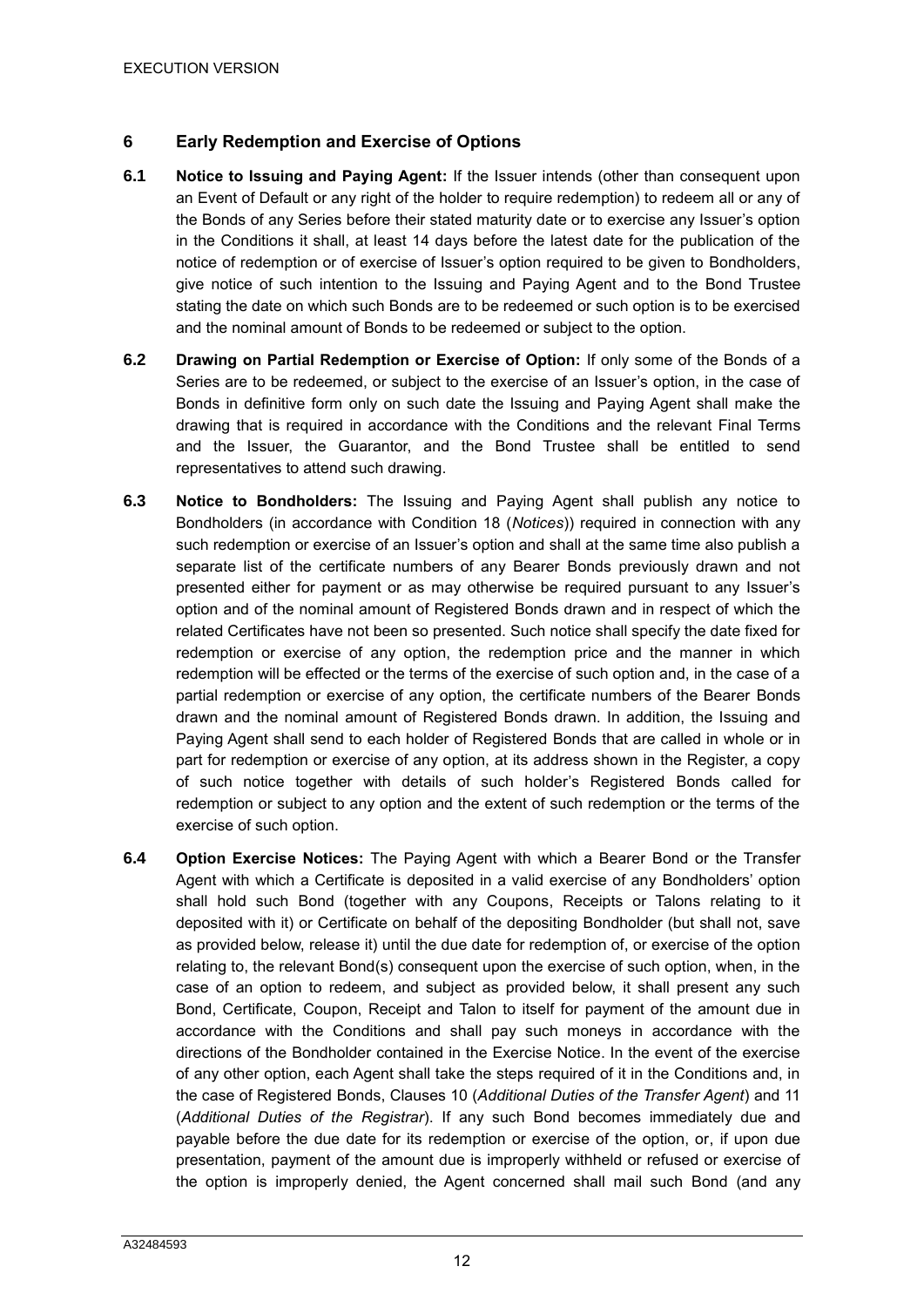related Coupons, Receipts or Talons) or its Certificate by uninsured post to, and at the risk of, the relevant Bondholder (unless the Bondholder otherwise requests and pays the costs of such insurance in advance to the relevant Agent) to such address as may have been given by the Bondholder in the Exercise Notice or, in the case of a Registered Bond where no address has been given, to the address appearing in the Register. At the end of each period for the exercise of any such option, each Agent shall promptly notify the Issuing and Paying Agent of the nominal amount of the Bonds in respect of which such option has been exercised with it, together with their certificate numbers (or those of the Certificates representing them) and the Issuing and Paying Agent shall promptly notify such details to the Issuer, the Guarantor and the Bond Trustee.

## <span id="page-15-0"></span>**7 Cancellation, Destruction, Records and Reporting Requirements**

- **7.1 Cancellation:** All Bearer Bonds that are redeemed (together with such unmatured Receipts or Coupons or unexchanged Talons as are attached to or are surrendered with them at the time of such redemption), all Certificates representing Registered Bonds that are redeemed, all Receipts and Coupons that are paid in full and all Talons that have been exchanged for Coupon sheets shall be cancelled, as soon as reasonably practicable, by the Paying Agent or Transfer Agent through which they are redeemed, paid or exchanged. Such Paying Agent or Transfer Agent shall send to the Issuing and Paying Agent, in the case of Bearer Bonds, or the Registrar, in the case of Registered Bonds, the details required by such person for the purposes of this Clause [7](#page-15-0) and the cancelled Bonds, Receipts, Coupons, Talons and/or Certificates.
- **7.2 Cancellation by Issuer:** If the Issuer or the Guarantor or any of their subsidiaries purchase any Bonds that are to be cancelled in accordance with the Conditions, the Issuer or the Guarantor shall forthwith cancel them or procure their cancellation, promptly inform the Issuing and Paying Agent or the Registrar, as the case may be in writing, and send them (if in definitive bearer form) to the Issuing and Paying Agent.
- **7.3 Certificate of Issuing and Paying Agent or Registrar:** The Issuing and Paying Agent, in the case of Bearer Bonds, or the Registrar, in the case of Registered Bonds, shall on request, as soon as possible and in any event within four months after the date of any such redemption, payment, exchange or purchase, send the Issuer, the Guarantor and the Bond Trustee a certificate stating (i) the aggregate nominal amount of Bonds that have been redeemed and cancelled and the aggregate amount paid in respect of any related Receipts and/or Coupons that have been paid and cancelled or in respect of interest paid on a Global Bond, (ii) the certificate numbers of such Bonds (or of the Certificates representing them) and Receipts, (iii) the total number by maturity dates of such Coupons, (iv) the certificate numbers and maturity dates of such Talons and  $(v)$  the total number and maturity dates of unmatured Coupons, and the certificate numbers and maturity dates of unmatured Talons and Receipts, not surrendered with Bearer Bonds redeemed, in each case distinguishing between Bearer Bonds of each Series and denomination (and any Receipts, Coupons and Talons relating to them) and Registered Bonds of each Series.
- **7.4 Destruction:** Unless otherwise instructed by the Issuer or the Guarantor or unless, in the case of the Global Bond, it is to be returned to its holder in accordance with its terms, the Issuing and Paying Agent, in the case of Bearer Bonds, and the Registrar, in the case of Registered Bonds, (or the designated agent of either) shall destroy the cancelled Bearer Bonds, Receipts, Coupons, Talons and/or Certificates in its possession and shall send the Issuer, the Guarantor and the Bond Trustee a certificate giving the certificate numbers of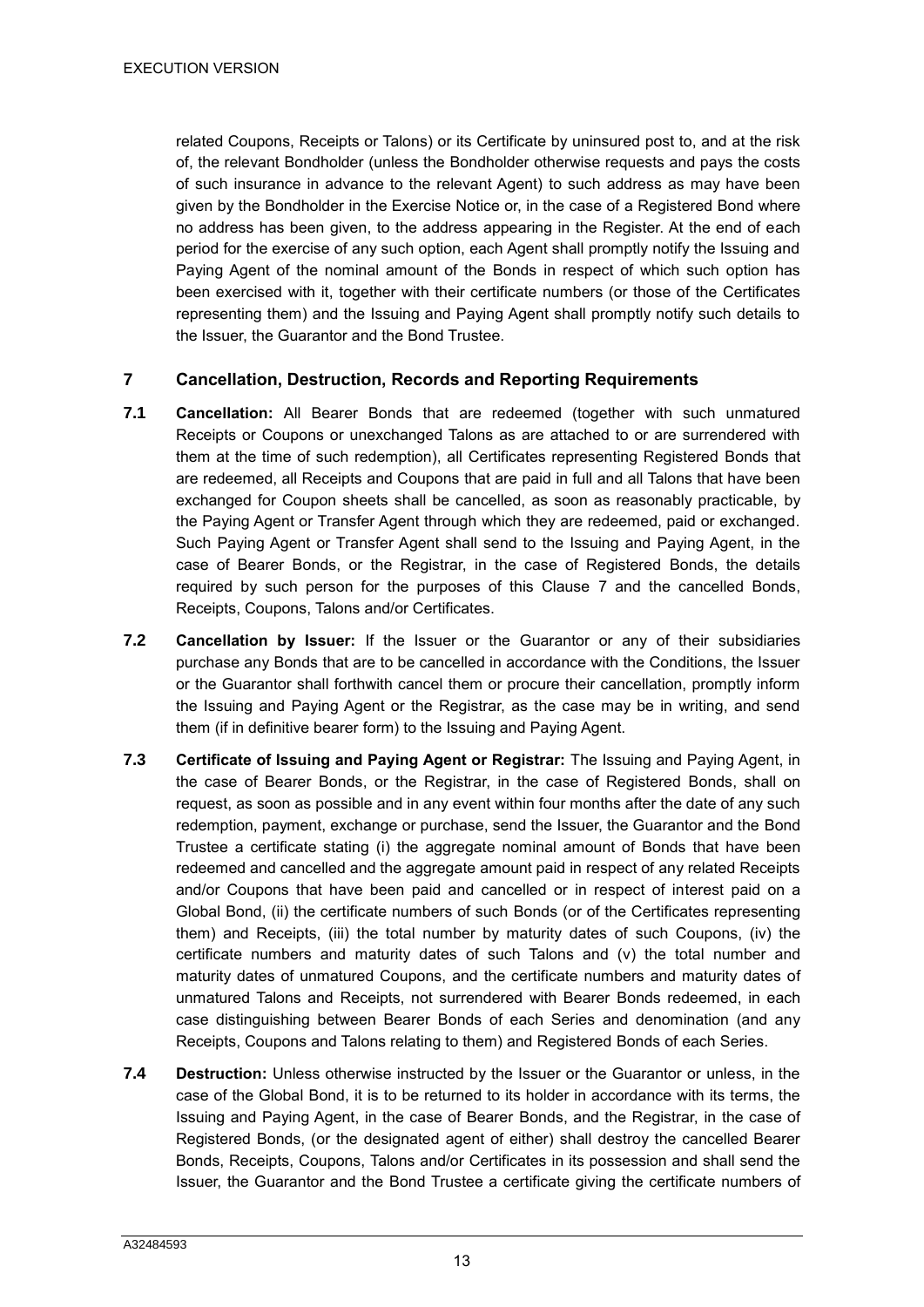such Bonds (or of the Certificates representing them) in numerical sequence, the maturity dates and certificate numbers (in numerical sequence) of such Receipts and Talons and the total numbers by maturity date of such Coupons, in each case distinguishing between Bearer Bonds of each Series and denomination (and any Receipts, Coupons and Talons relating to them) and Registered Bonds of each Series and Receipts, Coupons and Talons that have been paid or exchanged and those that have been surrendered for cancellation before their due date.

- **7.5 Records:** The Issuing and Paying Agent shall keep a full and complete record of all Bearer Bonds, Receipts, Coupons and Talons (other than the certificate numbers of Coupons) and of their redemption, purchase, payment, exchange, cancellation, replacement and destruction and make such records available at all reasonable times to the Issuer, the Guarantor and the Bond Trustee.
- **7.6 Reporting Requirements:** The Issuing and Paying Agent shall (on behalf of the Issuer and, where appropriate, the Guarantor) submit such reports or information as may be required from time to time in relation to the issue and purchase of Bonds by applicable law, regulations and guidelines promulgated by any governmental regulatory authority agreed between the Issuer or the Guarantor and the Issuing and Paying Agent.

# **8 Coupon Sheets**

As regards each Bearer Bond issued with a Talon, the Issuing and Paying Agent shall, on or after the due date for exchange of such Talon, make available in exchange for such Talon at the specified office of the Issuing and Paying Agent a further coupon sheet and, if relevant, a further Talon appertaining to such Bearer Bond, but subject always to the Issuer having procured the delivery of a supply of such coupon sheets to the Issuing and Paying Agent. To the extent that any Coupon in any such coupon sheet shall have become void before issue, the Issuing and Paying Agent shall cancel such Coupon and destroy it in accordance with the provisions of Clause 7.4 (*Destruction*).

# **9 Replacement Bonds, Certificates, Receipts, Coupons and Talons**

- **9.1 Replacement:** The Issuing and Paying Agent, in the case of Bearer Bonds, Receipts, Coupons or Talons, and the Registrar, in the case of Certificates, (in such capacity, the "**Replacement Agent**") shall issue replacement Bearer Bonds, Certificates, Receipts, Coupons and Talons in accordance with the Conditions.
- **9.2 Receipts, Coupons and Talons on Replacement Bearer Bonds:** In the case of mutilated or defaced Bearer Bonds, the Replacement Agent shall ensure that (unless such indemnity as the Issuer and the Guarantor may require is given) any replacement Bond only has attached to it Receipts, Coupons and/or a Talon corresponding to those attached to the Bond that it replaces.
- **9.3 Cancellation:** The Replacement Agent shall cancel and, unless otherwise instructed by the Issuer, destroy any mutilated or defaced Bearer Bonds, Certificates, Receipts, Coupons and Talons replaced by it and shall on request send the Issuer, the Guarantor, the Bond Trustee and the Issuing and Paying Agent a certificate giving the information specified in Clause 7.4 (*Destruction*).
- **9.4 Notification:** The Replacement Agent shall, on issuing a replacement Bearer Bond, Certificate, Receipt, Coupon or Talon, as soon as reasonably practicable, inform the other Agents of its certificate number and of the one that it replaces.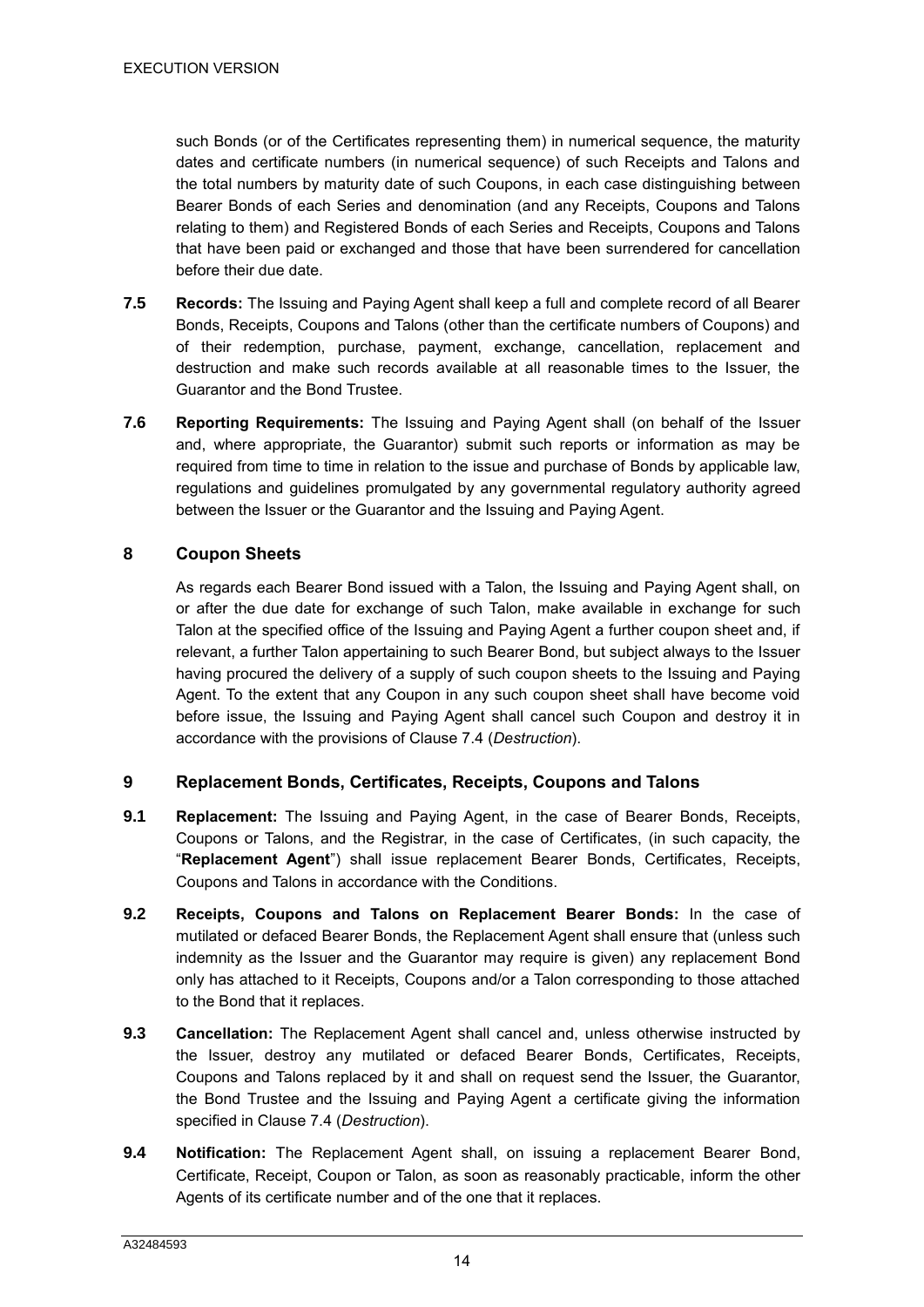**9.5 Presentation after Replacement:** If a Bearer Bond, Certificate, Receipt, Coupon or Talon that has been replaced is presented to an Agent for payment or exchange, that Agent shall, as soon as reasonably practicable, inform the Issuing and Paying Agent, in the case of Bearer Bonds, or the Registrar, in the case of Registered Bonds, which shall so inform the Issuer.

#### **10 Additional Duties of the Transfer Agent**

The Transfer Agent with which a Certificate is presented for the transfer of, or exercise of any Bondholders' option relating to, Registered Bonds represented by it shall, as soon as reasonably practicable, notify the Registrar of (i) the name and address of the holder of the Registered Bond(s) appearing on such Certificate, (ii) the certificate number of such Certificate and nominal amount of the Registered Bond(s) represented by it, (iii) (in the case of an exercise of an option) the contents of the Exercise Notice, (iv) (in the case of a transfer of, or exercise of an option relating to, part only) the nominal amount of the Registered Bond(s) to be transferred or in respect of which such option is exercised, and (v) (in the case of a transfer) the name and address of the transferee to be entered on the Register and, subject to Clause 6.4 (*Option Exercise Notices*), shall cancel such Certificate and forward it to the Registrar.

## **11 Additional Duties of the Registrar**

The Registrar shall maintain a Register for each Series of Registered Bonds in a jurisdiction within Europe, other than the United Kingdom, in accordance with the Conditions and the Regulations and all applicable laws and regulations. The Register shall show the number of issued Certificates, their nominal amount, their date of issue and their certificate number (which shall be unique for each Certificate of a Series) and shall identify each Registered Bond, record the name and address of its initial holder, all subsequent transfers, exercises of options and changes of ownership in respect of it, the names and addresses of its subsequent holders and the Certificate from time to time representing it, in each case distinguishing between Registered Bonds of the same Series having different terms as a result of the partial exercise of any option. The Registrar shall at all reasonable times during office hours make the Register available to the Issuer, the Guarantor, the Bond Trustee, the Issuing and Paying Agent and the Transfer Agent or any person authorised by any of them for inspection and for the taking of copies and the Registrar shall deliver to such persons all such lists of holders of Registered Bonds, their addresses and holdings as they may request. In relation to each Series of Registered Bonds which is held under the NSS, the Registrar agrees to perform the additional duties set out in Schedule 5.

# **12 Regulations concerning Registered Bonds**

The Issuer may, subject to the Conditions, from time to time with the approval of the Bond Trustee, the Issuing and Paying Agent, the Transfer Agent and the Registrar promulgate regulations concerning the carrying out of transactions relating to Registered Bonds and the forms and evidence to be provided. All such transactions shall be made subject to the Regulations. The initial Regulations are set out in Schedule 2.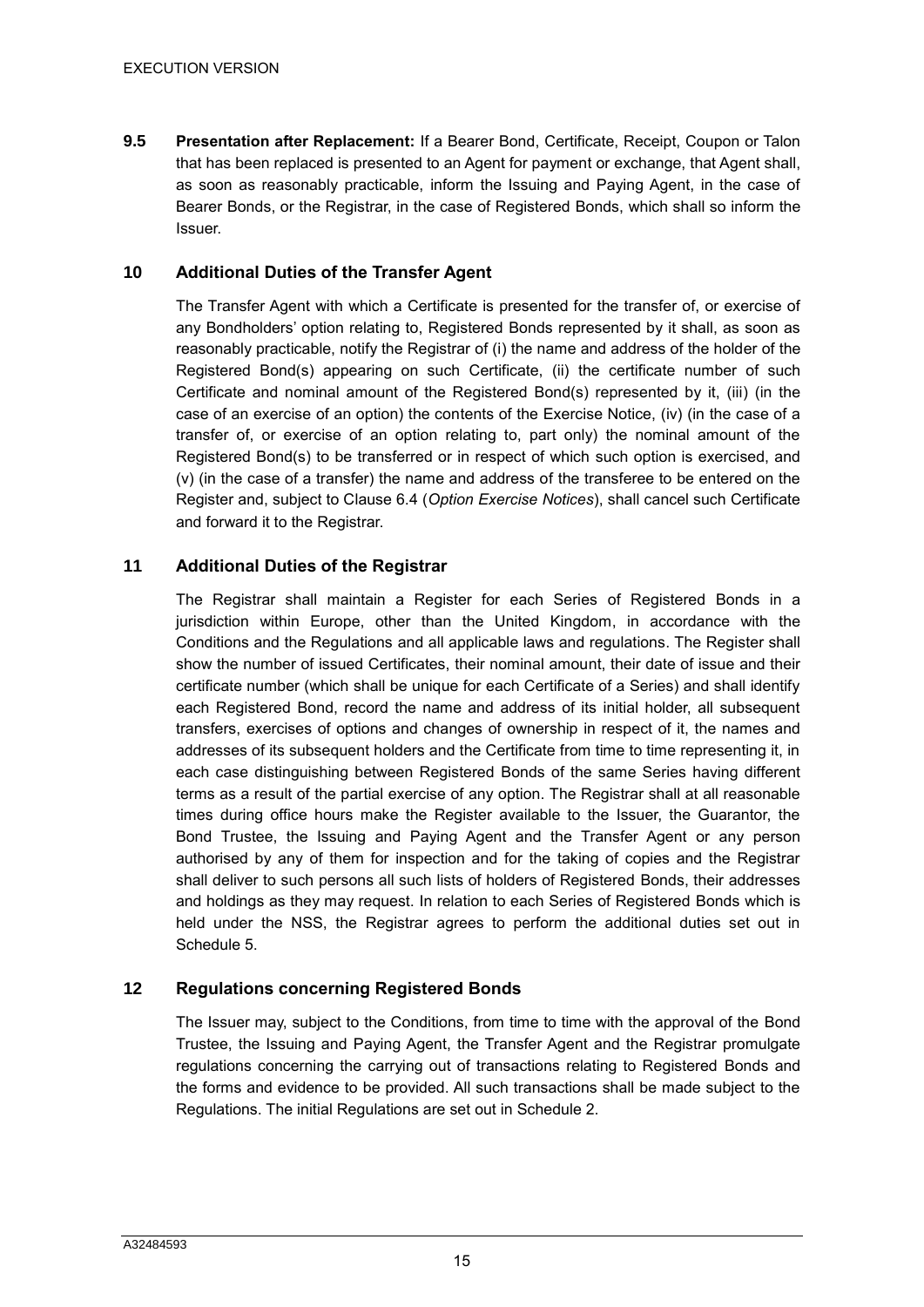#### **13 Documents and Forms**

- **13.1 Issuing and Paying Agent:** The Issuer shall provide to the Issuing and Paying Agent in a sufficient quantity, in the case of Clauses 13.1.2(ii), 13.1.3 and 13.1.4, for distribution among the relevant Agents as required by this Agreement or the Conditions:
	- **13.1.1** executed master Global Bonds to be used from time to time for the purpose of issuing Bonds in accordance with Clause 3 (*Issue of Bonds and Certificates*);
	- **13.1.2** if Definitive Bonds in bearer form of any Series are to be issued, (i) such Definitive Bonds and any related Coupons, Receipts and Talons, duly executed on behalf of the Issuer, (ii) specimens of such Bonds, Coupons, Receipts and Talons and (iii) additional forms of such Bonds, Coupons, Receipts and Talons for the purpose of issuing replacements, at least 14 days before the Exchange Date for the relative Global Bond (and the Issuing and Paying Agent (or its agent on its behalf) shall authenticate such Definitive Bonds immediately before their issue);
	- **13.1.3** all documents (including Exercise Notices) required under the Bonds or by any stock exchange on which the Bonds are listed to be available for issue or inspection during business hours (and the Paying Agents, in the case of Bearer Bonds, and the Transfer Agent, in the case of Registered Bonds, shall make such documents available for collection or inspection to the Bondholders that are so entitled); and
	- **13.1.4** forms of voting certificates and block voting instructions, together with instructions as to how to complete, deal with and record the issue of such forms (and the Paying Agents, in the case of Bearer Bonds, and the Transfer Agent, in the case of Registered Bonds, shall make such documents available to the relevant Bondholders and carry out the other functions set out in schedule 3 of the Trust Deed).
- **13.2 Registrar:** The Issuer shall provide the Registrar with enough blank Certificates (including Global Certificates) to meet the Transfer Agent's and the Registrar's anticipated requirements for Certificates upon the issue and transfer of each Series of Registered Bonds and for the purpose of issuing replacement Certificates.
- **13.3 Bonds etc. held by Agents:** Each Agent (i) acknowledges that all forms of Bonds, Certificates, Coupons, Receipts and Talons delivered to and held by it pursuant to this Agreement shall be held by it as custodian only and it shall not be entitled to and shall not claim any lien or other security interest on such forms, (ii) shall only use such forms in accordance with this Agreement, (iii) shall maintain all such forms in safe custody, (iv) shall take such security measures as may reasonably be necessary to prevent their theft, loss or destruction and (v) shall keep an inventory of all such forms and make it available to the Issuer, the Guarantor, the Bond Trustee and the other Agents at all reasonable times.

#### <span id="page-18-0"></span>**14 Duties of Calculation Agent**

**14.1** The Calculation Agent shall perform the duties expressed to be performed by it in the Conditions in respect of each Series of Bonds in respect of which it is appointed as Calculation Agent. As soon as practicable after the relevant time on each Interest Determination Date or such time on such date as the Conditions may require to be calculated any rate or amount, any quotation to be obtained or any determination or calculation to be made by the Calculation Agent, the Calculation Agent shall determine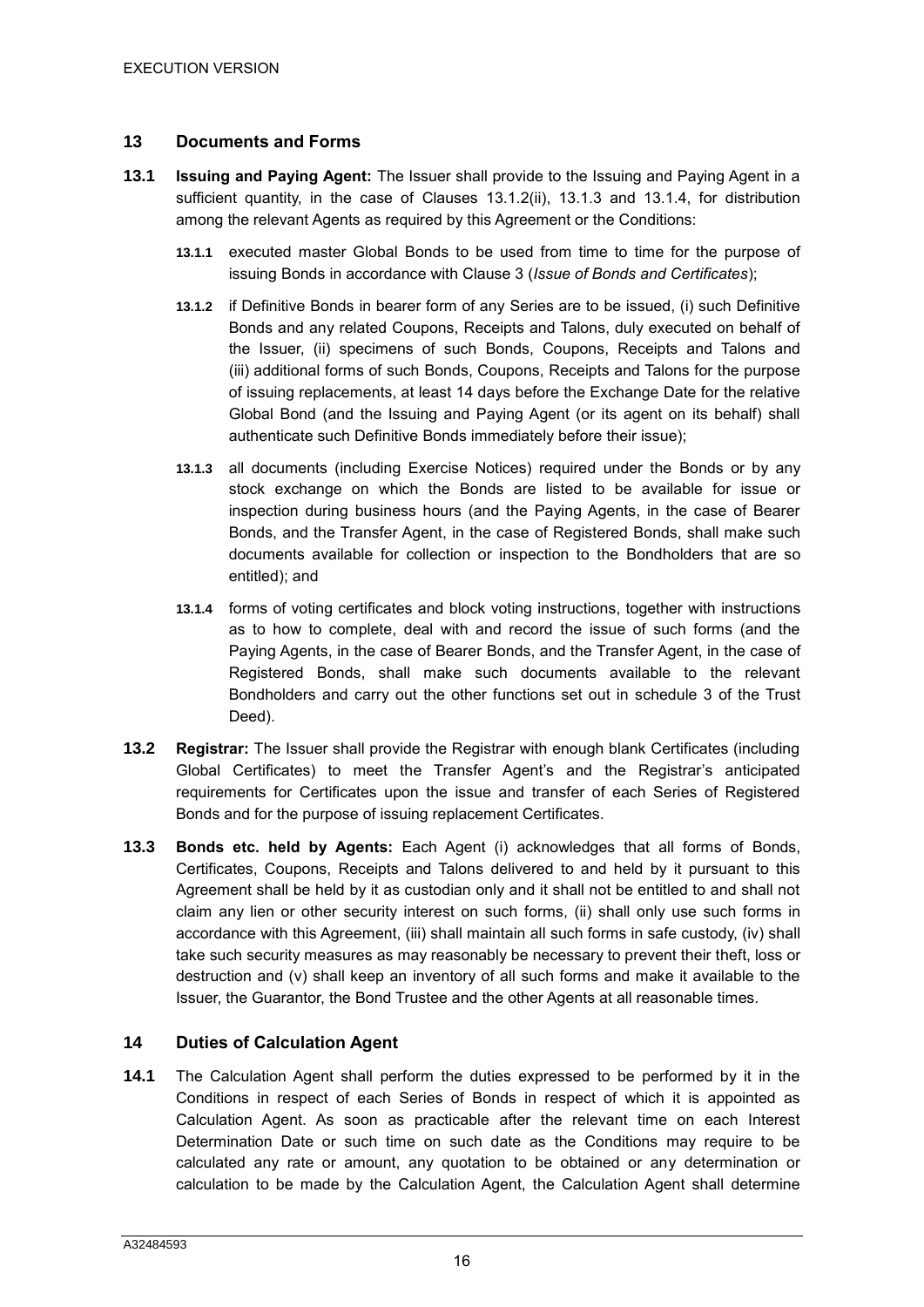such rate and calculate the Interest Amounts in respect of each denomination of the Bonds for the relevant Interest Accrual Period, Interest Period or Interest Payment Date, calculate the Redemption Amount or Instalment Amount, obtain such quotation and/or make such determination or calculation, as the case may be, and cause the Rate of Interest and the Interest Amounts for each Interest Accrual Period, Interest Period or Interest Payment Date and, if required, the relevant Interest Payment Date and, if required to be calculated, any Redemption Amount or Instalment Amount to be notified to any other Calculation Agent appointed in respect of the Bonds that is to make a further calculation upon receipt of such information, the Issuing and Paying Agent, the Issuer, each of the Paying Agents, the relevant Bondholders and, if the relevant Bonds are to be listed on a stock exchange and the rules of such exchange so require, such exchange as soon as possible after their determination but in no event later than: (i) the commencement of the relevant Interest Period, if determined prior to such time, in the case of notification to such exchange of an Rate of Interest and Interest Amount; or (ii) in all other cases, the fourth Business Day after such determination. If the Calculation Agent at any material time does not make any determination or calculation or take any action that it is required to do pursuant to the Conditions, it shall, as soon as reasonably practicable, notify the Issuer, the Guarantor, the Bond Trustee and the Issuing and Paying Agent.

**14.2** Terms in this Clause [14](#page-18-0) which are capitalised but not otherwise defined in this Agreement shall have the meanings given to them in the Conditions.

#### **15 Fees and Expenses**

- **15.1 Fees:** The Issuer, failing whom the Guarantor, shall pay to the Issuing and Paying Agent the fees and expenses in respect of the Agents' services as is separately agreed with the Issuing and Paying Agent and neither the Issuer nor the Guarantor need not concern itself with their apportionment between the Agents.
- **15.2 Costs:** The Issuer, failing whom the Guarantor, shall also pay on demand all out-of-pocket expenses (including legal, advertising, telex and postage expenses) properly incurred by the Agents in connection with their services together with any applicable irrecoverable value added or sales tax, stamp, issue, registration, documentary or other similar taxes or duties.

#### <span id="page-19-0"></span>**16 Indemnity**

- **16.1 By Issuer and Guarantor:** The Issuer, failing whom the Guarantor, shall indemnify each Agent, on an after tax basis, against any loss, Liability, cost, claim, action, demand or expense (including, but not limited to, all costs, charges and expenses paid or incurred in disputing or defending any of the foregoing) that it may properly incur or that may be made against it arising out of or in relation to or in connection with its appointment or the exercise of its functions, except such as may result directly from its own gross negligence, wilful misconduct or fraud, but excluding:
	- **16.1.1** any Tax on such Agent's actual income, profit or gains; and
	- **16.1.2** any recoverable value added or sales tax.
- **16.2 By Agents:** Each Agent shall indemnify the Issuer and the Guarantor, on an after tax basis, against any loss, Liability, cost, claim, action, demand or expense (including, but not limited to, all costs, charges and expenses paid or incurred in disputing or defending any of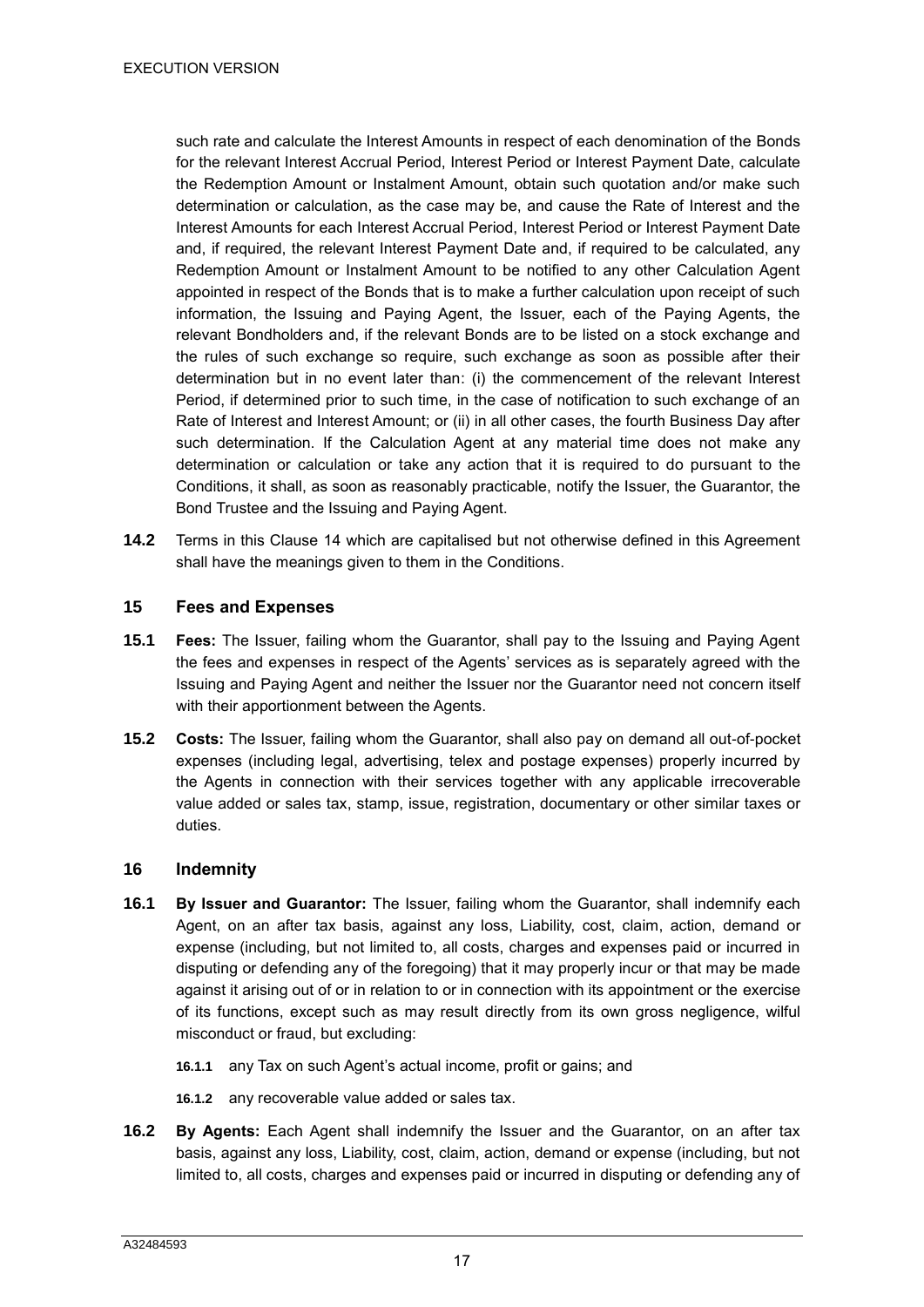the foregoing) that the Issuer or the Guarantor may properly incur or that may be made against it as a direct result of such Agent's gross negligence, wilful misconduct or fraud.

- **16.3** Notwithstanding any provision of this Agreement to the contrary, no Agent shall in any event be liable for special, indirect, punitive or consequential loss or damages of any kind whatsoever (including, but not limited to, lost profits, good will or opportunity) whether or not foreseeable even if any of them have been advised of the likelihood of such loss or damage and regardless of whether the claim for loss or damage is made in negligence, provided, however, that this provision shall be deemed to apply without prejudice of any mandatory provision of the Applicable Law.
- **16.4** This indemnity shall survive the termination and expiry of this Agreement and the termination of the appointment of the Agents.
- **16.5 Illegality:** Notwithstanding anything else contained in the Bond Programme Documents, the Agents may refrain without liability from doing anything that would or might, in its opinion, be contrary to any law of any state or jurisdiction (including, but not limited to, the United States of America or any jurisdiction forming a part of it and England and Wales) or any directive or regulation of any agency of any such state or jurisdiction or which would or might in its opinion otherwise render it liable to any person or cause it to act in a manner which might prejudice its interests and may without liability do anything which is, in its reasonable opinion, necessary to comply with any such law, directive or regulation.
- <span id="page-20-0"></span>**16.6 Mutual Undertaking Regarding Information Reporting and Collection Obligations:** Each Party shall, within ten Business Days of a written request by another Party, supply to that other Party such forms, documentation and other information relating to it, its operations, or the Bonds as that other Party reasonably requests for the purposes of that other Party's compliance with applicable law and shall notify the relevant other Party, reasonably promptly, in the event that it becomes aware that any of the forms, documentation or other information provided by such Party is (or becomes) inaccurate in any material respect; provided, however, that no Party shall be required to provide any forms, documentation or other information pursuant to this Clause [16.6](#page-20-0) to the extent that: (i) any such form, documentation or other information (or the information required to be provided on such form or documentation) is not reasonably available to such Party and cannot be obtained by such Party using reasonable efforts; or (ii) doing so would or might, in the reasonable opinion of such Party, constitute a breach of any: (a) Applicable Law; (b) fiduciary duty; or (c) duty of confidentiality. For purposes of this Clause [16,](#page-19-0) "Applicable Law" shall be deemed to include (i) any rule or practice of any Authority by which any Party is bound or with which it is accustomed to comply; (ii) any agreement between any Authorities; and (iii) any agreement between any Authority and any Party that is customarily entered into by institutions of a similar nature.
- <span id="page-20-1"></span>**16.7 Notice of Possible Withholding Under FATCA**: The Issuer shall notify each Agent in the event that it determines that any payment to be made by an Agent under the Bonds is a payment which could be subject to FATCA Withholding if such payment were made to a recipient that is generally unable to receive payments free from FATCA Withholding, and the extent to which the relevant payment is so treated; provided, however, that the Issuer's obligation under this Clause [16.7](#page-20-1) shall apply only to the extent that such payments are so treated by virtue of characteristics of the Issuer, the Bonds, or both.
- <span id="page-20-2"></span>**16.8 Agent Right to Withhold:** Notwithstanding any other provision of this Agreement, each Agent shall be entitled to make a deduction or withholding from any payment which it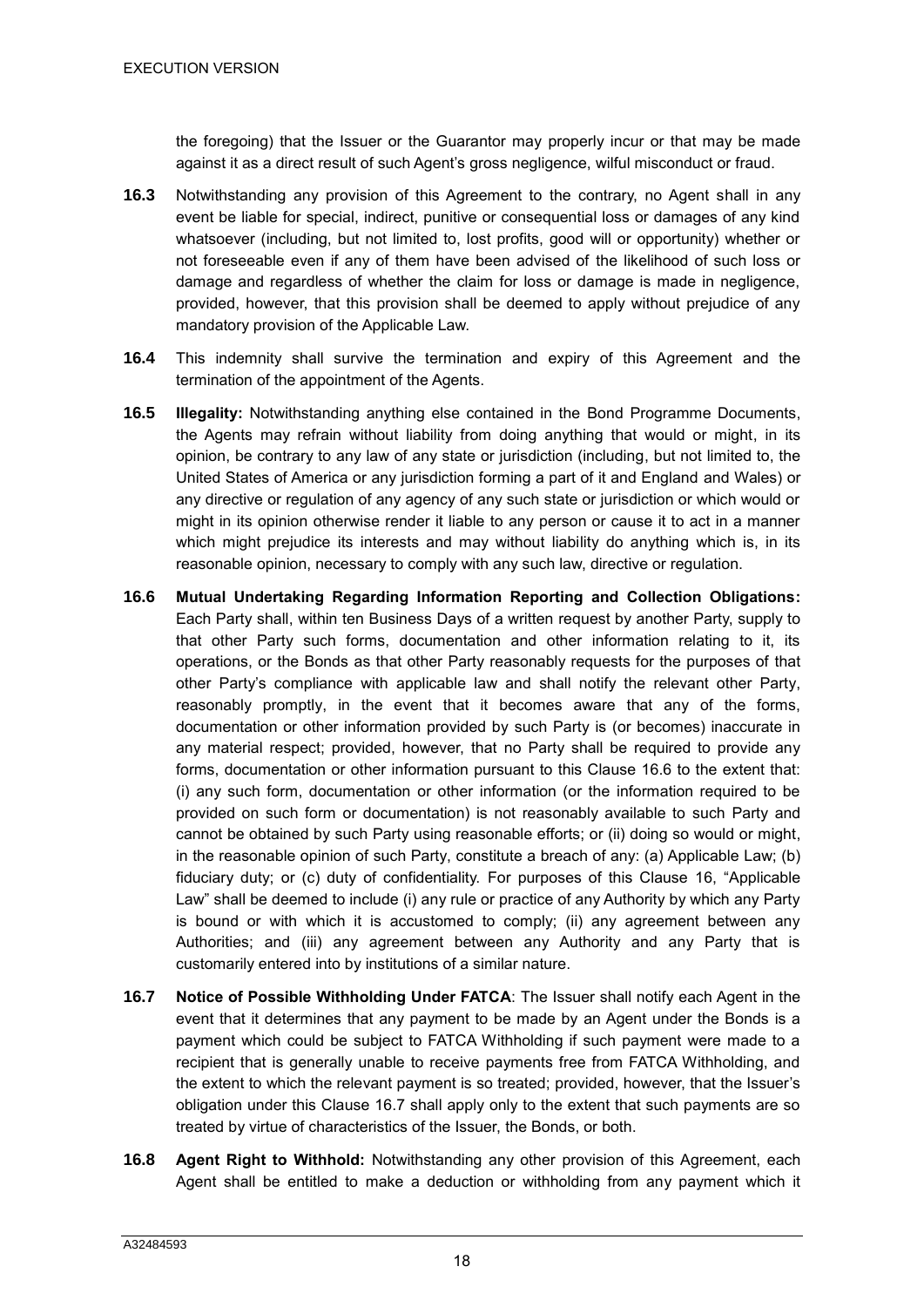makes under or in respect of the Bonds for or on account of any Tax, if and only to the extent so required by Applicable Law, in which event such Agent shall make such payment after such deduction or withholding has been made and shall account to the relevant Authority within the time allowed for the amount so deducted or withheld or, at its option, shall reasonably promptly after making such payment return to the Issuer the amount so deducted or withheld, in which case, the Issuer shall so account to the relevant Authority for such amount. For the avoidance of doubt, FATCA Withholding is a deduction or withholding which is deemed to be required by Applicable Law for the purposes of this Clause [16.8.](#page-20-2)

- **16.9 Certificates:** Each Agent shall be protected and shall incur no liability for or in respect of any action taken or omitted to be taken or anything suffered by it in reliance upon any Bond, notice, direction, consent, certificate, affidavit, statement or other paper or document reasonably believed by it to be genuine and to have been presented or signed by the proper parties or any statement made to it orally (including by telephone) and reasonably believed by it to be made by a person authorised to make such statement.
- **16.10 Information:** The Issuer shall provide such information as required by the Agents upon reasonable request.

#### **17 General**

- **17.1 No Agency or Trust:** In acting under this Agreement, the Agents shall have no obligation towards or relationship of agency or trust with any person, including the holder of any Bond, Receipt, Coupon or Talon (other than a relationship of agency with the Issuer).
- **17.2 Holder to be treated as Owner:** Except as otherwise required by law, each Agent shall treat the holder of a Bond, Receipt, Coupon or Talon as its absolute owner as provided in the Conditions and shall not be liable for doing so.
- **17.3 No Lien:** No Agent shall exercise any lien, right of set-off or similar claim against any holder of a Bond, Receipt or Coupon in respect of moneys payable by it under this Agreement.
- **17.4 Taking of Advice:** Each Agent may (at the cost of the Issuer) consult on any legal matter any legal adviser or other professional adviser selected by it, who may be an employee of or adviser to the Issuer or the Guarantor, and it shall not be liable in respect of anything done, or omitted to be done, in good faith relating to that matter in accordance with that adviser's opinion.
- **17.5 Reliance on Documents etc.:** No Agent shall be liable in respect of anything done or suffered by it in reliance on a Bond, Certificate, Receipt, Coupon, Talon or other certificate, instruction, notice, document or information from any electronic or other source reasonably believed by it to be genuine and to have been signed or otherwise given or disseminated by the proper parties.
- **17.6 Other Relationships:** Any Agent and any other person, whether or not acting for itself, may acquire, hold or dispose of any Bond, Receipt, Coupon, Talon or other security (or any interest therein) of the Issuer, the Guarantor or any other person, may enter into or be interested in any contract or transaction with any such person, and may act on, or as depositary, trustee or agent for, any committee or body of holders of securities of any such person, in each case with the same rights as it would have had if that Agent were not an Agent and need not account for any profit.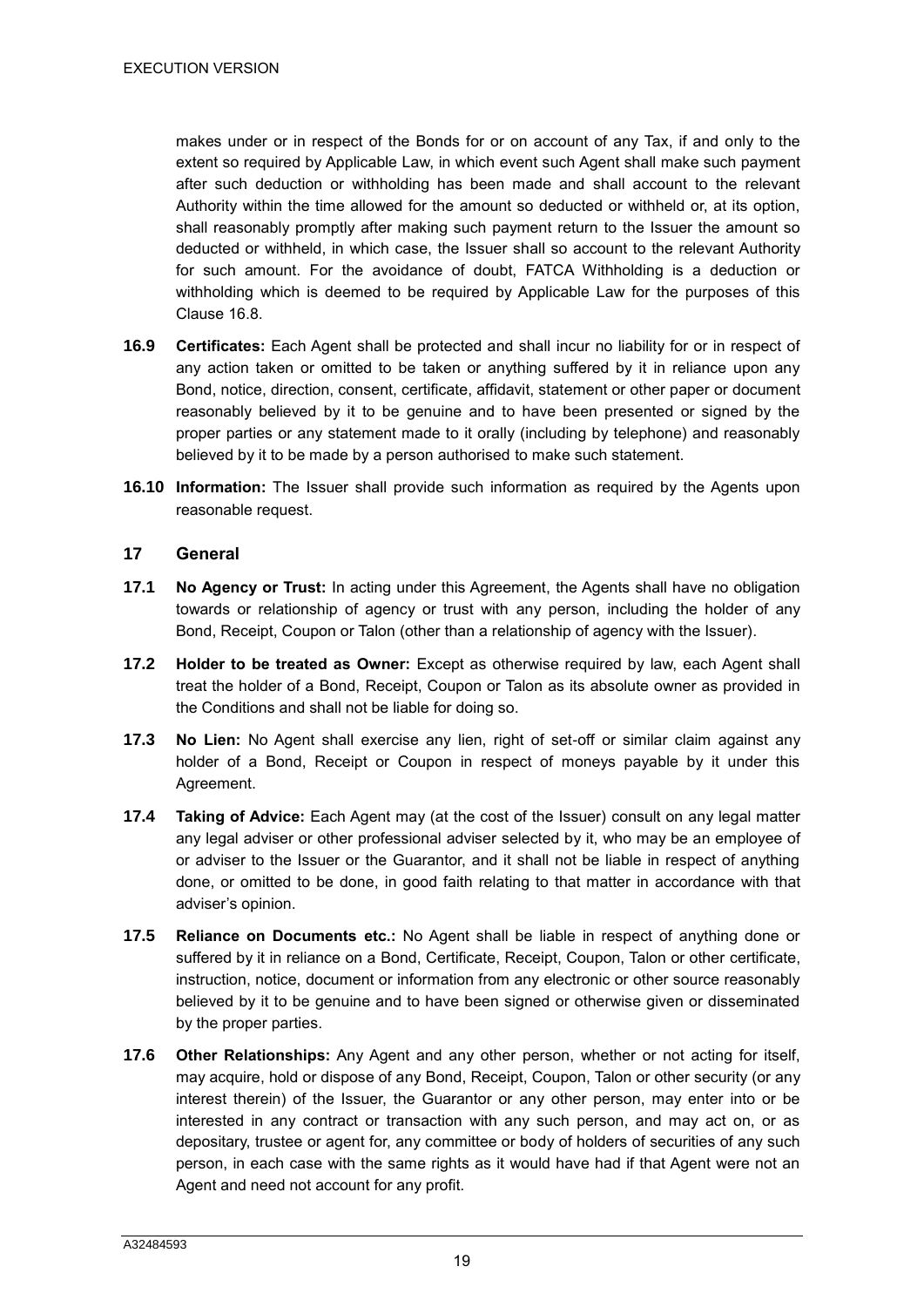- **17.7 List of Authorised Persons:** Each of the Issuer and the Guarantor shall provide the Issuing and Paying Agent for itself and for delivery to each other Agent with a copy of the certified list of persons authorised to take action on behalf of the Issuer or the Guarantor, as the case may be, in connection with this Agreement (as referred to in Clause 9.1.7 (*Certificate of Incumbency*) of the Dealer Agreement) ("**Authorised Persons**", and each an "**Authorised Person**") and shall notify the Issuing and Paying Agent and each other Agent immediately in writing if any Authorised Person ceases to be so authorised or if any additional person becomes an Authorised Person. Unless and until notified of any such change, each of the Agents shall be entitled to rely upon the certificate(s) delivered to them most recently and all instructions given in accordance with such certificate(s) shall be binding upon the Issuer and the Guarantor. The Agents may seek clarification or confirmation of an instruction from an Authorised Person and may decline to act upon an instruction if it does not receive clarification or confirmation satisfactory to it or it does not receive written instructions. The Agents shall not be liable for any Liabilities arising from any delay whilst it obtains such clarification or confirmation or from exercising its right to decline to act.
- **17.8 Liability:** Notwithstanding anything to the contrary in the Bond Programme Documents, the Agents shall not be liable to any person for any matter or thing done or omitted in any way in connection with the Bond Programme Documents save in relation to its own gross negligence, wilful misconduct or fraud.
- **17.9 Fax/Email liability:** If the Issuer requests the Agents to act on instructions or directions received by telex, fax, email or other unsecured methods of communication, the Agent shall have no duty or obligation to verify or confirm that the person who sent such instructions or directions is, in fact, a person authorised to give instructions or directions on behalf of the Issuer and shall not be liable for any Liabilities incurred as a result of such compliance with such instructions and directions, provided that such email or fax (as the case may be) appears on the face of it to have been sent by an Authorised Person.
- **17.10 No Monitoring:** Until it shall have written notice thereof, each Agent shall be entitled to assume that no Event of Default or Potential Event of Default has occurred and is continuing and that each party is complying with its obligations under the Bond Programme Documents. No Agent shall be responsible for the monitoring of each other parties' compliance with its obligations under the Bond Programme Documents.
- **17.11 Dealing with Funds**: Each Agent shall be entitled to deal with money paid to it by the Issuer for the purpose of this Agreement in the same manner as other money paid to a banker by its customers and all monies held by it shall be held by it as banker and not as trustee and not be subject to the client money rules of the United Kingdom Financial Conduct Authority and, in the event of any distribution under the client money rules, each Agent shall not be liable to account to the Issuer for any interest on the money; and shall have no obligation to segregate any monies held by it.

In the event that any Agent receives conflicting, unclear or equivocal instructions or in order to comply with any Applicable Law, such Agent shall be entitled not to take any action until such instructions have been resolved or clarified to its satisfaction and such Agent shall not be or become liable in any way to any person for any failure to comply with any such conflicting, unclear or equivocal instructions.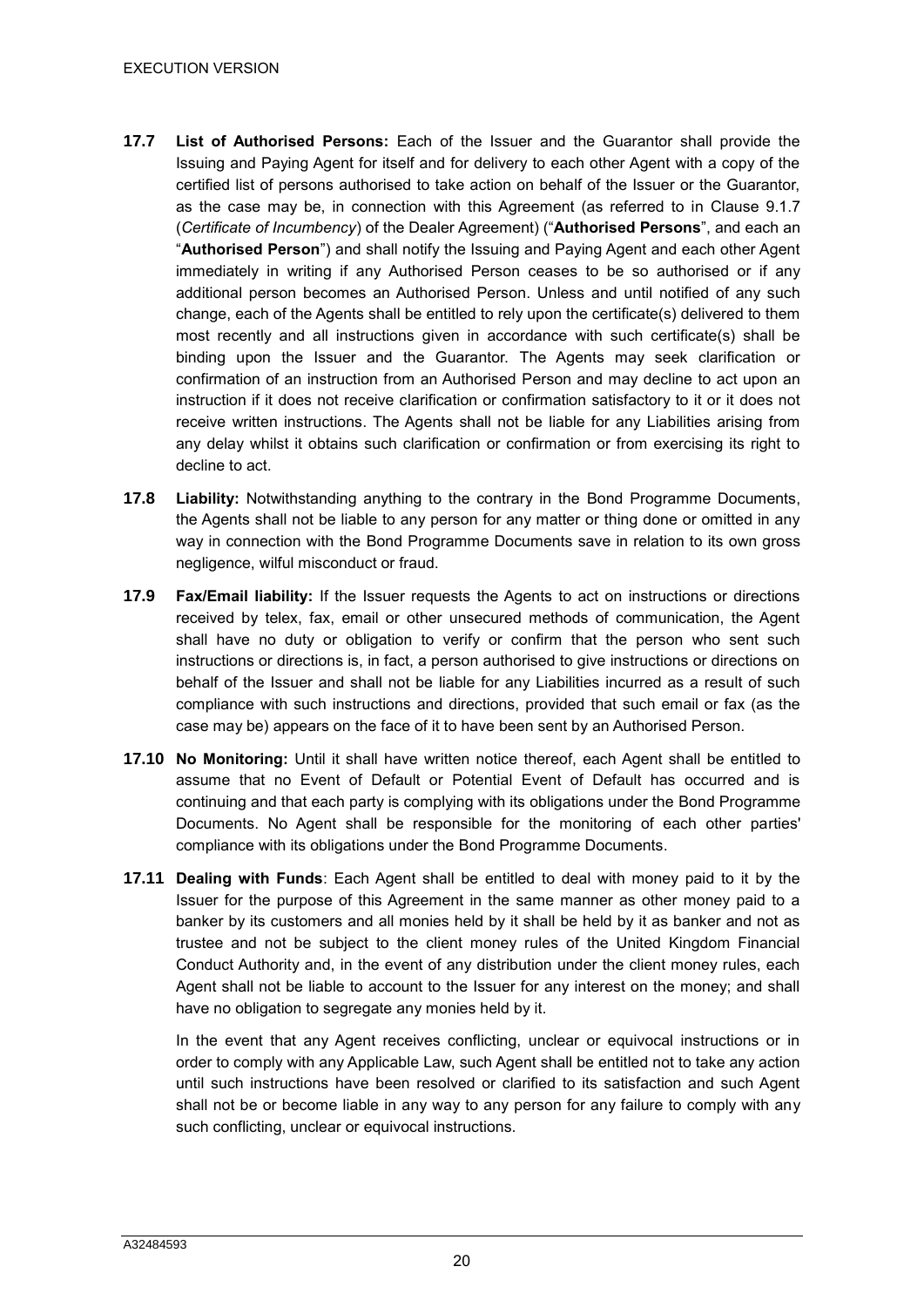## <span id="page-23-0"></span>**18 Changes in Agents**

- **18.1 Appointment and Termination:** In relation to any Series of Bonds, the Issuer and the Guarantor may at any time appoint additional Paying Agents or an additional Transfer Agent and/or terminate the appointment of any Agent by giving to the Issuing and Paying Agent and that Agent at least 60 days' written notice to that effect, which notice shall expire at least 30 days before or after any due date for payment in respect of the Bonds of that Series. Upon any letter of appointment being executed by or on behalf of the Issuer, the Guarantor and any person appointed as an Agent, such person shall become a party to this Agreement as if originally named in it and shall act as such Agent in respect of that or those Series of Bonds in respect of which it is appointed.
- **18.2 Resignation:** In relation to any Series of Bonds, any Agent may resign its appointment at any time by giving the Issuer, the Guarantor and the Issuing and Paying Agent at least 60 days' notice to that effect (without giving reason and without being responsible for any liabilities incurred in connection with such resignation), which notice shall expire at least 30 days before or after any due date for payment in respect of the Bonds of that Series.
- **18.3 Condition to Resignation and Termination:** No such resignation or (subject to Clause 18.5 (*Automatic Termination*)) termination of the appointment of the Issuing and Paying Agent, Registrar or Calculation Agent shall, however, take effect until a new Issuing and Paying Agent (which shall be a bank or trust company) or, as the case may be, Registrar or Calculation Agent has been appointed and no resignation or termination of the appointment of a Paying Agent or Transfer Agent shall take effect if there would not then be Paying Agents or a Transfer Agent as required by the Conditions. If any Agent gives notice of its resignation in accordance with this Clause [18](#page-23-0) and a replacement Agent is required and by the  $10<sup>th</sup>$  day before the expiration of such notice such replacement has not been duly appointed such Agent may itself, with the prior written consent of the Bond Trustee at the cost of the Issuer, appoint as its replacement any reputable and experienced financial institution. As soon as reasonably practicable following such appointment, such Agent shall given notice of such appointment to the Issuer, the other Agents and the Bondholders (in accordance with Condition 19 (*Notices*) whereupon the Issuer, the Bond Trustee, the remaining Agents and the replacement agent shall acquire and become subject to the same rights and obligations between themselves as if they had entered into an agreement in the form *mutatis mutandis* of this Agreement.
- **18.4 Change of Office:** If an Agent changes the address of its specified office in a city it shall give the Issuer, the Guarantor, the Bond Trustee and the Issuing and Paying Agent at least 60 days' notice of the change, giving the new address and the date on which the change is to take effect.
- **18.5 Automatic Termination:** The appointment of the Issuing and Paying Agent shall, as soon as reasonably practicable, terminate if the Issuing and Paying Agent becomes incapable of acting, is adjudged bankrupt or insolvent, files a voluntary petition in bankruptcy, makes an assignment for the benefit of its creditors, consents to the appointment of a receiver, administrator or other similar official of all or a substantial part of its property or admits in writing its inability to pay or meet its debts as they mature or suspends payment thereof, or if a resolution is passed or an order made for the winding up or dissolution of the Issuing and Paying Agent, a receiver, administrator or other similar official of the Issuing and Paying Agent or all or a substantial part of its property is appointed, a court order is entered approving a petition filed by or against it under applicable bankruptcy or insolvency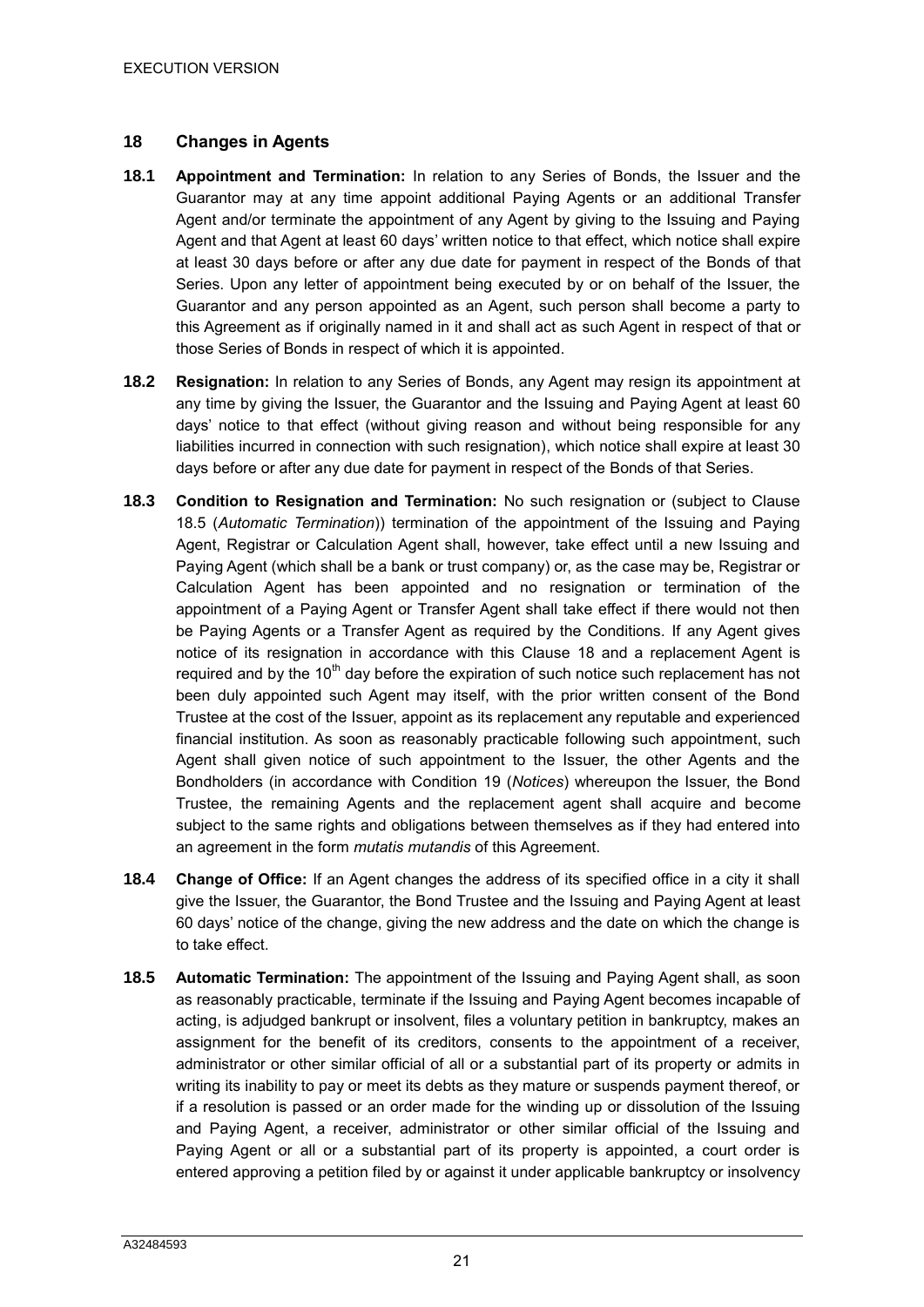law, or a public officer takes charge or control of the Issuing and Paying Agent or its property or affairs for the purpose of rehabilitation, conservation or liquidation.

- **18.6 Delivery of Records:** If the Issuing and Paying Agent or Registrar resigns or its appointment is terminated, the Issuing and Paying Agent shall on the date on which the resignation or termination takes effect pay to the new Issuing and Paying Agent any amount held by it for payment in respect of the Bonds, Receipts or Coupons and the Issuing and Paying Agent or Registrar, as the case may be, shall deliver to the new Issuing and Paying Agent or Registrar the records kept by it and all documents and forms held by it pursuant to this Agreement.
- **18.7 Successor Corporations:** Any corporation into which any Agent may be merged or converted, or any corporation with which any Agent may be consolidated, or any corporation resulting from any merger, conversion or consolidation to which the Agent shall be a party, or any corporation, including affiliated corporations, to which any Agent shall sell or otherwise transfer: (i) all or substantially all of its assets; or (ii) all or substantially all of its corporate trust or agent business, shall, on the date when the merger, conversion, consolidation or transfer becomes effective and to the extent permitted by any applicable laws, become the successor Agent under this Agreement without the execution or filing or any paper or any further act on the part of the parties to this Agreement and after the said effective date all references in this Agreement to such Agent shall be deemed to be references to such successor corporation. Written notice of any such merger, conversion, consolidation or transfer shall be given to the Issuer by the relevant Agent as soon as reasonably practicable thereafter.
- **18.8 Notices:** The Issuer shall give Bondholders and the Bond Trustee at least 30 days' notice of any proposed appointment, termination, resignation or change under Clauses 18.1 (*Appointment and Termination*) to 18.4 (*Change of Office*) of which it is aware and, as soon as practicable, notice of any succession under Clause 18.7 (*Successor Corporations*) of which it is aware. The Issuer shall give Bondholders and the Bond Trustee, as soon as practicable, notice of any termination under Clause 18.5 of which it is aware.

#### **19 Communications**

- **19.1 Method:** Each communication under this Agreement shall be made by telex (or where specifically required tested telex), fax, electronic communication or otherwise in writing. Each communication or document to be delivered to any party under this Agreement shall be sent to that party at the telex, fax number, postal address or electronic address, and marked for the attention of the person (if any), from time to time designated by that party to the Issuing and Paying Agent (or, in the case of the Issuing and Paying Agent, by it to each other party) for the purpose of this Agreement. The initial telephone number, telex number, fax number, postal address, electronic address and person so designated are set out in the Procedures Memorandum.
- **19.2 Deemed Receipt:** Any communication from any party to any other under this Agreement shall be effective, (if by telex) when a confirmed answerback is received at the end of the transmission, (if by fax) when the relevant delivery receipt is received by the sender, (if in writing) when delivered and (if by electronic communication) when the relevant receipt of such communication being read is given, or where no read receipt is requested by the sender, at the time of sending, provided that no delivery failure notification is received by the sender within 24 hours of sending such communication; provided that any communication which is received (or deemed to take effect in accordance with the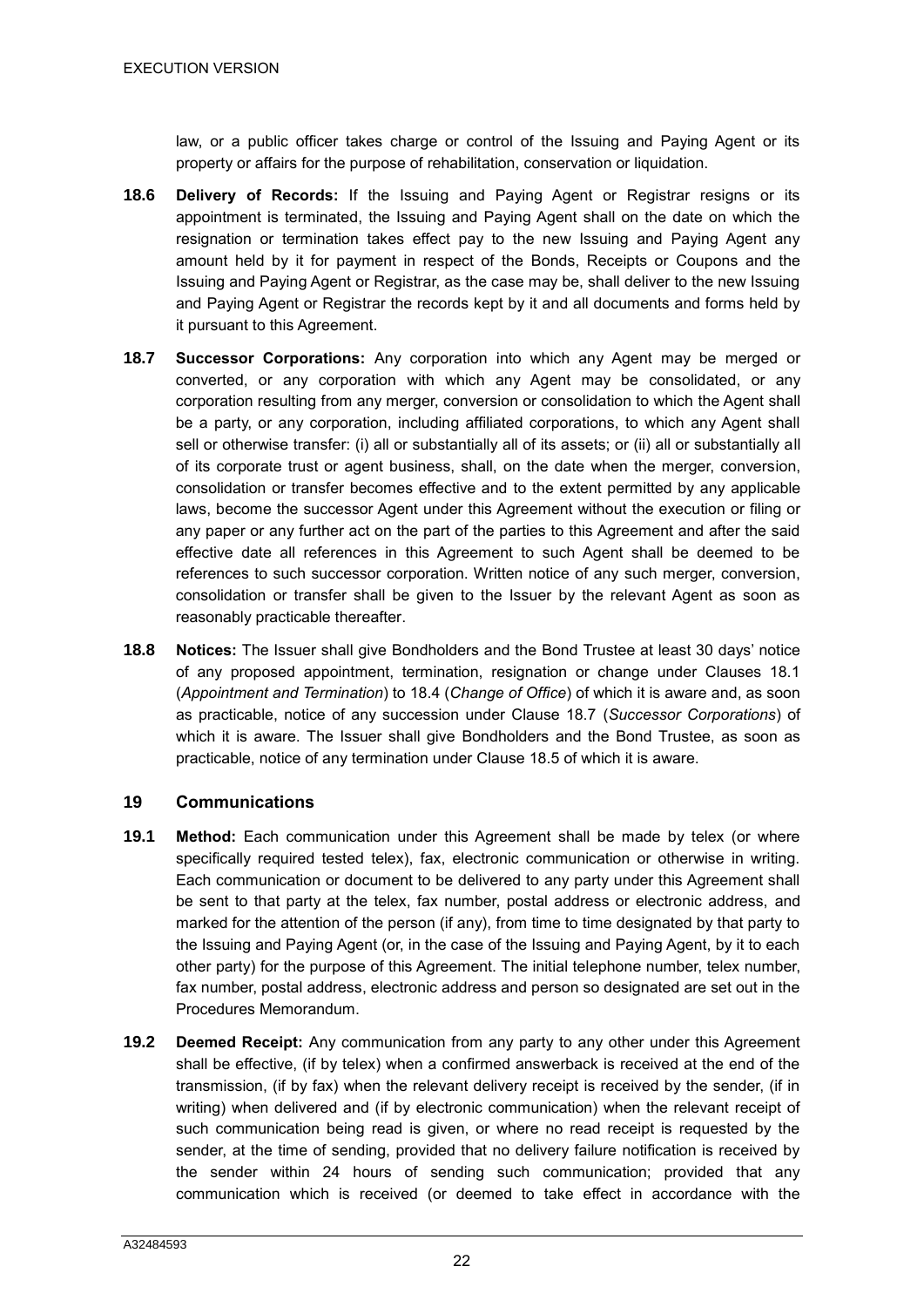foregoing) outside business hours or on a non-business day in the place of receipt shall be deemed to take effect at the opening of business on the next following business day in such place. Any communication delivered to any party under this Agreement which is to be sent by telex, fax or electronic communication will be written legal evidence.

# **20 Entire Agreement**

- **20.1** This Agreement, the STID and any document referred to in this Agreement, constitutes the entire agreement between the Parties relating to the subject matter of this Agreement at the date of this Agreement to the exclusion of any terms implied by law which may be excluded by contract and supersedes any previous written or oral agreement between the Parties in relation to the matters dealt with in this Agreement.
- **20.2** Each Party acknowledges that it has not been included to enter into this Agreement by any representation, warranty or undertaking not expressly incorporated into it.
- **20.3** So far as is permitted by law and except in the case of fraud, each Party agrees and acknowledges that its only right and remedy in relation to any representation, warranty or undertaking made or given in connection with this Agreement shall be for breach of the terms of this Agreement to the exclusion of all other rights and remedies (including those in tort or arising under statute).

## **21 Notices**

- **21.1 Publication:** At the request and expense of the Issuer, failing whom the Guarantor, the Issuing and Paying Agent shall arrange for the publication of all notices to Bondholders (other than those to be published by the Calculation Agent). Notices to Bondholders shall be published in accordance with the Conditions and, unless the Bond Trustee otherwise directs, shall only be published in a form which has been approved by the Bond Trustee.
- **21.2 Notices from Bondholders:** Each of the Issuing and Paying Agent and the Registrar shall promptly forward to the Issuer any notice received by it from a Bondholders whether electing to exchange a Global Bond for Definitive Bonds or otherwise.
- **21.3 Copies to the Bond Trustee:** The Issuer shall promptly send to the Bond Trustee two copies of the form of every notice to be given to Bondholders for approval and of every such notice once published.

# **22 Governing Law and Jurisdiction**

- **22.1 Governing Law:** This Agreement and any non-contractual obligations arising out of or in connection with it are governed by and shall be construed in accordance with English law.
- **22.2 Submission to Jurisdiction:** In relation to any legal action or proceedings arising out of or in connection with this Agreement (whether contractual or non-contractual) ("**Proceedings**"), each of the Issuer, the Guarantor and the Agents incorporated outside the United Kingdom irrevocably submits to the jurisdiction of the High Court of Justice in England and waives any objection to Proceedings in such courts whether on the ground of venue or on the ground that the Proceedings have been brought in an inconvenient forum. This Clause 22 is for the benefit of the Agents and shall not affect the Agents' ability to take Proceedings in any other court of competent jurisdiction nor shall the taking of Proceedings in one or more jurisdictions preclude the Agents from taking Proceedings in any other jurisdiction (whether concurrently or not).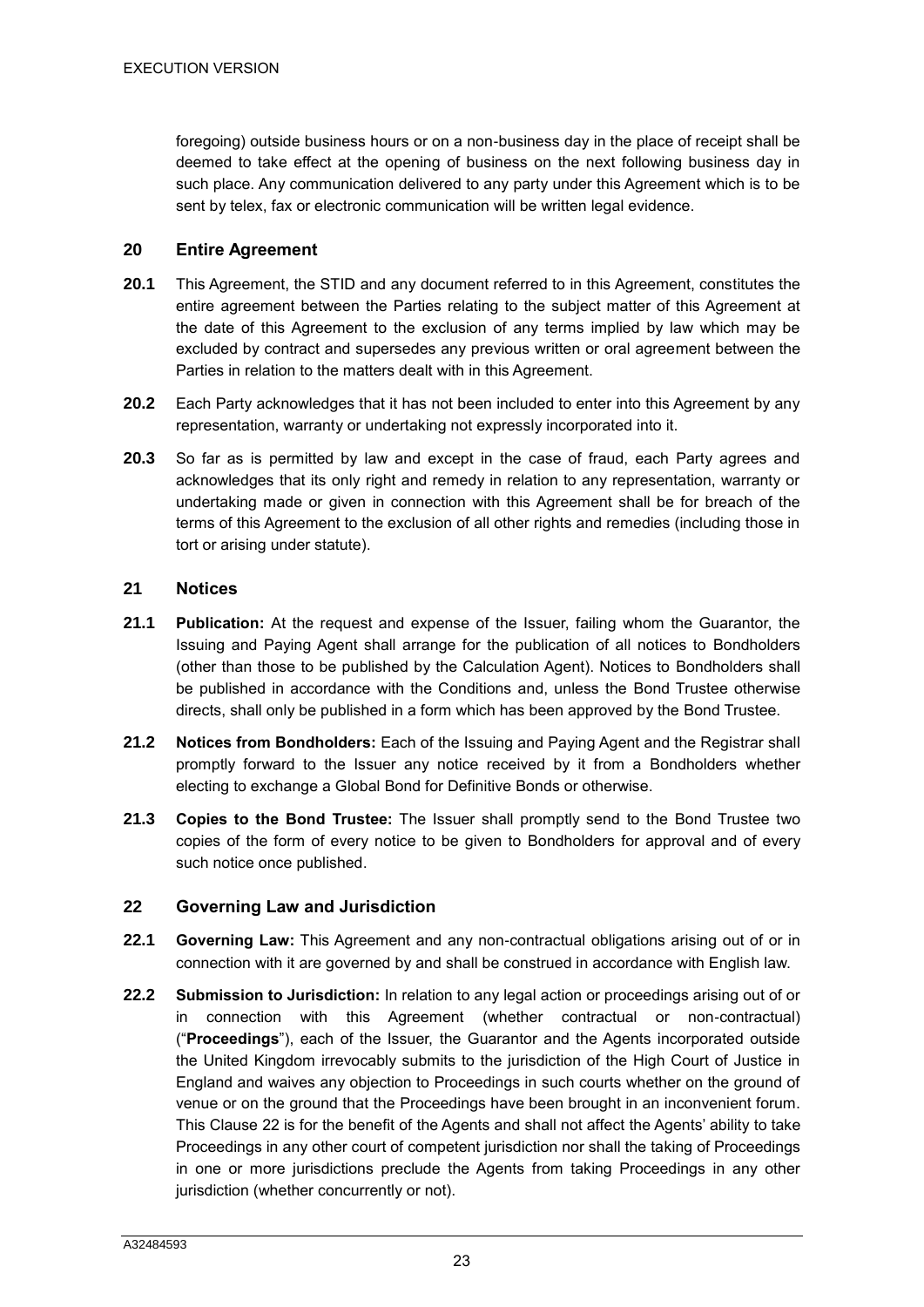**22.3 Process Agent:** Each of the Issuer and the Guarantor hereby irrevocably appoints Hackwood Secretaries Limited of 1 Silk Street, London, EC2Y 8HQ as its agent to accept service of process in any Proceedings in England in connection herewith. Such service shall be deemed completed on delivery to such process agent (whether or not it is forwarded to and received by the Issuer and/or the Guarantor). If for any reason such process agent ceases to be able to act as such or no longer has an address in London, each of the Issuer and the Guarantor irrevocably agrees to appoint a substitute process agent acceptable to the Agents, and to deliver to the Agents a copy of the new agent's acceptance of that appointment, within 30 days. Nothing shall affect the right to serve process in any other manner permitted by law.

#### **23 Counterparts**

This Agreement may be executed in any number of counterparts, all of which taken together shall constitute one and the same instrument. The Issuer, the Bond Trustee and the Agents may enter into this Agreement by validly executing any such counterpart.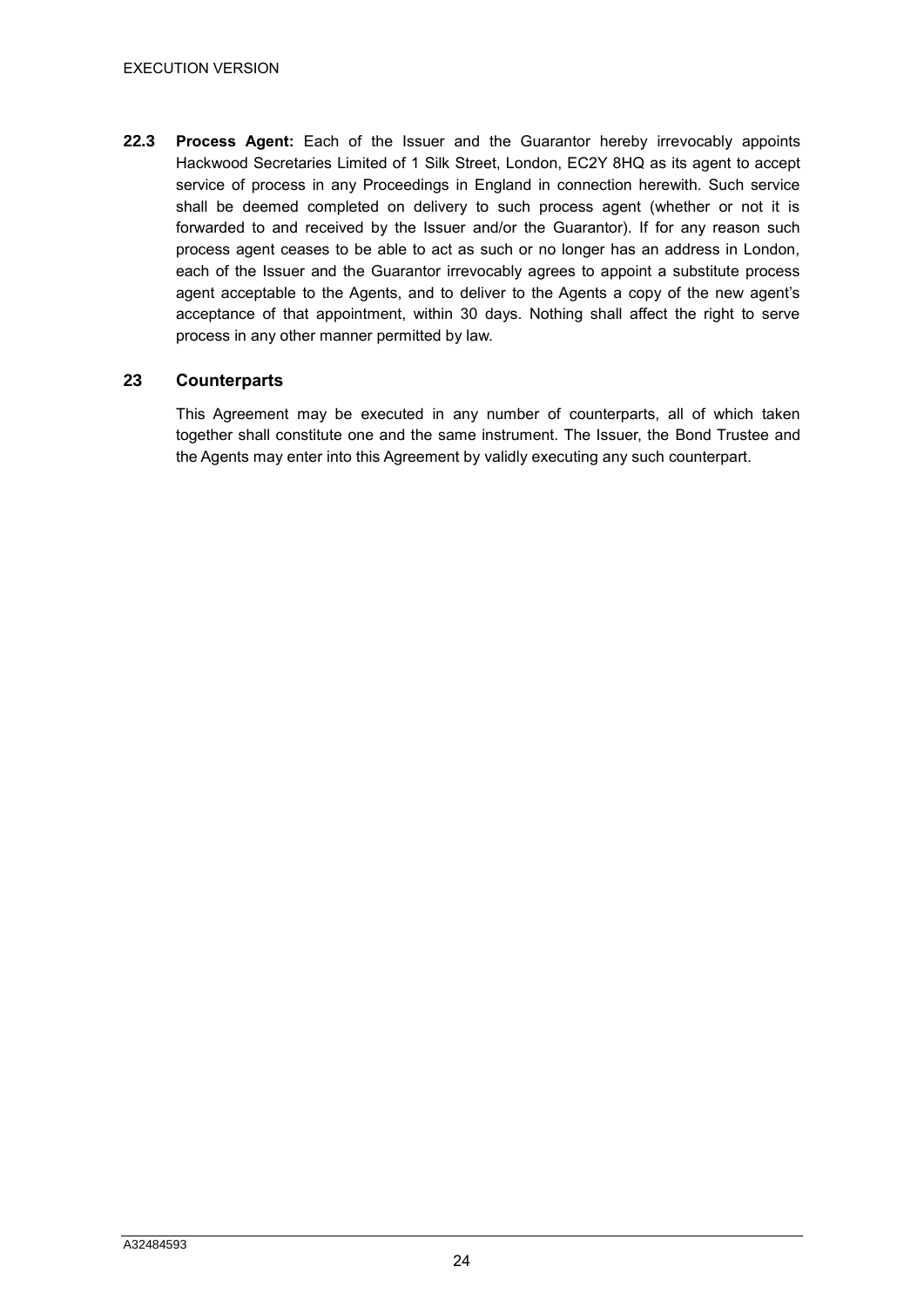**EXECUTION VERSION** 

This Agreement has been entered into on the date stated at the beginning.

**SIGNED** by its duly Authorised Attorney

for and on behalf of

ELLEVIO AB (PUBL)

Authorised Attorney

SIGNED by its duly Authorised Attorney

for and on behalf of **ELLEVIO AB (PUBL)** 

**Authorised Attorney**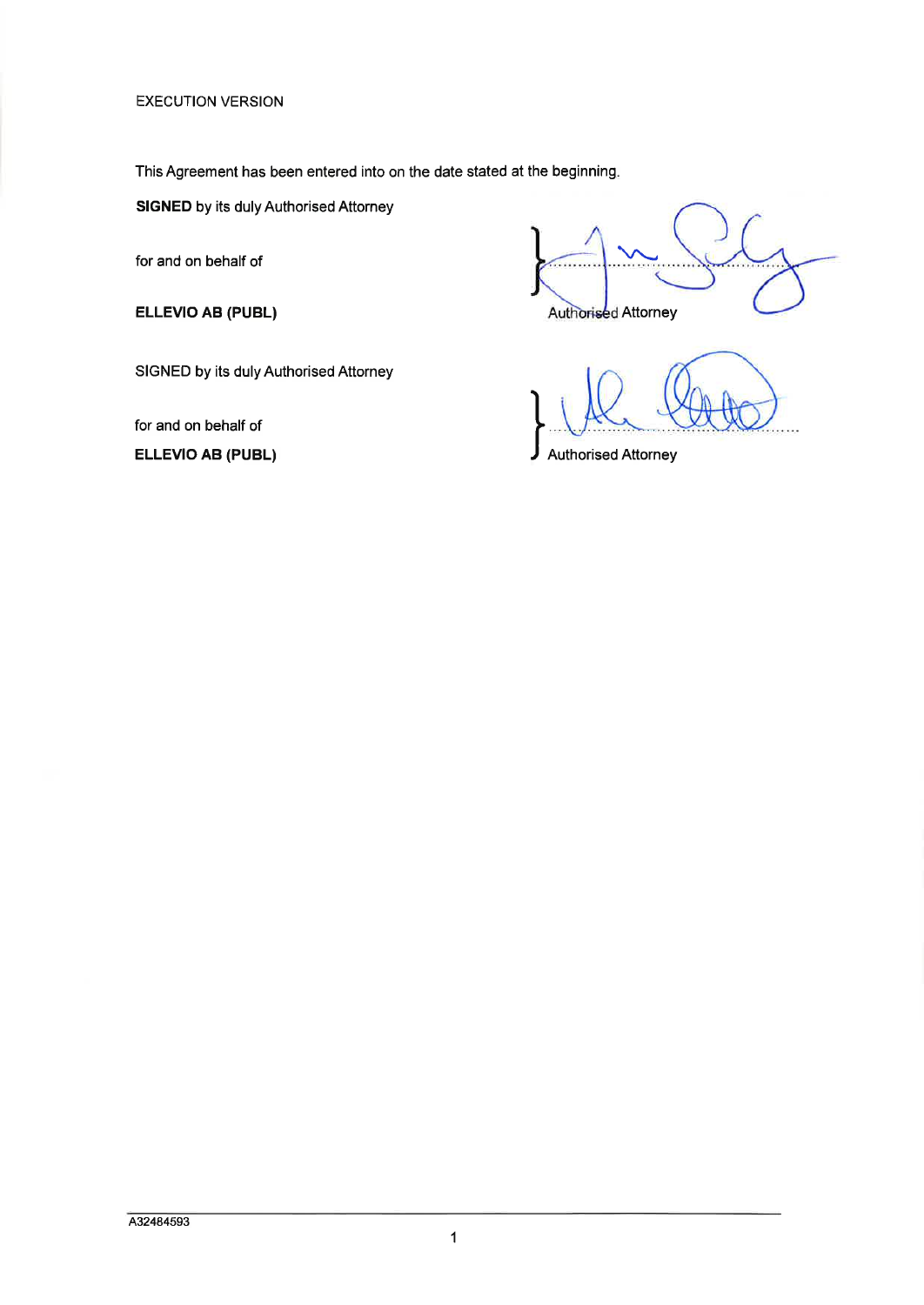**EXECUTION VERSION** 

**SIGNED** by its duly Authorised Attorney

for and on behalf of

**ELLEVIO HOLDING 4 AB** 

SIGNED by its duly Authorised Attorney

for and on behalf of

**ELLEVIO HOLDING 4 AB** 

Authorised Attorney

**Authorised Attorney**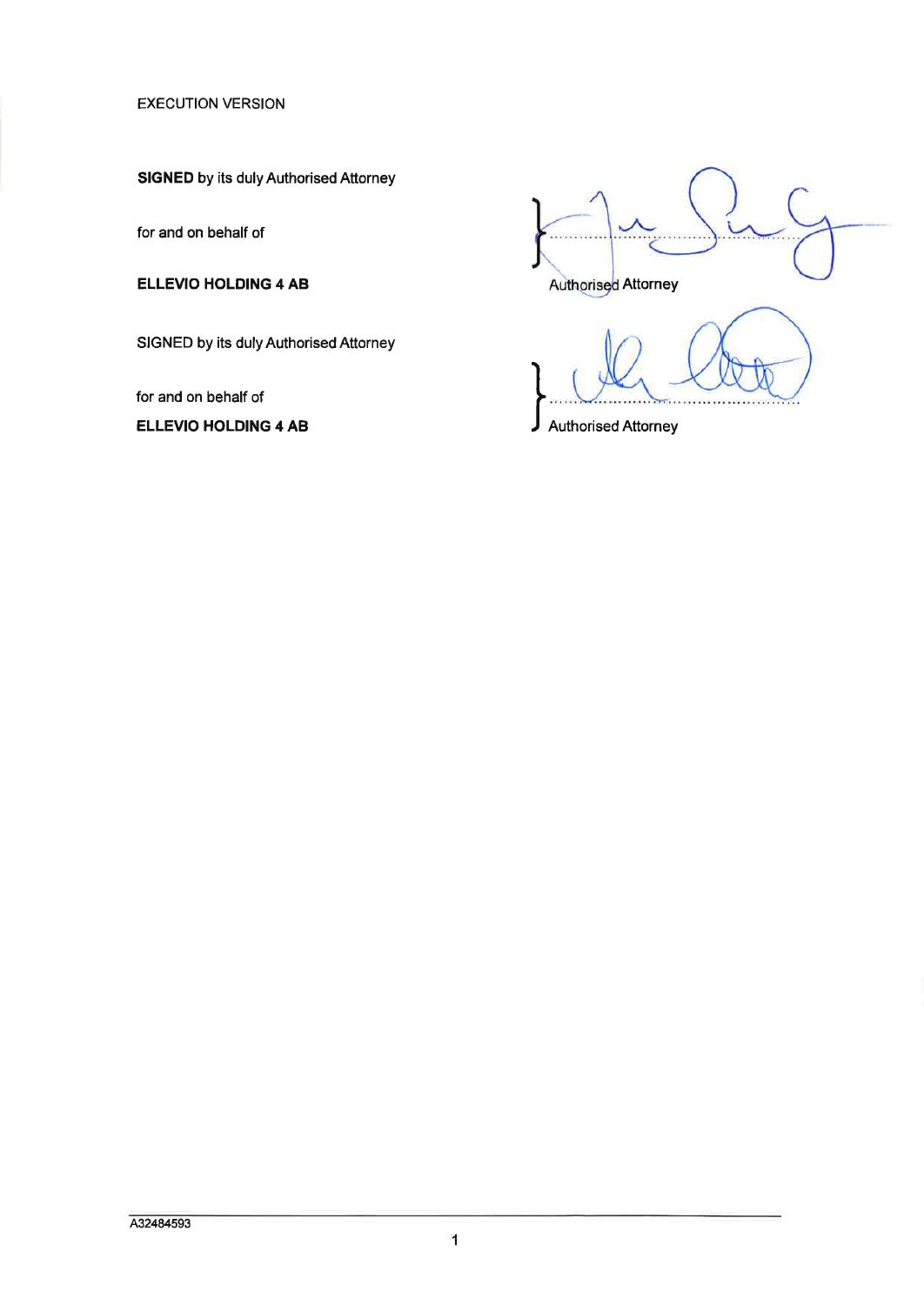**EXECUTED** by a delegated signatory of CITIBANK, N.A.,<br>LONDON BRANCH as BOND TRUSTEE

Delegated Signatory:

 $\sqrt{2}$ 

Davide Pluchino<br>Vice President

G.

ÿ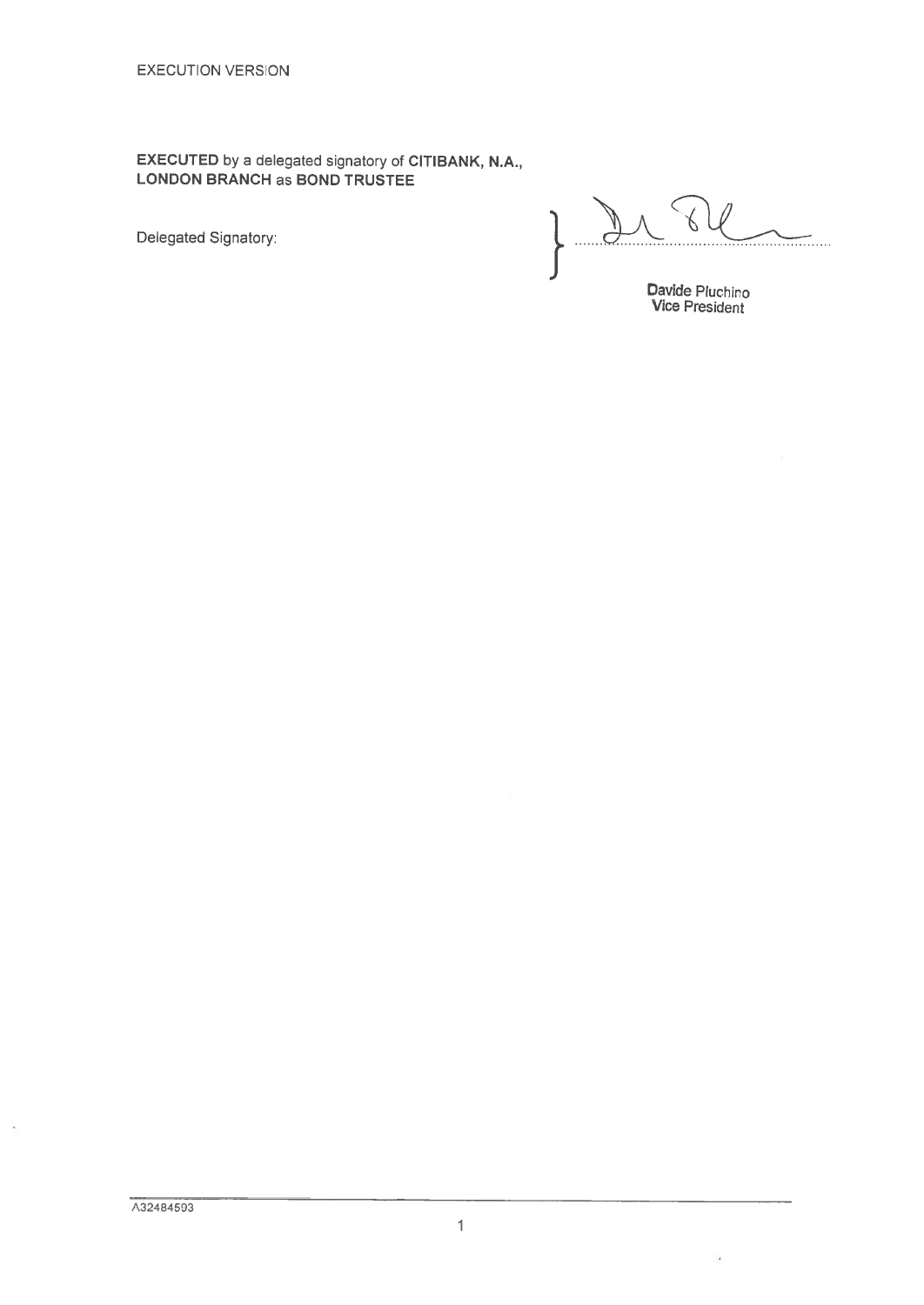EXECUTED by a delegated signatory of CITIBANK, N.A., LONDON BRANCH as ISSUING AND PAYING AGENT. PAYING AGENT, EXCHANGE AGENT, TRANSFER **AGENT and CALCULATION AGENT** 

Delegated Signatory:

 $\lambda$  $\overline{\phantom{iiiiiiii}}$ 

Davide Pluchino<br>Vice President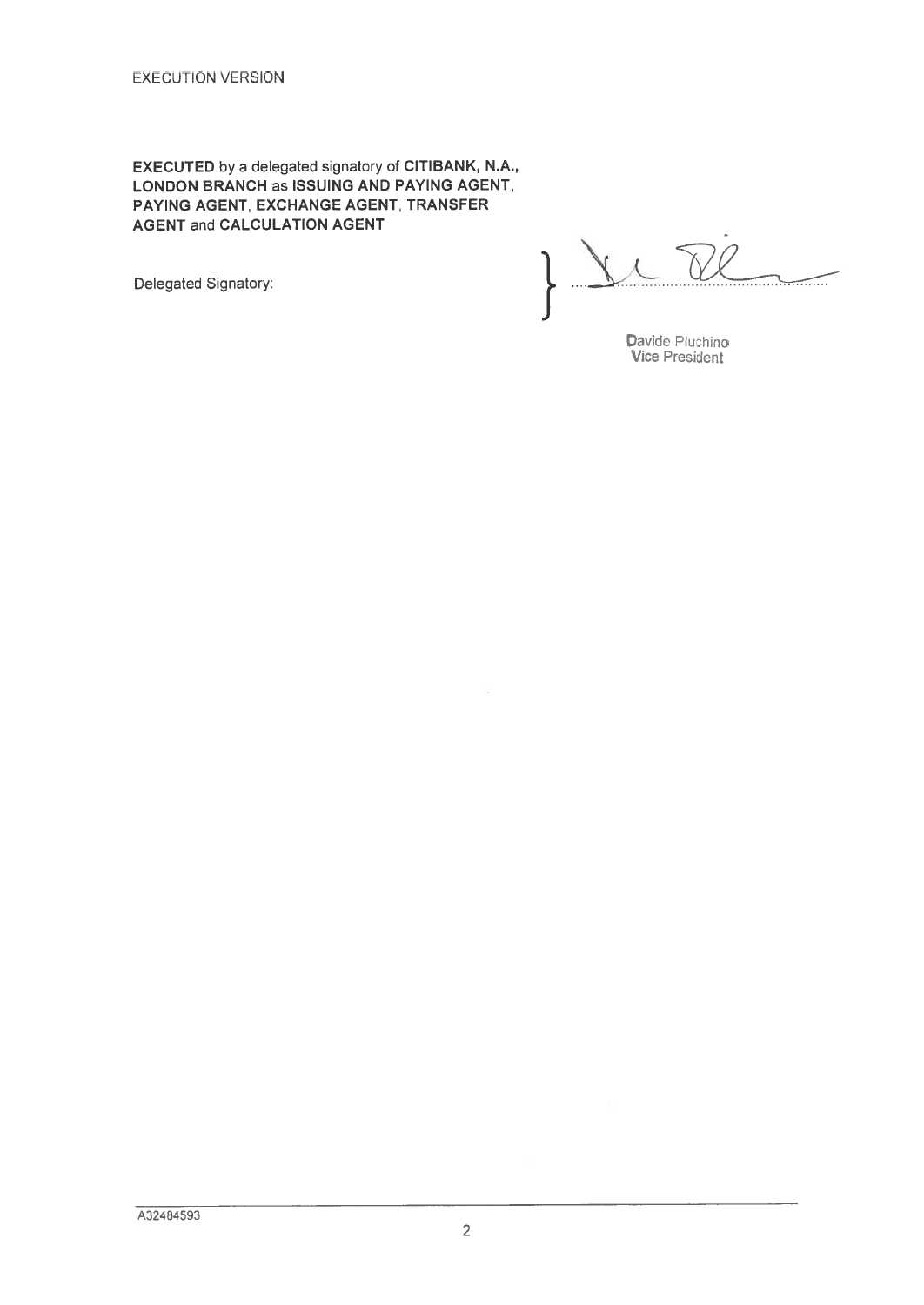# **EXECUTED by a delegated signatory of CITIGROUP**<br>GLOBAL MARKETS DEUTSCHLAND AG as **REGISTRAR**

Delegated Signatory:

. . . . . . Gabriele Fisch **Slegfried Roos**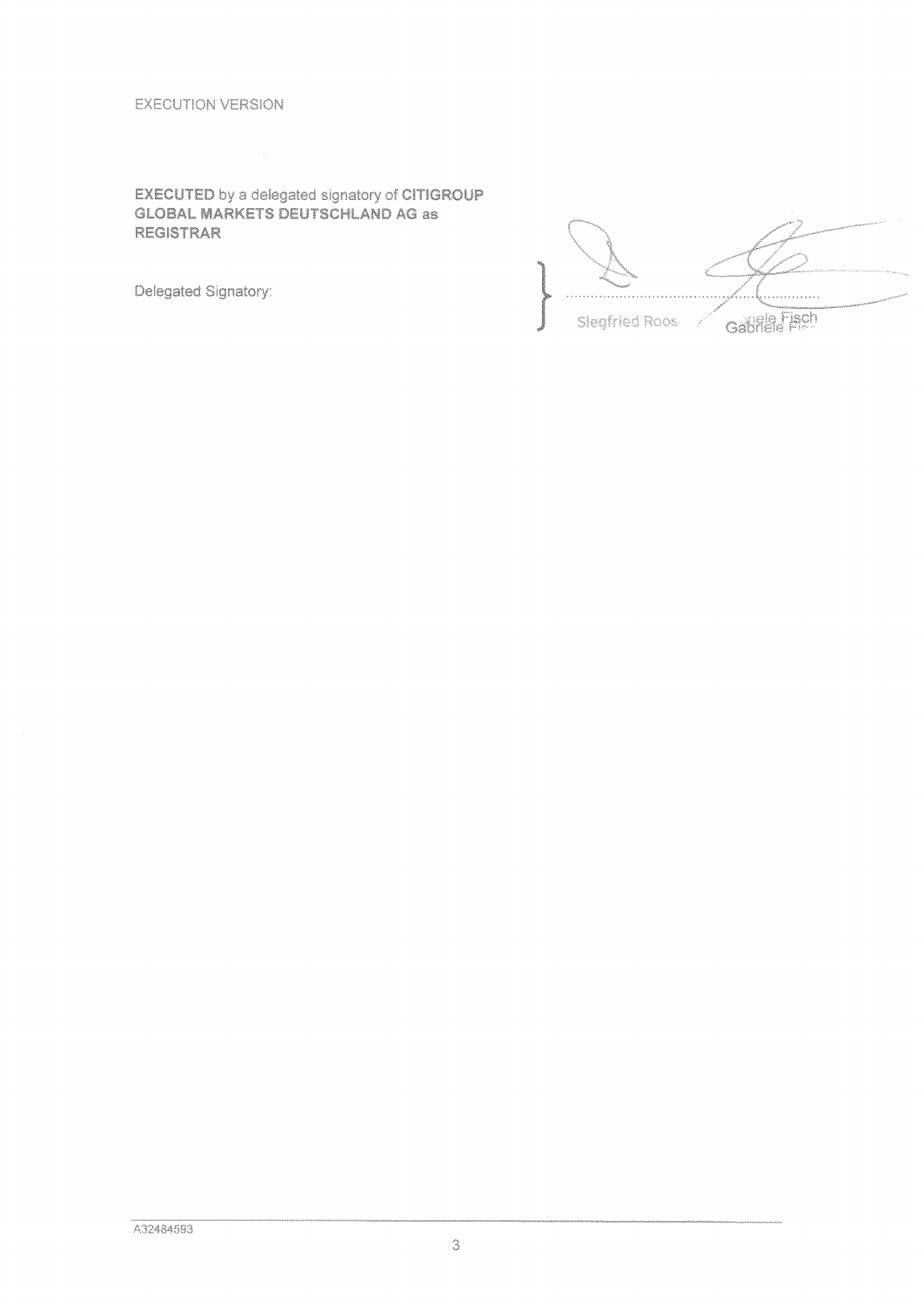# **Schedule 1 Form of Exercise Notice for Redemption Option**

# **ELLEVIO AB (PUBL) MULTICURRENCY BOND PROGRAMME Series No: [●]**

By depositing this duly completed Notice with any Paying Agent or Transfer Agent for the Bonds of the above Series (the "**Bonds**") the undersigned holder of such of the Bonds as are, or are represented by the Certificate that is, surrendered with this Notice and referred to below irrevocably exercises its option to have such Bonds, or the nominal amount of Bonds specified below redeemed on [●] under Condition 8 (*Redemption, Purchase and Options*) of the Bonds.

This Notice relates to Bonds in the aggregate nominal amount of  $\bullet$ ], bearing the following certificate numbers:

If the Bonds (or the Certificate representing them) to which this Notice relates are to be returned, or, in the case of a partial exercise of an option in respect of a single holding of Registered Bonds, a new Certificate representing the balance of such holding in respect of which no option has been exercised is to be issued, to their holder, they should be returned by post to<sup>(1)</sup>:

#### **Payment Instructions**

Please make payment in respect of the above Bonds as follows:

\*(a) by [currency] cheque drawn on a bank in [the principal financial centre of the currency] and mailed to the \*[above address/address of the holder appearing in the Register].

\*(b) by transfer to the following [currency] account:

Bank:

Branch Address:

Branch Code:

Account Number:

Account Name:

\*Delete as appropriate

Signature of holder:  $C$  Certifying signature<sup>(2)</sup>: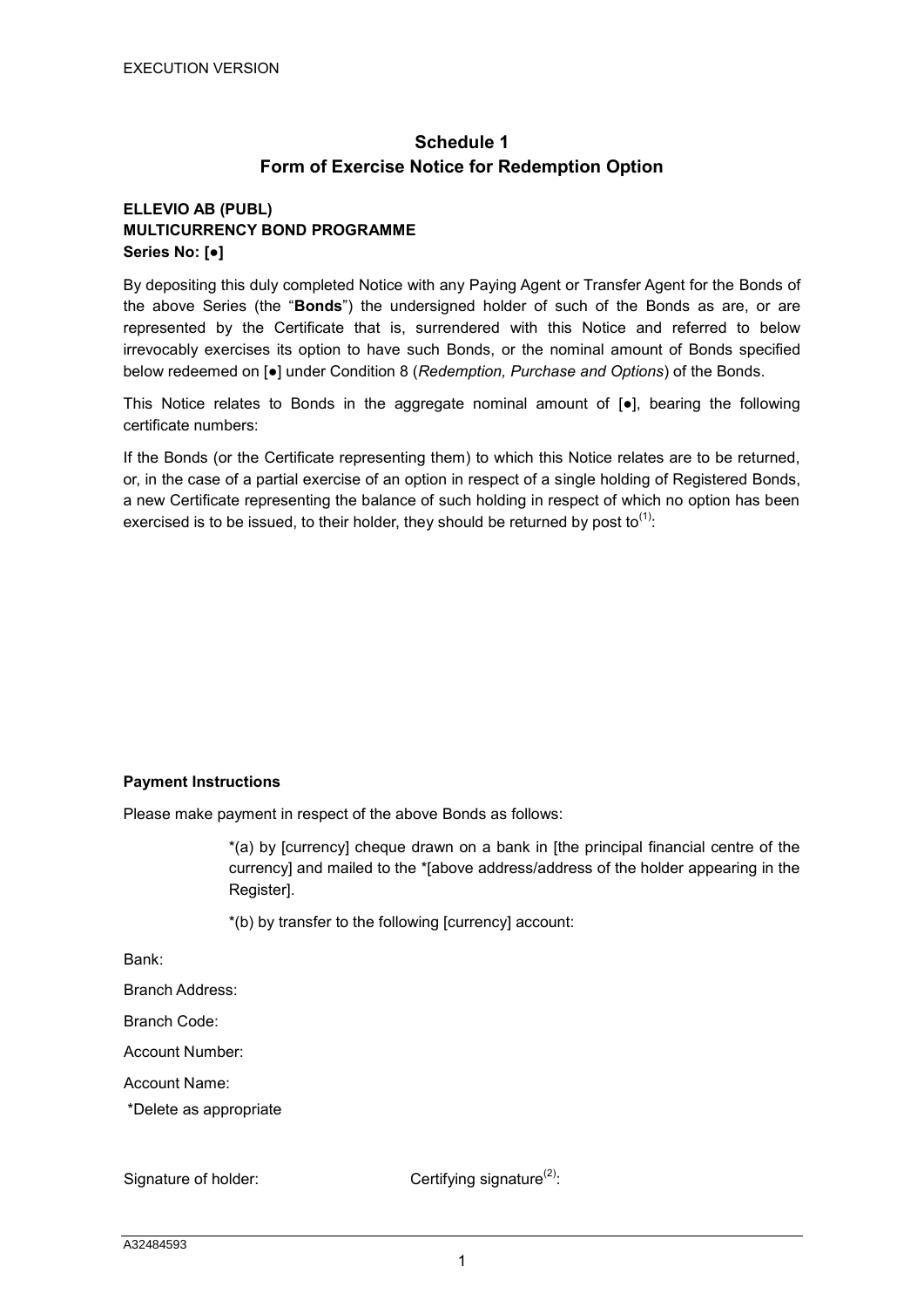[To be completed by recipient Paying Agent or Transfer Agent]

Received by:

[Signature and stamp of Paying Agent or Transfer Agent]

At its office at:

\_\_\_\_\_\_\_\_\_\_\_\_\_\_\_\_\_\_\_\_\_\_\_\_\_\_\_\_\_

 $On: ^{(3)(4)}$ 

#### **Notes**

- **1** The Agency Agreement provides that Bonds or Certificates so returned or Certificates issued will be sent by post, uninsured and at the risk of the Bondholder, unless the Bondholder otherwise requests and pays the costs of such insurance in advance to the relevant Agent. This section only needs to be completed in respect of Bonds in registered form if the Certificate is not to be forwarded to the address of the Bondholder appearing in the Register.
- **2** The signature of any person relating to Bonds in registered form shall conform to a list of duly authorised specimen signatures supplied by the holder of such Bonds or (if such signature corresponds with the name as it appears on the face of the Certificate) be certified by a notary public or a recognised bank or be supported by such other evidence as a Transfer Agent may reasonably require. A representative of the holder should state the capacity in which he signs.
- **3** This Exercise Notice is not valid unless all of the paragraphs requiring completion are duly completed.
- **4** The Agent with whom the above Bonds or Certificates are deposited shall not in any circumstances be liable to the depositing Bondholder or any other person for any loss or damage arising from any act, default or omission of such Agent in relation to the Bonds, Certificates or any of them unless such loss or damage was caused by the fraud or negligence of such Agent or its directors, officers or employees.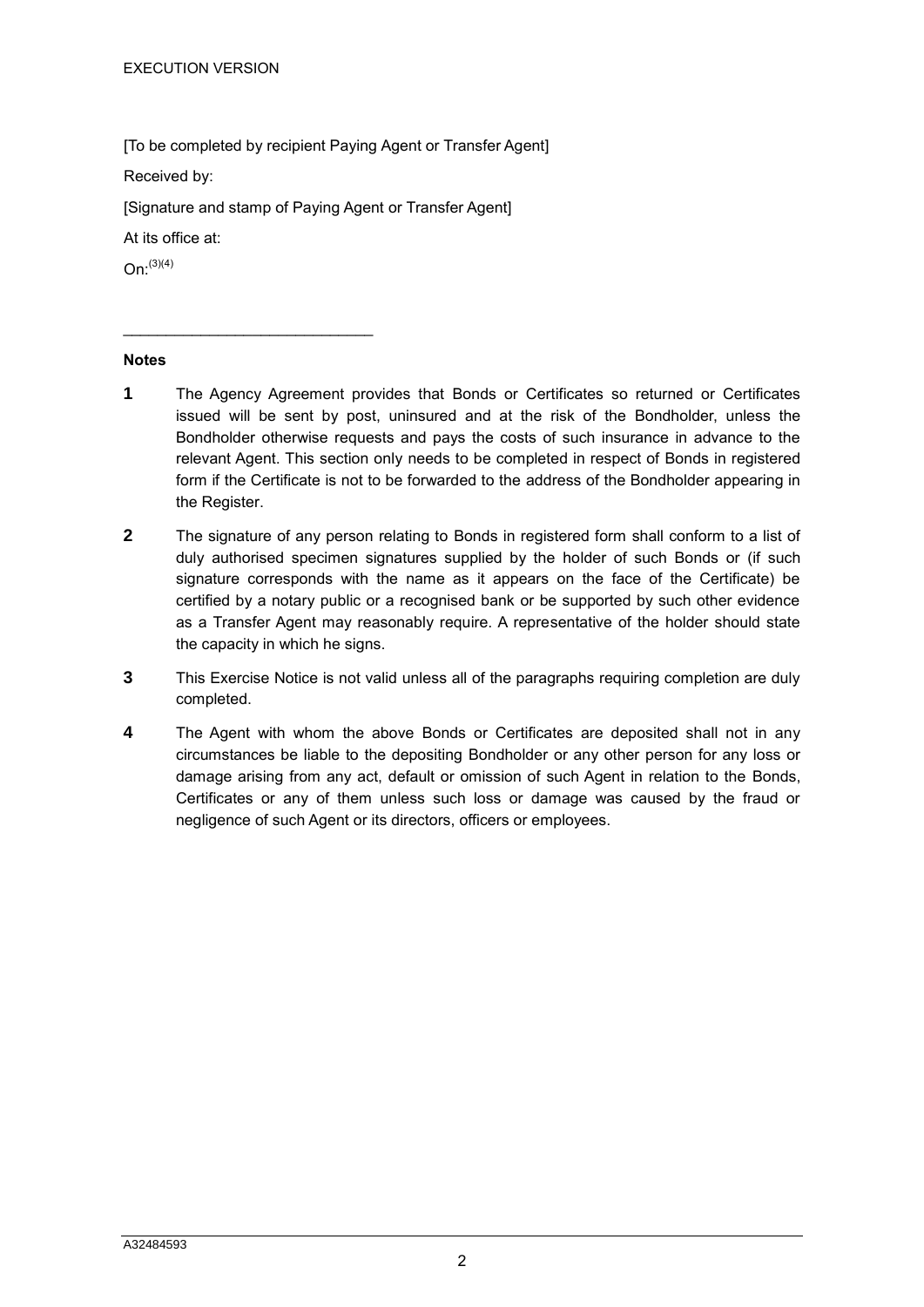# **Schedule 2 Regulations concerning the Transfer and Registration of Bonds**

#### **These provisions are applicable separately to each Series of Bonds.**

- **1** Each Certificate shall represent an integral number of Registered Bonds.
- **2** Unless otherwise requested by him and agreed by the Issuer and save as provided in the Conditions, each holder of more than one Registered Bond shall be entitled to receive only one Certificate in respect of his holding.
- **3** Unless otherwise requested by them and agreed by the Issuer and save as provided in the Conditions, the joint holders of one or more Registered Bonds shall be entitled to receive only one Certificate in respect of their joint holding which shall, except where they otherwise direct, be delivered to the joint holder whose name appears first in the register of the holders of Registered Bonds in respect of the joint holding. All references to "holder", "transferor" and "transferee" shall include joint holders, transferors and transferees.
- **4** The executors or administrators of a deceased holder of Registered Bonds (not being one of several joint holders) and, in the case of the death of one or more of joint holders, the survivor or survivors of such joint holders shall be the only persons recognised by the Issuer as having any title to such Registered Bonds.
- **5** Any person becoming entitled to Registered Bonds in consequence of the death or bankruptcy of the holder of such Registered Bonds may, upon producing such evidence that he holds the position in respect of which he proposes to act under this paragraph 5 or of his title as the Transfer Agent or the Registrar shall require (including legal opinions), be registered himself as the holder of such Registered Bonds or, subject to the preceding paragraphs as to transfer, may transfer such Registered Bonds. The Issuer, the Transfer Agent and the Registrar may retain any amount payable upon the Registered Bonds to which any person is so entitled until such person shall be so registered or shall duly transfer the Registered Bonds.
- **6** Upon the initial presentation of a Certificate representing Registered Bonds to be transferred or in respect of which an option is to be exercised or any other Bondholders' right to be demanded or exercised, the Transfer Agent or the Registrar to whom such Bond is presented shall request reasonable evidence as to the identity of the person (the "**Presentor**") who has executed the form of transfer on the Certificate or other accompanying notice or documentation, as the case may be, if such signature does not conform to any list of duly authorised specimen signatures supplied by the registered holder. If the signature corresponds with the name of the registered holder, such evidence may take the form a certifying signature by a notary public or a recognised bank. If the Presentor is not the registered holder or is not one of the persons included on any list of duly authorised persons supplied by the registered holder, the Transfer Agent or Registrar shall require reasonable evidence (which may include legal opinions) of the authority of the Presentor to act on behalf of, or in substitution for, the registered holder in relation to such Registered Bonds.
- **7** Each of Citibank, N.A., London Branch or the relevant Registrar will within five Business Days of a request to effect a transfer of a Certificate (or within 21 Business Days) if the transfer is of a Registered Bond represented by a Global Certificate where such Certificate is to be represented by an individual Certificate) deliver at its specified office to the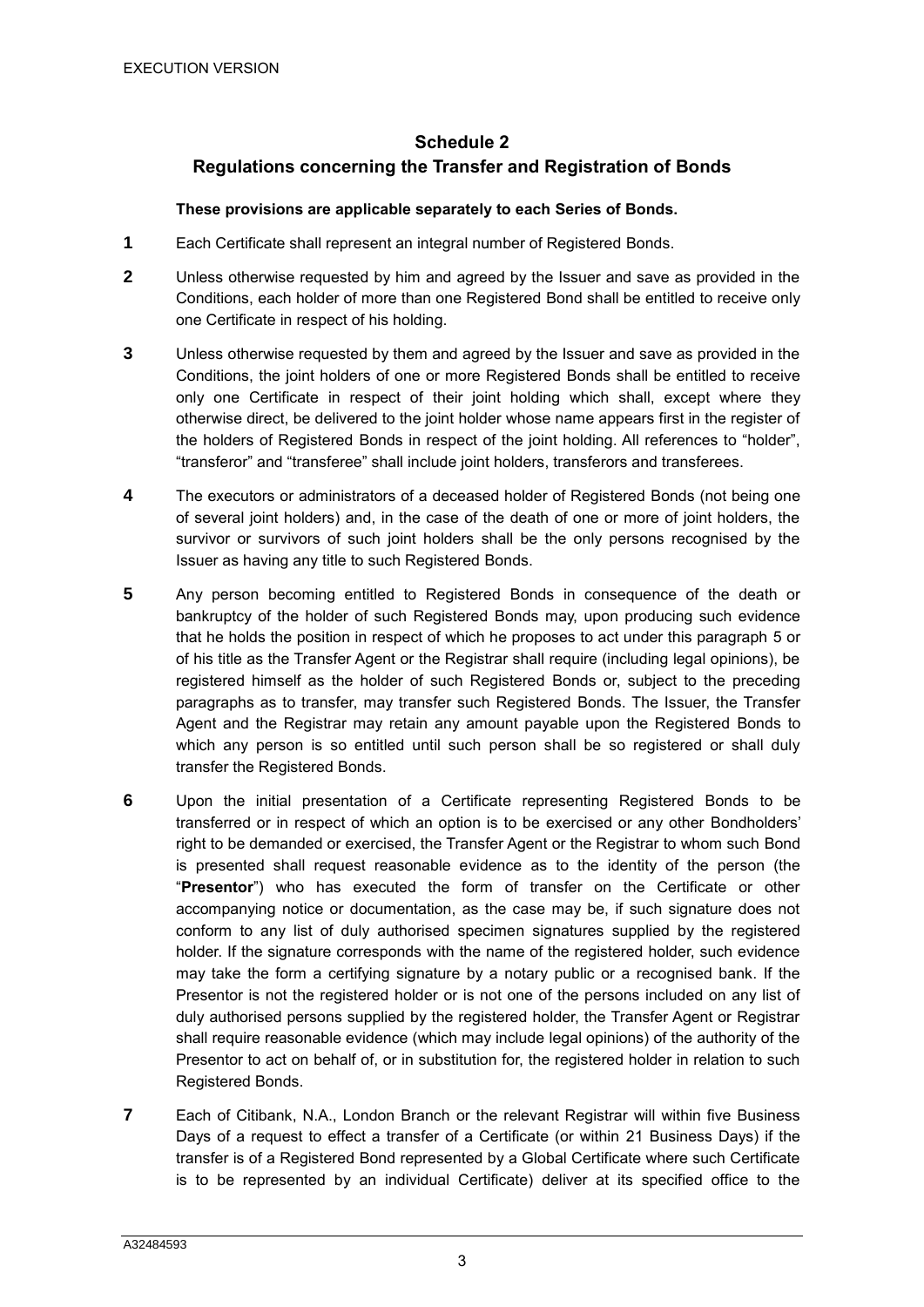transferee or despatch by uninsured post (at the risk of the transferee) to such address as the transferee may request, a new Certificate in respect of the Registered Bond transferred.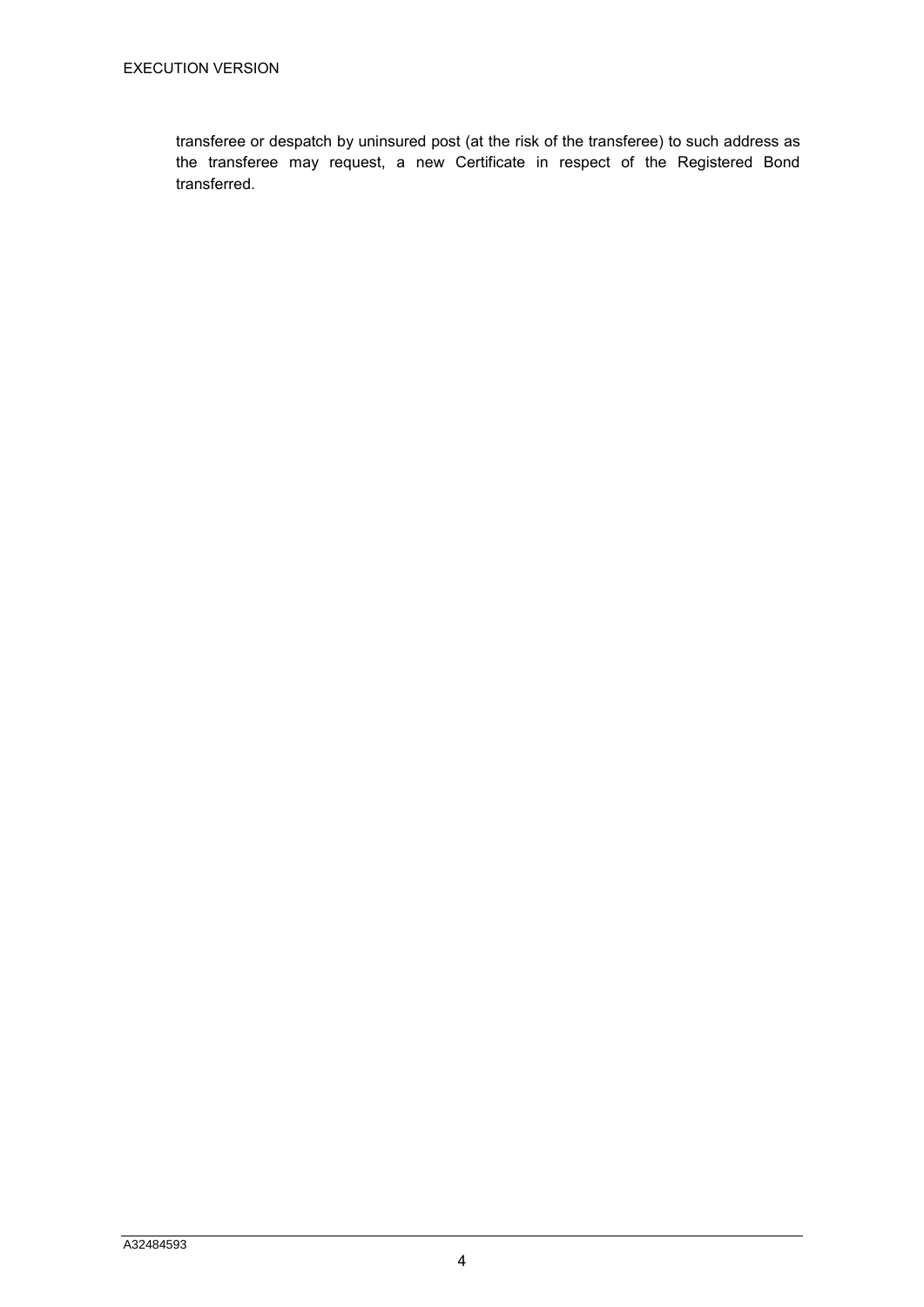# **Schedule 3 Accountholder Certificate of Non-U.S. Citizenship and Residency**

## **ELLEVIO AB (PUBL) (the "Issuer") MULTICURRENCY BOND PROGRAMME Series No. [●] Tranche No. [●] (the "Securities")**

This is to certify that as of the date hereof, and except as set forth below, the above-captioned Securities held by you for our account: (i) are owned by person(s) that are not citizens or residents of the United States, domestic partnerships, domestic corporations or any estate or trust the income of which is subject to United States Federal income taxation regardless of its source ("**United States person(s)**"); (ii) are owned by United States person(s) that: (a) are the foreign branches of United States financial institutions (as defined in U.S. Treasury Regulations Section 1.165-12(c)(1)(iv)) ("**financial institutions**") purchasing for their own account or for resale; or (b) acquired the Securities through foreign branches of financial institutions and who hold the Securities through such financial institution on the date hereof (and in either case (a) or (b), each such financial institution hereby agrees, on its own behalf or through its agent, that you may advise the Issuer or the Issuer's agent that it will comply with the requirements of Section 165(j)(3)(A), (B) or (C) of the Internal Revenue Code of 1986, as amended, and the regulations thereunder); or (iii) are owned by United States or foreign financial institution(s) for purposes of resale during the restricted period (as defined in U.S. Treasury Regulations Section 1.163-5(c)(2)(i)(D)(7)), and in addition if the owner of the Securities is a United States or foreign financial institution described in paragraph (iii) above (whether or not also described in paragraph (i) or (ii) above) this is further to certify that such financial institution has not acquired the Securities for purposes of resale directly or indirectly to a United States person or to a person within the United States or its possessions.

If the Securities are of the category contemplated in Section 903(b)(3) of Regulation S under the Securities Act of 1933, as amended (the "**Act**") then this is also to certify that, except as set forth below: (i) in the case of debt securities, the Securities are beneficially owned by (a) non-U.S. person(s) or (b) U.S. person(s) who purchased the Securities in transactions which did not require registration under the Act; or (ii) in the case of equity securities, the Securities are owned by (a) non-U.S. person(s) (and such person(s) are not acquiring the Securities for the account or benefit of U.S. person(s)) or (b) U.S. person(s) who purchased the Securities in a transaction which did not require registration under the Act. If this certification is being delivered in connection with the exercise of warrants pursuant to Section 903(b)(5) of Regulation S under the Act, then this is further to certify that, except as set forth below, the Securities are being exercised by and on behalf of non-U.S. person(s). As used in this paragraph the term "**U.S. person**" has the meaning given to it by Regulation S under the Act.

As used herein, "**United States**" means the United States of America (including the States and the District of Columbia); and its "**possessions**" include Puerto Rico, the U.S. Virgin Islands, Guam, American Samoa, Wake Island and the Northern Mariana Islands.

We undertake to advise you promptly by tested telex on or prior to the date on which you intend to submit your certification relating to the Securities held by you for our account in accordance with your operating procedures if any applicable statement herein is not correct on such date, and in the absence of any such notification it may be assumed that this certification applies as of such date.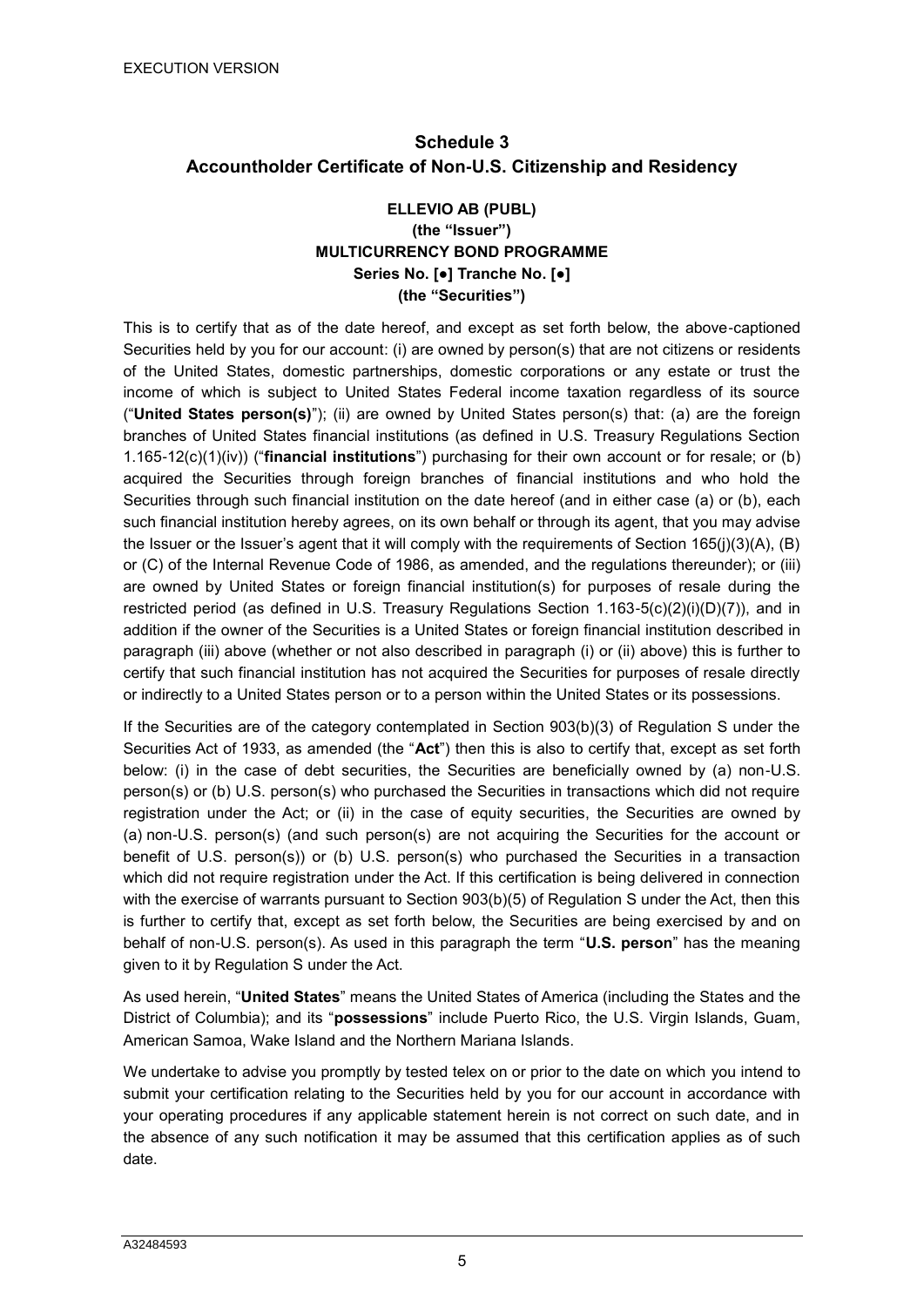This certification excepts and does not relate to [●] in nominal amount of such Securities in respect of which we are not able to certify and as to which we understand exchange and delivery of definitive Securities (or, if relevant, exercise of any rights or collection of any interest) cannot be made until we do so certify.

We understand that this certificate is required in connection with certain tax laws and, if applicable, certain securities laws, of the United States. In connection therewith, if administrative or legal proceedings are commenced or threatened in connection with which this certificate is or would be relevant, we irrevocably authorise you to produce this certificate to any interested party in such proceedings.

Dated:\_\_\_\_\_\_\_\_\_\_\_\_\_\_\_\_\_\_\_\_\_\_\_\_\_\_\_ \_\_\_\_\_\_\_\_\_\_\_\_\_\_\_\_\_\_\_\_\_\_\_\_\_\_\_\_\_\_\_\_\_\_\_

The account holder, as, or as agent for, the beneficial owner(s) of the Securities to which this Certificate applies.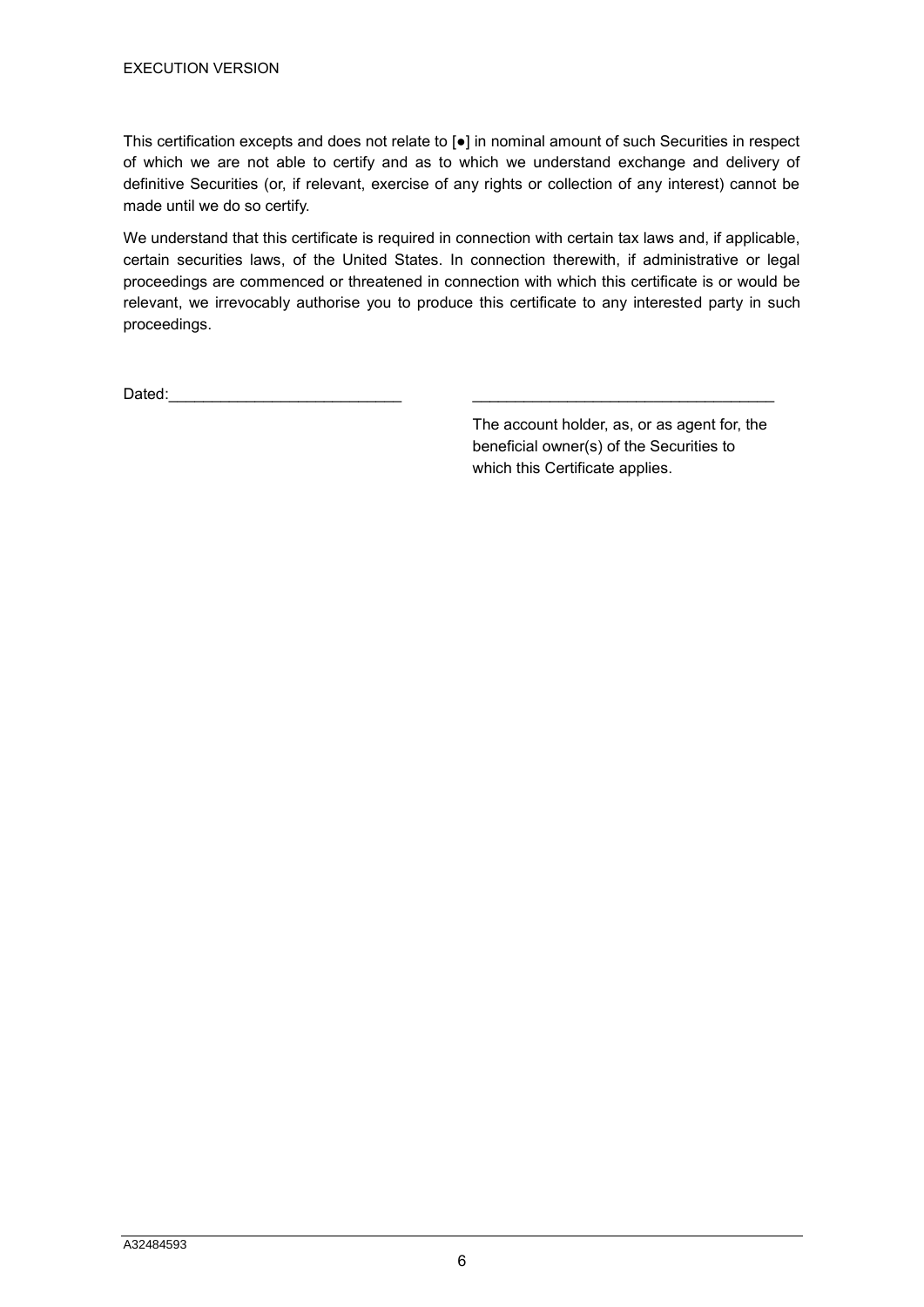# **Schedule 4 Clearing System Certificate of Non-U.S. Citizenship and Residency**

# **ELLEVIO AB (PUBL) MULTICURRENCY BOND PROGRAMME Series No. [●] Tranche No. [●] (the "Securities")**

This is to certify that, based solely on certifications we have received in writing, by tested telex or by electronic transmission from member organisations appearing in our records as persons being entitled to a portion of the nominal amount set forth below (our "**Member Organisations**") substantially to the effect set forth in the Agency Agreement, as of the date hereof,  $\bullet$  nominal amount of the above-captioned Securities: (i) is owned by persons that are not citizens or residents of the United States, domestic partnerships, domestic corporations or any estate or trust the income of which is subject to United States Federal income taxation regardless of its source ("**United States persons**"); (ii) is owned by United States persons that: (a) are foreign branches of United States financial institutions (as defined in U.S. Treasury Regulations Section 1.165- 12(c)(1)(iv)) ("**financial institutions**") purchasing for their own account or for resale; or (b) acquired the Securities through foreign branches of United States financial institutions and who hold the Securities through such United States financial institutions on the date hereof (and in either case (a) or (b) above, each such United States financial institution has agreed, on its own behalf or through its agent, that we may advise the Issuer or the Issuer's agent that it will comply with the requirements of Section 165(j)(3)(A), (B) or (C) of the Internal Revenue Code of 1986, as amended, and the regulations thereunder); or (iii) is owned by United States or foreign financial institutions for purposes of resale during the restricted period (as defined in U.S. Treasury Regulations Section  $1.163-5(c)(2)(i)(D)(7)$ , and to the further effect that United States or foreign financial institutions described in paragraph (iii) above (whether or not also described in paragraph (i) or (ii) above) have certified that they have not acquired the Securities for purposes of resale directly or indirectly to a United States person or to a person within the United States or its possessions.

If the Securities are of a category contemplated in Section 903(b)(3) of Regulation S under the Securities Act of 1933, as amended (the "**Act**"), then this is also to certify with respect to such nominal amount of Securities set forth above that, except as set forth below, we have received in writing, by tested telex or by electronic transmission, from our Member Organisations entitled to a portion of such nominal amount, certifications with respect to such portion, substantially to the effect set forth in the Agency Agreement.

We further certify (i) that we are not making available herewith for exchange (or, if relevant, exercise of any rights or collection of any interest in respect of) the Securities excepted in such certifications and (ii) that as of the date hereof we have not received any notification from any of our Member Organisations to the effect that the statements made by such Member Organisations with respect to any portion of the part submitted herewith for exchange (or, if relevant, exercise of any rights or collection of any interest) are no longer true and cannot be relied upon as at the date hereof.

We understand that this certification is required in connection with certain tax laws and, if applicable, certain securities laws of the United States. In connection therewith, if administrative or legal proceedings are commenced or threatened in connection with which this certification is or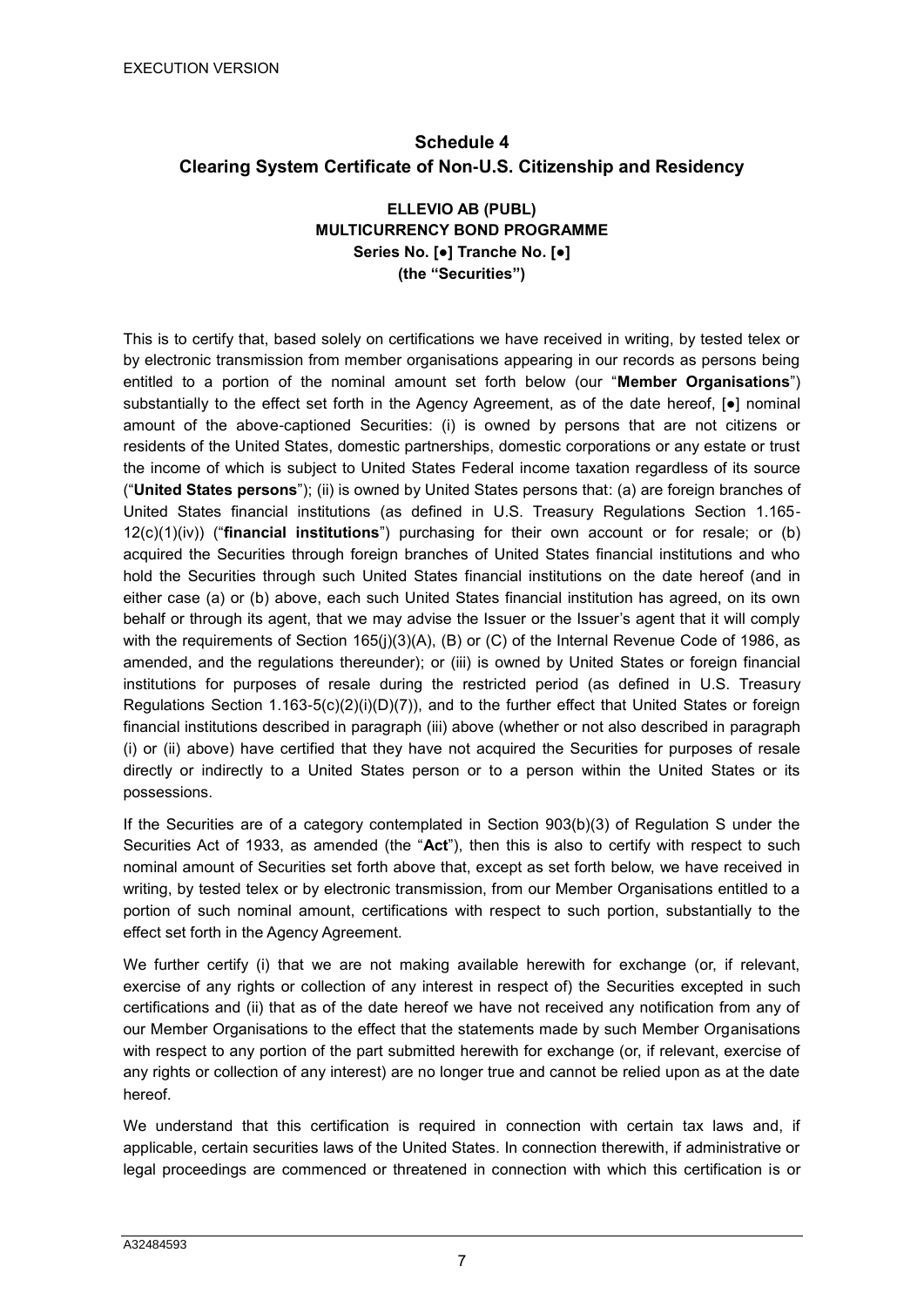would be relevant, we irrevocably authorise you to produce this certification to any interested party in such proceedings.

Dated: ● [●] \*

Yours faithfully

# **EUROCLEAR BANK S.A./N.V.**

as operator of the Euroclear System

or

#### **CLEARSTREAM BANKING S.A.**

By: .....................................................

\* [Not earlier than the Exchange Date as defined in the temporary Global Bond.]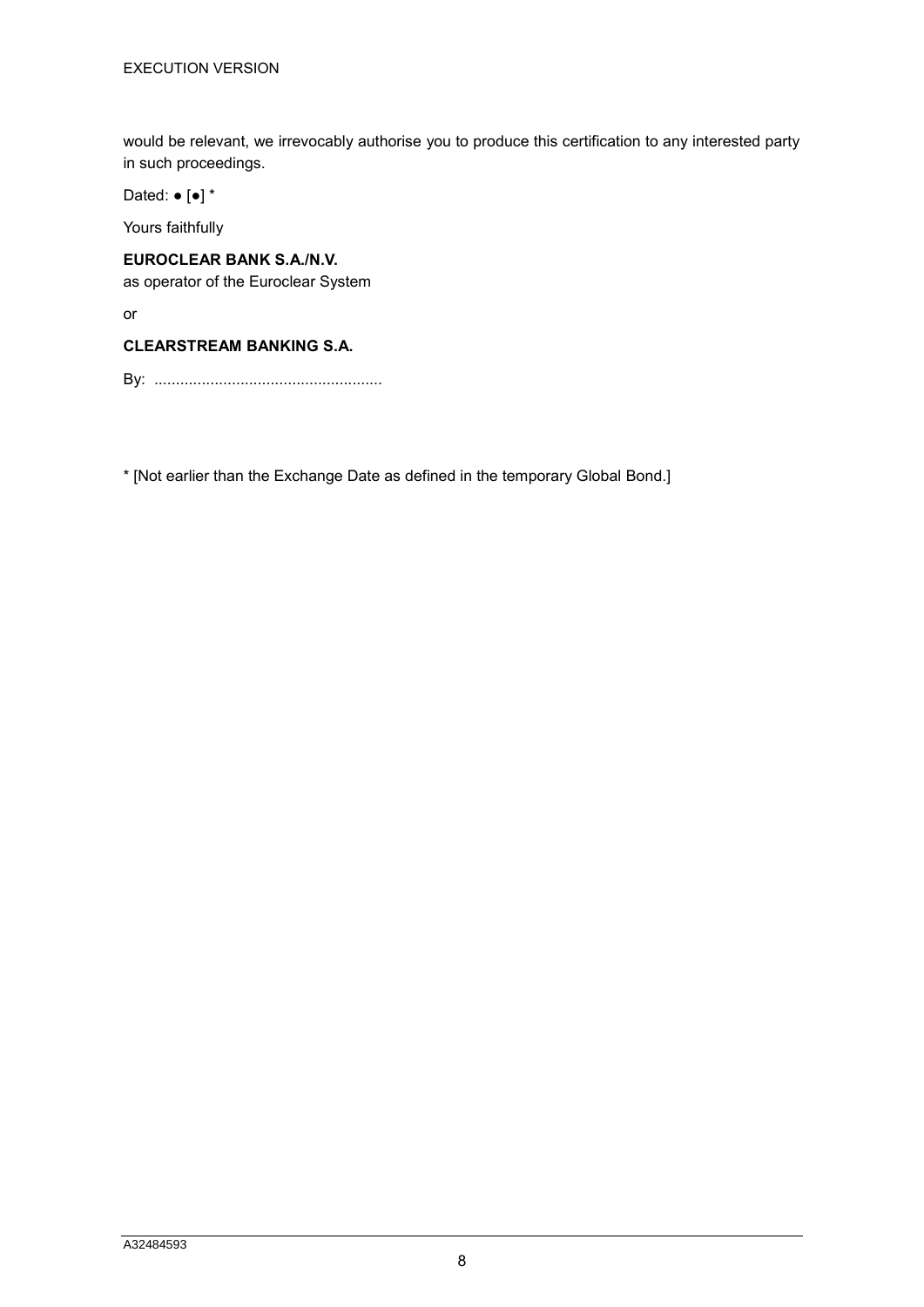# **Schedule 5 Obligations regarding Bonds in NGN form and Registered Bonds held under the NSS**

In relation to each Series of Bonds that is represented by an NGN or which is held under the NSS, the Issuing and Paying Agent or the Registrar, as the case may be, will comply with the following provisions:

- **1** The Issuing and Paying Agent or the Registrar will inform each of Euroclear and Clearstream, Luxembourg through the Common Service Provider of the initial issue outstanding amount for the Bonds on or prior to the relevant Issue Date.
- **2** If any event occurs that requires a mark-up or mark-down of the records which either Euroclear or Clearstream, Luxembourg holds for its customers to reflect such customers' interest in the Bonds, the Issuing and Paying Agent or the Registrar will (to the extent known to it) promptly provide details of the amount of such mark-up or mark-down, together with a description of the event that requires it, to Euroclear and Clearstream, Luxembourg (through the Common Service Provider) to ensure that (i) the issue outstanding amount of any Bonds which are in NGN form, as set out in the records of Euroclear and Clearstream, Luxembourg or (ii) the records of Euroclear and Clearstream, Luxembourg reflecting the issue outstanding amount of any Registered Bonds held under the NSS, remains accurate at all times.
- **3** The Issuing and Paying Agent or the Registrar will at least monthly perform a reconciliation process with Euroclear and Clearstream, Luxembourg (through the Common Service Provider) with respect to the issue outstanding amount for the Bonds and will promptly inform Euroclear and Clearstream, Luxembourg (through the Common Service Provider) of any discrepancies.
- **4** The Issuing and Paying Agent or the Registrar will promptly assist Euroclear and Clearstream, Luxembourg (through the Common Service Provider) in resolving any discrepancy identified in the issue outstanding amount of any Bonds in NGN form or in the records reflecting the issue outstanding amount of any Registered Bonds held under the NSS.
- **5** The Issuing and Paying Agent or the Registrar will promptly provide to Euroclear and Clearstream, Luxembourg (through the Common Service Provider) details of all amounts paid by it under the Bonds (or, where the Bonds provide for delivery of assets other than cash, of the assets so delivered).
- **6** The Issuing and Paying Agent or the Registrar will (to the extent known to it) promptly provide to Euroclear and Clearstream, Luxembourg (through the Common Service Provider) notice of any changes to the Bonds that will affect the amount of, or date for, any payment due under the Bonds.
- **7** The Issuing and Paying Agent or the Registrar will (to the extent known to it) promptly provide to Euroclear and Clearstream, Luxembourg (through the Common Service Provider) copies of all information that is given to the holders of the Bonds.
- **8** The Issuing and Paying Agent or the Registrar will promptly pass on to the Issuer all communications it receives from Euroclear and Clearstream, Luxembourg directly or through the Common Service Provider relating to the Bonds.